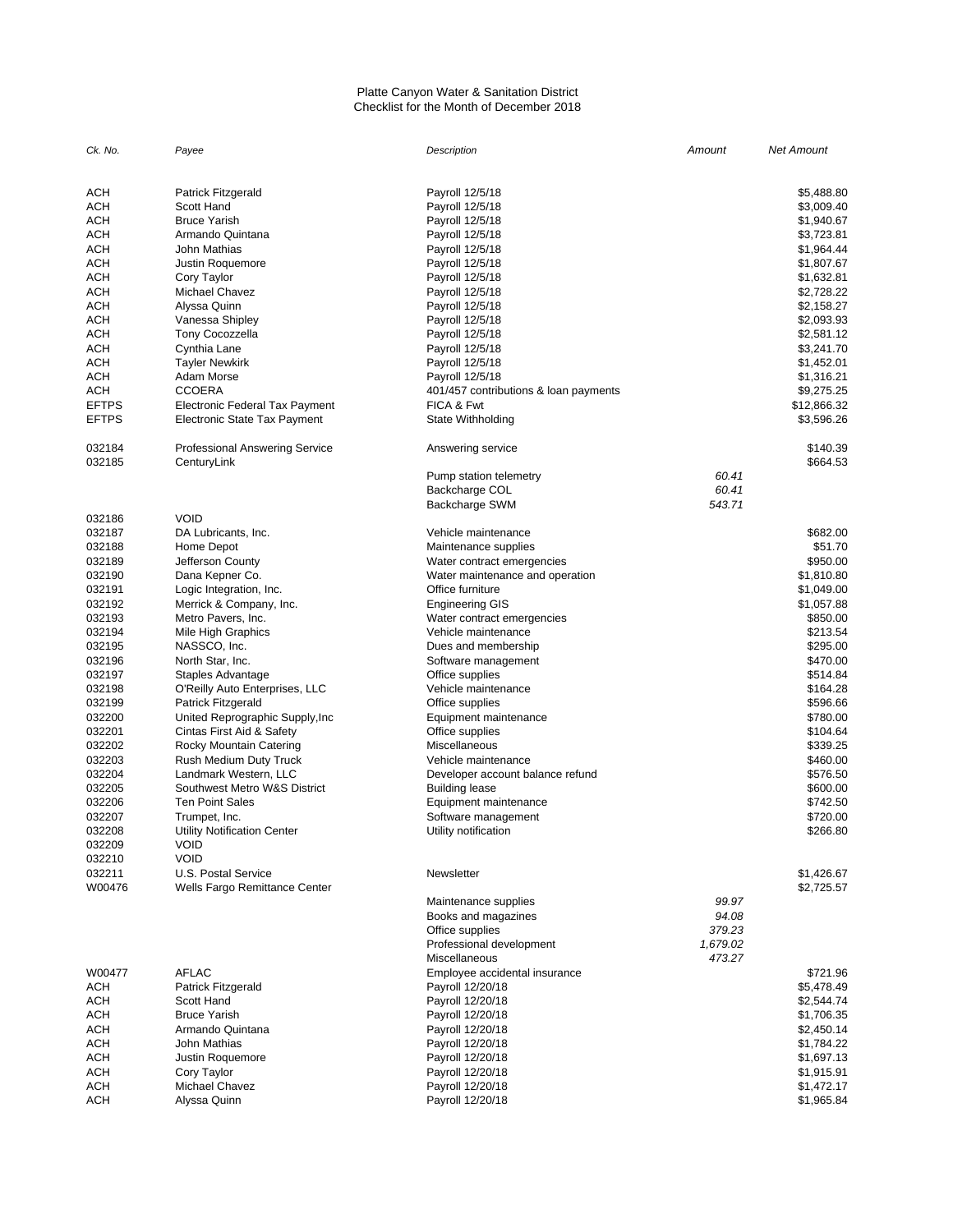| ACH          | Vanessa Shipley                       | Payroll 12/20/18                      |           | \$2,093.93  |
|--------------|---------------------------------------|---------------------------------------|-----------|-------------|
| <b>ACH</b>   | <b>Tony Cocozzella</b>                | Payroll 12/20/18                      |           | \$2,581.12  |
| ACH          | Cynthia Lane                          | Payroll 12/20/18                      |           | \$3,241.70  |
| <b>ACH</b>   | <b>Tayler Newkirk</b>                 | Payroll 12/20/18                      |           | \$1,317.51  |
| ACH          | Adam Morse                            | Payroll 12/20/18                      |           | \$1,199.98  |
| <b>ACH</b>   | <b>CCOERA</b>                         | 401/457 contributions & loan payments |           | \$8,952.35  |
| <b>EFTPS</b> | <b>Electronic Federal Tax Payment</b> | FICA & Fwt                            |           | \$11,453.16 |
| 032212       | <b>William Buckner</b>                | Director fee                          |           | \$92.35     |
| 032213       | <b>Richard Rock</b>                   | Director fee                          |           | \$92.35     |
| 032214       | Lois Fohn                             | Director fee                          |           | \$92.35     |
| 032215       | George E. Hamblin, Jr.                | Director fee                          |           | \$92.35     |
| 032216       | Alyssa Quinn                          | Professional development              |           | \$32.62     |
| 032217       | <b>Biscuits and Berries</b>           | <b>Miscellaneous</b>                  |           | \$249.50    |
| 032218       | Cottrell Printing Company, Inc.       | <b>Newsletter</b>                     |           | \$1,324.82  |
| 032219       | CO Special Dist Prop & Liab           | Vehicle insurance                     |           | \$500.00    |
| 032220       | Cues                                  | Equipment maintenance                 |           | \$2,293.56  |
| 032221       | DA Lubricants, Inc.                   | Vehicle insurance                     |           | \$107.20    |
| 032222       | W.W. Grainger, Inc.                   | Maintenance supplies                  |           | \$16.30     |
| 032223       | Dana Kepner Co.                       | Water maintenance and operation       |           | \$706.81    |
| 032224       | Sprint                                | Mobile phones                         |           | \$2,033.60  |
| 032225       | <b>Ten Point Sales</b>                | Equipment maintenance                 |           | \$742.50    |
| 032226       | T. Charles Wilson Insurance Service   | Drone package policy                  |           | \$1,515.00  |
| 032227       | <b>Xcel Energy</b>                    | Pump station utilities                |           | \$890.34    |
| W00478       | Rocky Mountain Reserve                | <b>HRA Administration</b>             |           | \$84.00     |
| W00479       | <b>WEX Bank</b>                       | <b>Fuel Expense</b>                   |           | \$2,236.34  |
| 032228       | <b>First Choice Coffee Service</b>    | Office supplies                       |           | \$60.95     |
| 032229       | Johnson Controls Security Solutions   | Pump station utilities                |           | \$151.29    |
| 032230       | C&L Water Solutions, Inc.             | Water contract emergencies            |           | \$67,668.40 |
| 032231       | CDW-Government, Inc.                  | Maintenance supplies                  |           | \$75.59     |
| 032232       | <b>CEBT</b>                           | Medical insurance                     |           | \$22,213.26 |
| 032233       | <b>Collins Cockrel &amp; Cole</b>     | Legal fees                            |           | \$1,913.50  |
| 032234       | CO Special Dist Prop & Liab           |                                       |           | \$55,856.68 |
|              |                                       | Commercial insurance policy - 2019    | 36,753.68 |             |
|              |                                       | Workers Comp - 2019                   | 19,103.00 |             |
| 032235       | Dewberry Engineers Inc.               | Pump station improvements             |           | \$5,767.96  |
| 032236       | Dana Kepner Co.                       | Water maintenance and operation       |           | \$825.15    |
| 032237       | Cynthia Lane                          | Professional development              |           | \$287.40    |
| 032238       | Levi Contractors, Inc.                | Sheridan & Coal Mine                  |           | \$9,618.75  |
| 032239       | Levi Contractors, Inc.                | Sheridan & Coal Mine - retainage      |           | \$7,177.25  |
| 032240       | Metro Pavers, Inc.                    | Water contract emergencies            |           | \$13,072.05 |
| 032241       | National Fire Protection Assoc        | Dues and subscriptions                |           | \$175.00    |
| 032242       | Cory Taylor                           | Professional development              |           | \$775.00    |
| 032243       | Colorado State Treasurer              | Unemployment                          |           | \$917.75    |
|              |                                       |                                       |           |             |

**TOTAL ACH/CHECKS FOR THE MONTH OF DECEMBER 2018 \$331,364.11**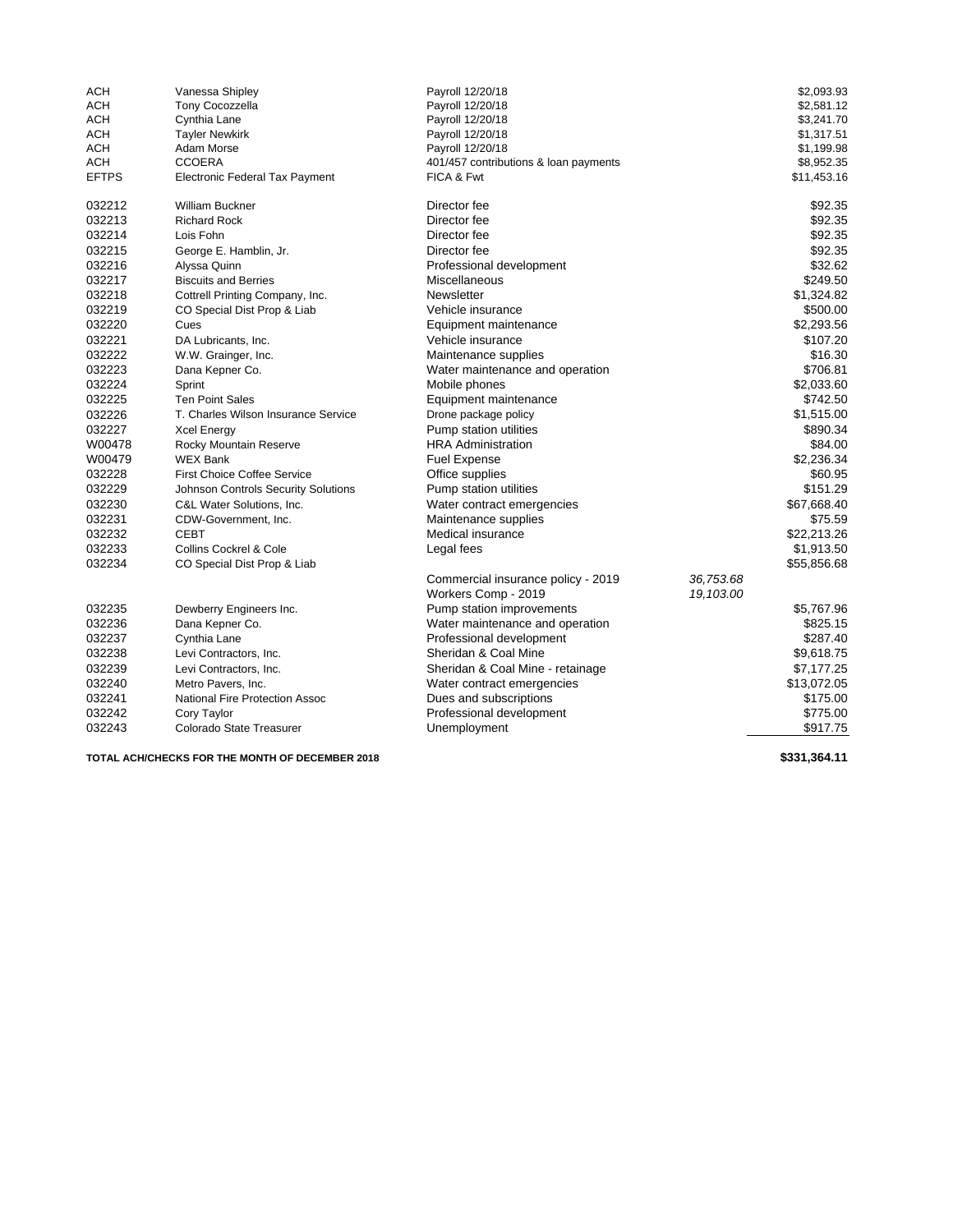#### Southwest Metropolitan Water & Sanitation District Checklist for the Month of December 2018

| Ck. No. | Payee                                | <b>Description</b>                          | Amount    | <b>Net Amount</b> |
|---------|--------------------------------------|---------------------------------------------|-----------|-------------------|
| 019341  | <b>Arrowhead Landscape Services</b>  |                                             |           | \$987.00          |
|         |                                      | Repair and maintenance office               | 747.00    |                   |
|         |                                      | Pump Station maint                          | 240.00    |                   |
| 019342  | CenturyLink                          | Pump station telemetry                      |           | \$117.99          |
| 019343  | VOID                                 |                                             |           |                   |
| 019344  | dcb Construction Company Inc         | Kipling Self-storage account balance refund |           | \$685.89          |
| 019345  | Kennedy/Jenks Consultants            | Engineering backcharges                     |           | \$254.93          |
| 019346  | Dana Kepner Co.                      | Repair and maintenance water                |           | \$305.80          |
| 019347  | Merrick & Company, Inc.              | <b>Engineering GIS</b>                      |           | \$2,901.12        |
| 019348  | Metro Pavers, Inc.                   | Water contract emergency                    |           | \$496.50          |
| 019349  | <b>System Communications</b>         | Repair and maintenance office               |           | \$360.00          |
| 019350  | <b>Utility Notification Center</b>   | Utility notification                        |           | \$510.40          |
| 019351  | U.S. Postal Service                  |                                             |           | \$3,882.28        |
| W00181  | <b>Xcel Energy</b>                   | Utilities and telephone                     |           | \$1,358.89        |
| W00182  | <b>Xcel Energy</b>                   |                                             |           | \$1,440.40        |
|         |                                      | Pump station utilities                      | 1,319.63  |                   |
|         |                                      | Flow meter utilities                        | 120.77    |                   |
| 019352  | George E. Hamblin, Jr.               | Director fee                                |           | \$92.35           |
| 019353  | <b>Charles Hause</b>                 | Director fee                                |           | \$92.35           |
| 019354  | Bernard J. Sebastian, Jr.            | Director fee                                |           | \$92.35           |
| 019355  | AlphaGraphics                        | Office supplies                             |           | \$674.00          |
| 019356  | Arrowhead Landscape Services         |                                             |           | \$800.00          |
|         |                                      | Pump station maintenance                    |           |                   |
|         |                                      | Repair and maintenance office               |           |                   |
| 019357  | <b>Bristol Botanics</b>              | Repair and maintenance office               |           | \$283.00          |
| 019358  | C&L Water Solutions, Inc.            | Water contract emergency                    |           | \$7,241.00        |
| 019359  | <b>Collins Cockrel &amp; Cole</b>    | Legal fees                                  |           | \$1,629.48        |
| 019360  | <b>Comcast Business</b>              | Utilities and telephone                     |           | \$271.67          |
| 019361  | <b>Comcast Business</b>              | Utilities and telephone                     |           | \$436.36          |
| 019362  | Cottrell Printing Company, Inc.      | Newsletter                                  |           | \$2,281.32        |
| 019363  | Denver Water                         |                                             |           | \$131.64          |
|         |                                      | Pump station utilities                      | 21.15     |                   |
|         |                                      | Utilities and telephone                     | 110.49    |                   |
| 019364  | Jefferson County Highways            | Water contract emergency                    |           | \$175.00          |
| 019365  | <b>JRS Janitorial, LLC</b>           | Repair and maintenance office               |           | \$802.00          |
| 019366  | Metro Pavers, Inc.                   | Water contract emergency                    |           | \$1,250.00        |
| 019367  | Platte Canyon W&S District           |                                             |           | \$74,935.83       |
|         |                                      | Repair and maintenance - water              | 21,370.07 |                   |
|         |                                      | Repair and maintenance - sewer              | 11,061.67 |                   |
|         |                                      | Office Administraton                        | 41,950.38 |                   |
|         |                                      | Pump station telemetry                      | 60.41     |                   |
|         |                                      | Flow meter telemetry                        | 483.30    |                   |
| 019368  | <b>Waste Connections of Colorado</b> | Repair and maintenance office               |           | \$221.83          |
|         |                                      |                                             |           |                   |

**TOTAL ACH/CHECKS FOR THE MONTH OF DECEMBER 2018 \$104,711.38**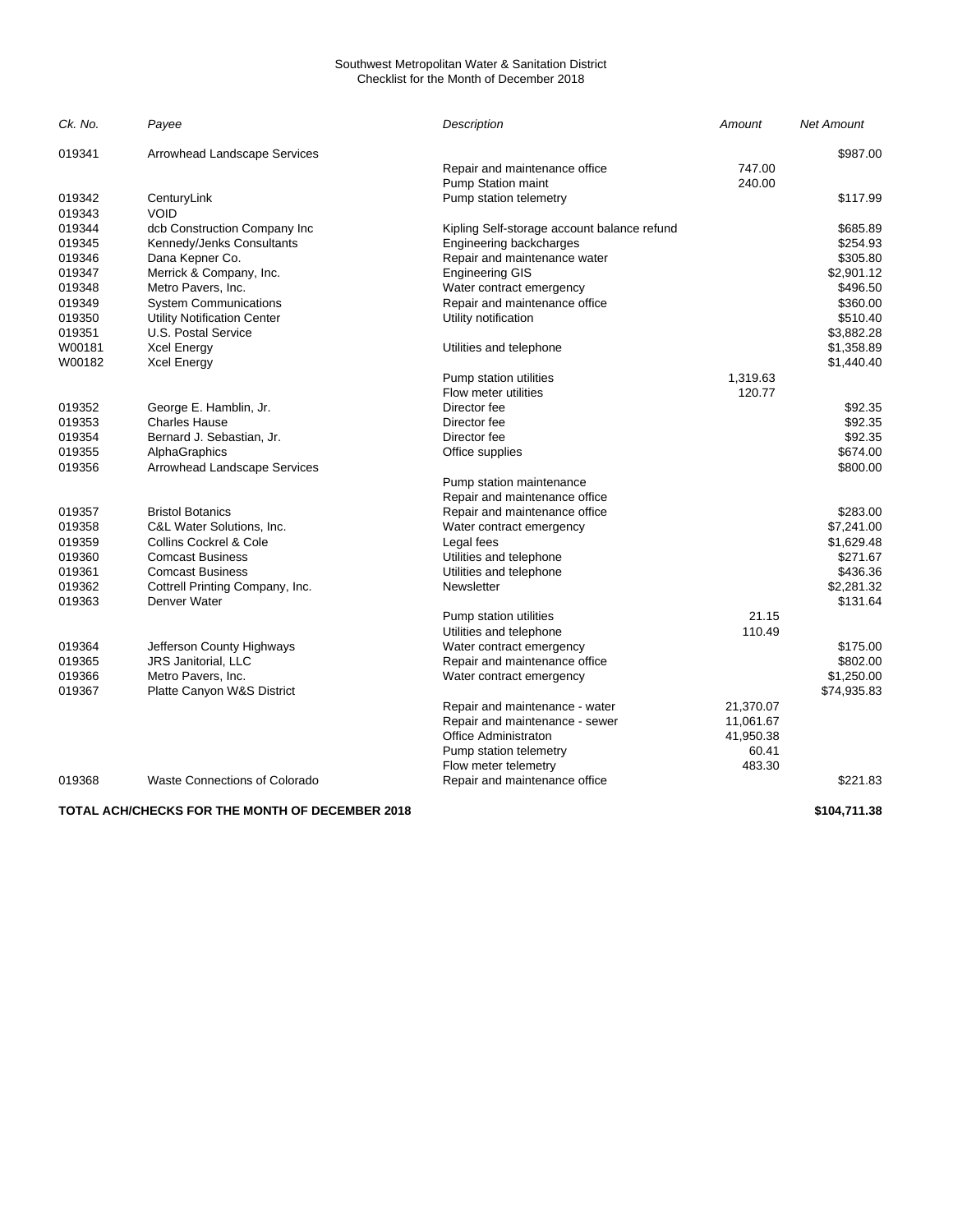### *Platte Canyon Water & Sanitation District Statement of Net Assets November 30, 2018*

### **ASSETS**

| <b>CURRENT ASSETS</b>                                     |                        |                   |
|-----------------------------------------------------------|------------------------|-------------------|
| Cash - Checking                                           | \$255,903.98           |                   |
| Petty Cash                                                | 150.00                 |                   |
| <b>Certificates of Deposit</b>                            | 994.000.00             |                   |
| Investments                                               | 5,000,000.00           |                   |
| Fair Market Value Adjustment                              | (86,097.59)            |                   |
| ColoTrust Plus Account<br>ColoTrust - Trust Account       | 2,646,743.24           |                   |
|                                                           | 1,053,161.31           |                   |
| <b>Cash County Treasury</b><br><b>Accounts Receivable</b> | 14,171.43<br>44,162.50 |                   |
| Prepaid Insurance                                         | 27,171.87              |                   |
| <b>Prepaid Expense</b>                                    | 5,000.00               |                   |
| <b>Accrued Interest Receivable</b>                        | 27,550.04              |                   |
| Deferred Interest                                         | (3,537.42)             |                   |
|                                                           |                        |                   |
| <b>Total current assets</b>                               |                        | 9,978,379.36      |
| OTHER ASSETS                                              |                        |                   |
| Prepaid Lease (Office/Maint. Building)                    | 335,995.31             |                   |
| <b>Total other assets</b>                                 |                        | 335,995.31        |
| <b>CAPITAL ASSETS</b>                                     |                        |                   |
| Land                                                      | 40,200.00              |                   |
| Mains, Plant Equip. Sewer                                 | 9,623,114.97           |                   |
| Mains, Plant Equip. Water                                 | 12,546,082.37          |                   |
| Maintenance Equipment                                     | 1,750,757.02           |                   |
| <b>District Office Equipment</b>                          | 206,670.62             |                   |
| Software                                                  | 122,137.79             |                   |
| <b>Pump Station</b>                                       | 1,261,992.37           |                   |
| <b>Construction in Process</b>                            | 788,567.62             |                   |
|                                                           |                        | 26,339,522.76     |
| <b>Accumulated Depreciation</b>                           |                        | (15, 377, 501.35) |
| <b>Total capital assets</b>                               |                        | \$10,962,021.41   |
| <b>TOTAL ASSETS</b>                                       |                        |                   |
|                                                           |                        | \$21,276,396.08   |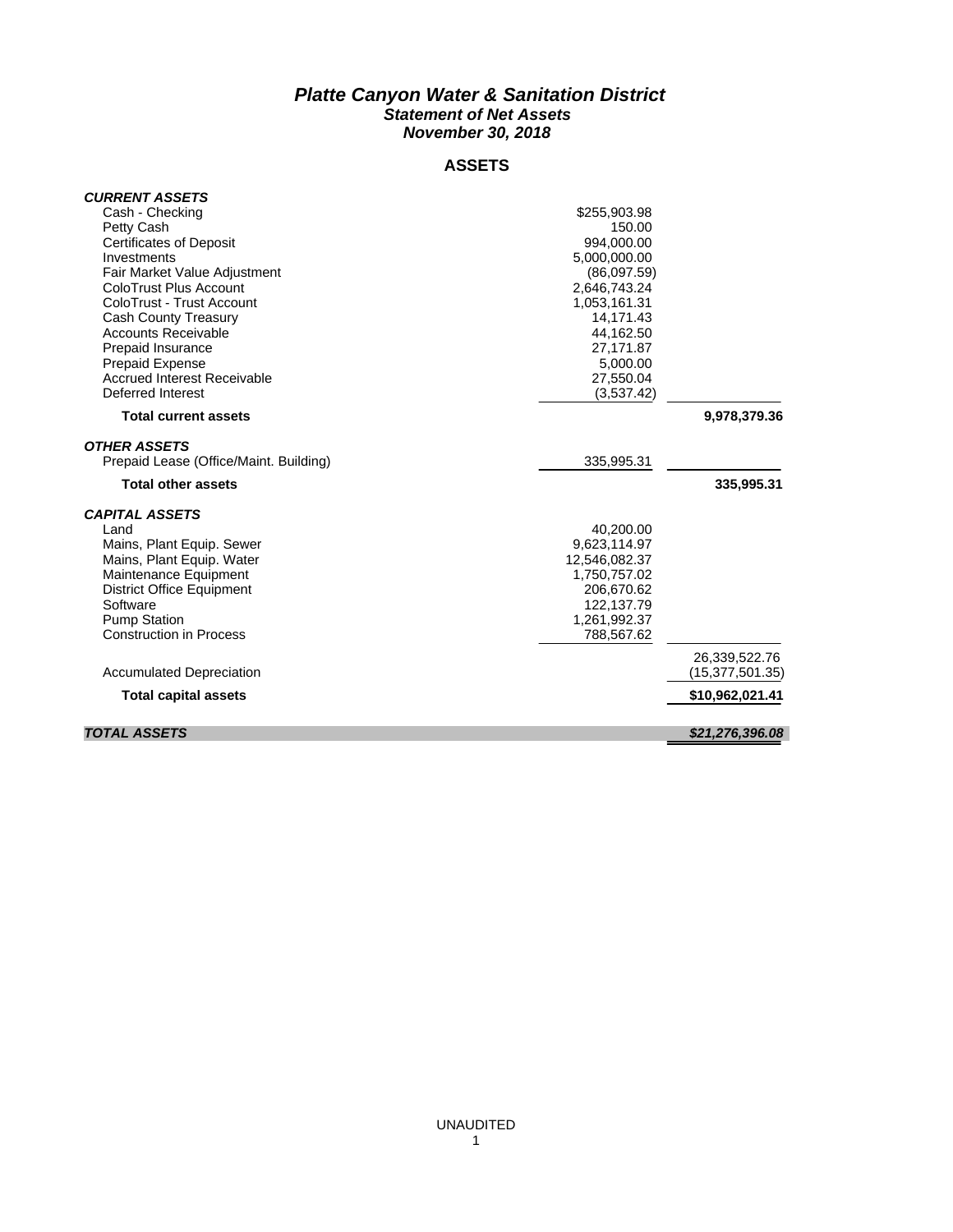### *Platte Canyon Water & Sanitation District Statement of Net Assets November 30, 2018*

### **LIABILITIES & NET ASSETS**

| <b>CURRENT LIABILITIES</b><br><b>Accounts Payable</b><br><b>Salaries Payable</b><br>Vacation & Sick Leave Payable<br>Merit Payable<br>Colorado Withholding Payable | \$24,039.98<br>53.495.99<br>107.633.72<br>227.430.39<br>1.771.55 |            |
|--------------------------------------------------------------------------------------------------------------------------------------------------------------------|------------------------------------------------------------------|------------|
| Payroll deductions                                                                                                                                                 | (316.43)                                                         |            |
| <b>Total current liabilities</b>                                                                                                                                   |                                                                  | 414,055.20 |
| <b>NET ASSETS</b><br>Net Assets - Beginning of Year<br>Invested in capital assets<br>Restricted<br>Unrestricted<br>Change in net assets - current year             | 10.445.406.24<br>94.400.00<br>10,029,610.50<br>292.924.14        |            |

### *TOTAL NET ASSETS \$20,862,340.88*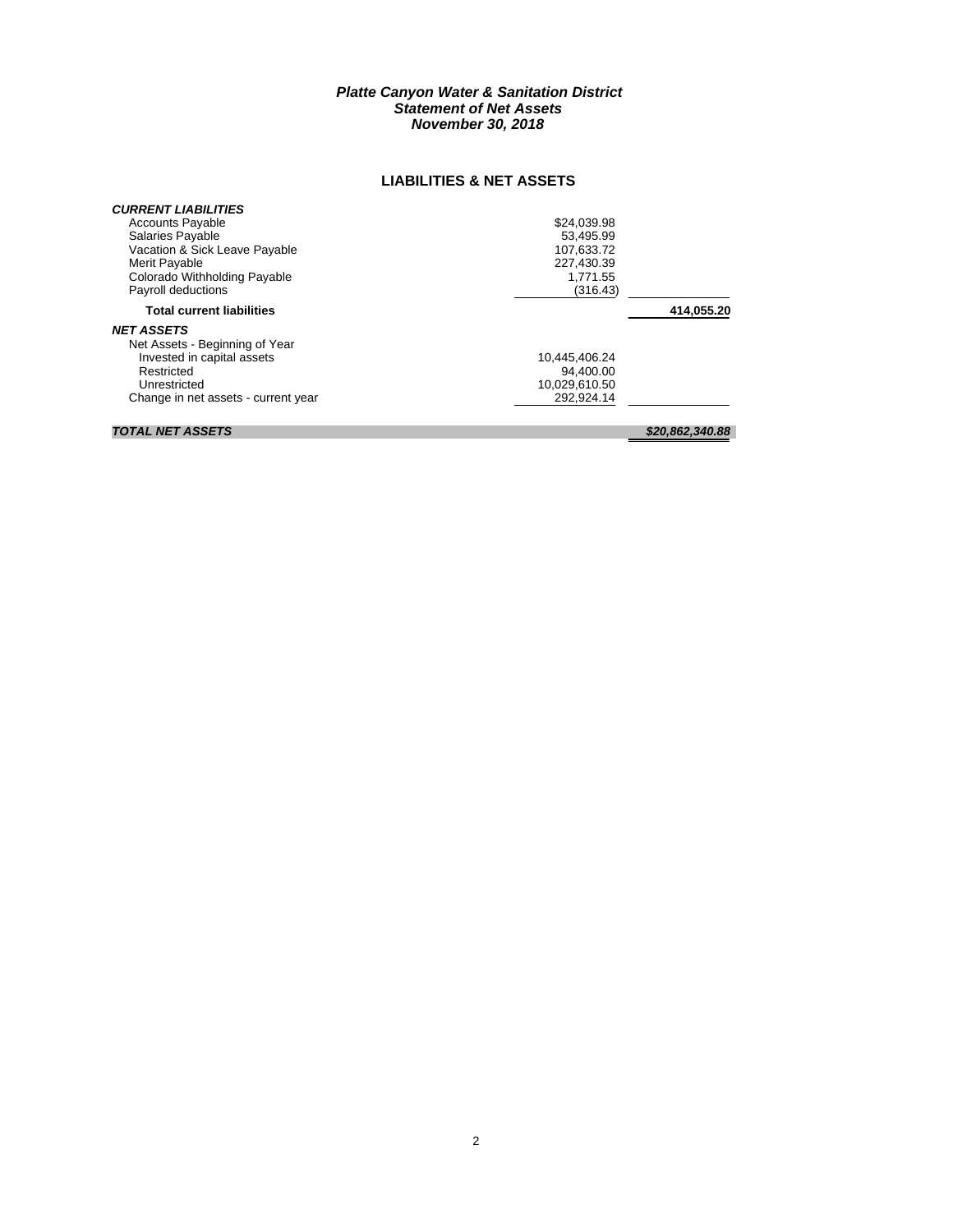#### *Platte Canyon Water & Sanitation District Statement of Revenue, Expenses, and Changes in Net Assets For the Eleven Months Ending November 30, 2018*

| <b>OPERATING REVENUE</b>                  |                |                 |
|-------------------------------------------|----------------|-----------------|
| Sewer Transmission Revenue                | \$2,580.00     |                 |
| <b>Contract Maintenance</b>               | 1,179,582.36   |                 |
| <b>Total operating revenue</b>            |                | \$1,182,162.36  |
| <b>OPERATING EXPENSES</b>                 |                |                 |
| Wages                                     | \$1,106,391.66 |                 |
| <b>Payroll Taxes</b>                      | 79,186.60      |                 |
| <b>CCOERA Retirement</b>                  | 68,177.89      |                 |
| Personnel Insurance                       | 264,439.64     |                 |
| Communications                            | 20,140.35      |                 |
| Equipment & Vehicles                      | 66,923.24      |                 |
| Insurance                                 | 41,238.28      |                 |
| <b>Maintenance Supplies</b>               | 19,407.55      |                 |
| Depreciation                              | 585,551.54     |                 |
| <b>Office Expenses</b>                    | 89,308.04      |                 |
| <b>Public Relations</b>                   | 31,941.96      |                 |
| Audits                                    | 7,200.00       |                 |
| <b>Engineering Fees - GIS</b>             | 22,508.08      |                 |
| Legal Fees                                | 29,665.96      |                 |
| Software Management                       | 50,271.20      |                 |
| Miscellaneous                             | 5,819.40       |                 |
| Sewer Maintenance & Operation             | 8,130.00       |                 |
| Sewer Contract Remedial                   | 1,733.50       |                 |
| Utility Notification - sewer              | 2,151.79       |                 |
| Water Maintenance & Operation             | 14,232.52      |                 |
| Pump Station Maintenance & Operation      | 15,984.70      |                 |
| <b>Water Contract Emergencies</b>         | 154,305.17     |                 |
| <b>Water Contract Remedial</b>            | 38.813.19      |                 |
| Utility Notification - water              | 2,151.81       |                 |
| Repair and maint - Office/Maint Bldg      | 46,612.09      |                 |
| Office/Maint Building lease amortization  | 14,172.07      |                 |
| <b>Total operating expenses</b>           |                | 2,786,458.23    |
| (LOSS) FROM OPERATIONS                    |                | (1,604,295.87)  |
|                                           |                |                 |
| <b>NONOPERATING REVENUE</b>               |                |                 |
| <b>Tax Revenue</b>                        | 1,743,747.00   |                 |
| Net Investment Income                     | 157,592.18     |                 |
| Gain (loss) on disposal of capital assets | (634.58)       |                 |
| Miscellaneous Income                      | 6,102.95       |                 |
| <b>Total nonoperating revenue</b>         |                | 1,906,807.55    |
| <b>NONOPERATING EXPENSES</b>              |                |                 |
| <b>Treasurer's Fees</b>                   | 24,179.54      |                 |
| <b>Total nonoperating expenses</b>        |                | 24,179.54       |
| <b>INCOME (LOSS) BEFORE CONTRIBUTIONS</b> |                | 278,332.14      |
|                                           |                |                 |
| <b>CAPITAL CONTRIBUTIONS</b>              |                |                 |
| Tap fees                                  | 6,000.00       |                 |
| Capital Project Reimbursement             | 8,592.00       |                 |
| <b>Total capital contributions</b>        |                | 14,592.00       |
| <b>CHANGE IN NET ASSETS</b>               |                | 292,924.14      |
| <b>NET ASSETS - BEGINNING OF YEAR</b>     |                | 20,569,416.74   |
| <b>NET ASSETS - ENDING</b>                |                | \$20,862,340.88 |
|                                           |                |                 |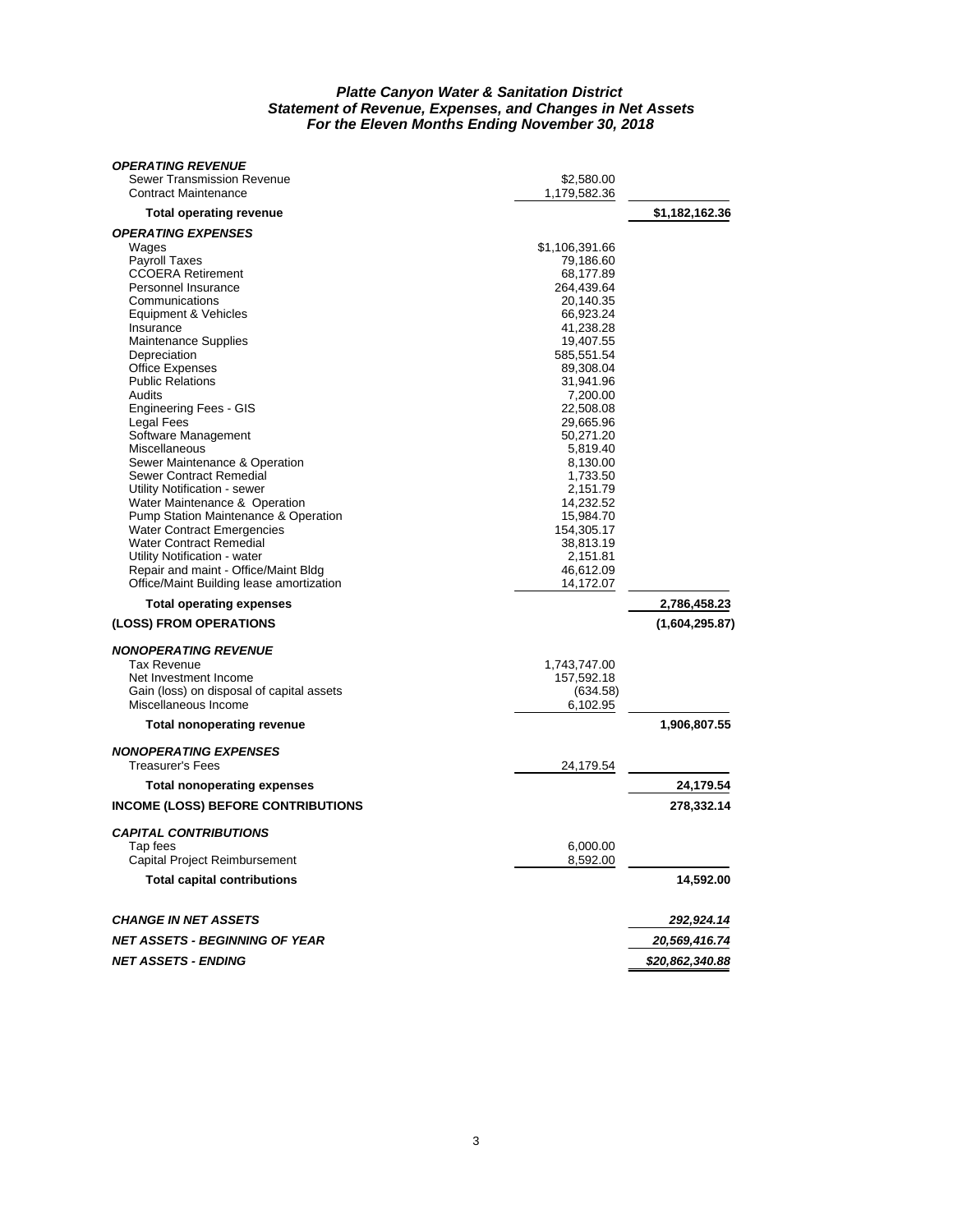### *Platte Canyon Water & Sanitation District Schedule of Revenue and Expenditures - Budget & Actual CM/YTD Actuals Compared to Annual Budget For the Eleven Months Ending November 30, 2018*

|                                                          | <b>CURRENT</b><br><b>MONTH</b> | YEAR TO DATE<br><b>ACTUAL</b>  | ANNUAL<br><b>BUDGET</b>        | <b>VARIANCE</b><br>Favorable<br>(Unfavorable) |
|----------------------------------------------------------|--------------------------------|--------------------------------|--------------------------------|-----------------------------------------------|
| <b>REVENUE</b>                                           |                                |                                |                                |                                               |
| Taxes<br><b>Contract Maintenance</b>                     | \$24,078.71<br>136,618.88      | \$1,743,747.00<br>1,179,582.36 | \$1,754,256.00<br>1,348,110.00 | (\$10,509.00)<br>(168, 527.64)                |
| <b>Sewer Transmission Fees</b>                           |                                | 2,580.00                       | 2,580.00                       |                                               |
| Tap Fees - Sewer                                         |                                | 6,000.00                       | 4,000.00                       | 2,000.00                                      |
| Capital Project Reimbursement                            |                                | 8,592.00                       |                                | 8,592.00                                      |
| Miscellaneous<br>Net Investment Income                   | 402.14<br>15,787.22            | 6,102.95<br>157,592.18         | 1,500.00<br>132,171.00         | 4,602.95<br>25,421.18                         |
| <b>TOTAL REVENUE</b>                                     | \$176,886.95                   | \$3,104,196.49                 | \$3,242,617.00                 | (\$138,420.51)                                |
|                                                          |                                |                                |                                |                                               |
| <b>OPERATING EXPENDITURES</b>                            |                                |                                |                                |                                               |
| PERSONNEL<br>Wages                                       | \$104,383.65                   | \$1,106,391.66                 | \$1,217,550.00                 | \$111,158.34                                  |
| <b>Payroll Taxes</b>                                     | 6,843.40                       | 79,186.60                      | 91,830.00                      | 12,643.40                                     |
| <b>CCOERA Retirement</b>                                 | 7,263.27                       | 68,177.89                      | 94,800.00                      | 26,622.11                                     |
| Personnel Insurance                                      | 20,872.14                      | 264,439.64                     | 304,540.00                     | 40,100.36                                     |
| <b>COMMUNICATIONS</b>                                    |                                |                                |                                |                                               |
| Communications<br><b>VEHICLES &amp; EQUIPMENT</b>        | 2,140.36                       | 20,140.35                      | 21,700.00                      | 1,559.65                                      |
| Vehicles & Equipment<br><b>INSURANCE</b>                 | 5,401.85                       | 66,923.24                      | 91,500.00                      | 24,576.76                                     |
| Insurance                                                | 3,945.10                       | 41,238.28                      | 49,000.00                      | 7,761.72                                      |
| <b>MAINTENANCE SUPPLIES</b><br><b>OFFICE EXPENSES</b>    | 669.58                         | 19,407.55                      | 25,500.00                      | 6,092.45                                      |
| <b>Office Expenses</b>                                   | 12,140.97                      | 89,308.04                      | 94,720.00                      | 5,411.96                                      |
| PUBLIC RELATIONS                                         | 3,884.60                       | 31,941.96                      | 33,500.00                      | 1,558.04                                      |
| PROFESSIONAL & CONSULTING                                |                                |                                |                                |                                               |
| <b>Audit Fees</b>                                        |                                | 7,200.00                       | 7,000.00                       | (200.00)                                      |
| Consulting                                               |                                |                                | 3,000.00                       | 3,000.00                                      |
| Consulting - TAC                                         |                                |                                | 3,550.00                       | 3,550.00                                      |
| <b>Engineering Fees</b><br><b>Engineering Fees - GIS</b> | 1,057.88                       | 22,508.08                      | 10,000.00<br>20,000.00         | 10,000.00<br>(2,508.08)                       |
| <b>Legal Fees</b>                                        | 3,723.00                       | 29,665.96                      | 35,000.00                      | 5,334.04                                      |
| Software Management                                      | 4,411.00                       | 50,271.20                      | 56,500.00                      | 6,228.80                                      |
| <b>TREASURERS FEES</b>                                   | 111.15                         | 24,179.54                      | 24,480.00                      | 300.46                                        |
| <b>DIRECTORS FEES</b>                                    | 500.00                         | 5,500.00                       | 6,000.00                       | 500.00                                        |
| <b>MISCELLANEOUS</b>                                     | 65.36                          | 319.40                         | 2,750.00                       | 2,430.60                                      |
| <b>SEWER OPERATIONS</b>                                  |                                |                                |                                |                                               |
| Sewer Mntc. & Operation                                  |                                | 8,130.00                       | 18,000.00                      | 9,870.00                                      |
| <b>Sewer Contract Emergencies</b>                        |                                |                                | 15,000.00                      | 15,000.00                                     |
| Sewer Contract Remedial                                  |                                | 1,733.50                       | 25,000.00                      | 23,266.50                                     |
| Utility Notification - sewer<br><b>WATER OPERATIONS</b>  | 133.40                         | 2,151.79                       | 3,000.00                       | 848.21                                        |
| Water Mntc. & Operation                                  | 2,212.88                       | 14,232.52                      | 13,000.00                      | (1,232.52)                                    |
| Pump Station Mntc & Oper.                                | 1,353.93                       | 15,984.70                      | 17,050.00                      | 1,065.30                                      |
| <b>Water Contract Emergencies</b>                        | 8,729.10                       | 154,305.17                     | 55,000.00                      | (99, 305.17)                                  |
| <b>Water Contract Remedial</b>                           | 4,565.55                       | 38,813.19                      | 66,000.00                      | 27,186.81                                     |
| Utility Notification - water                             | 133.40                         | 2,151.81                       | 3,000.00                       | 848.19                                        |
| REPAIR & MAINT - OFFICE/MAINT BLDG.                      | 600.00                         | 46,612.09                      | 46,320.00                      | (292.09)                                      |
| <b>TOTAL OPERATING</b>                                   |                                |                                |                                |                                               |
| <b>EXPENDITURES</b>                                      | \$195,141.57                   | \$2,210,914.16                 | \$2,454,290.00                 | \$243,375.84                                  |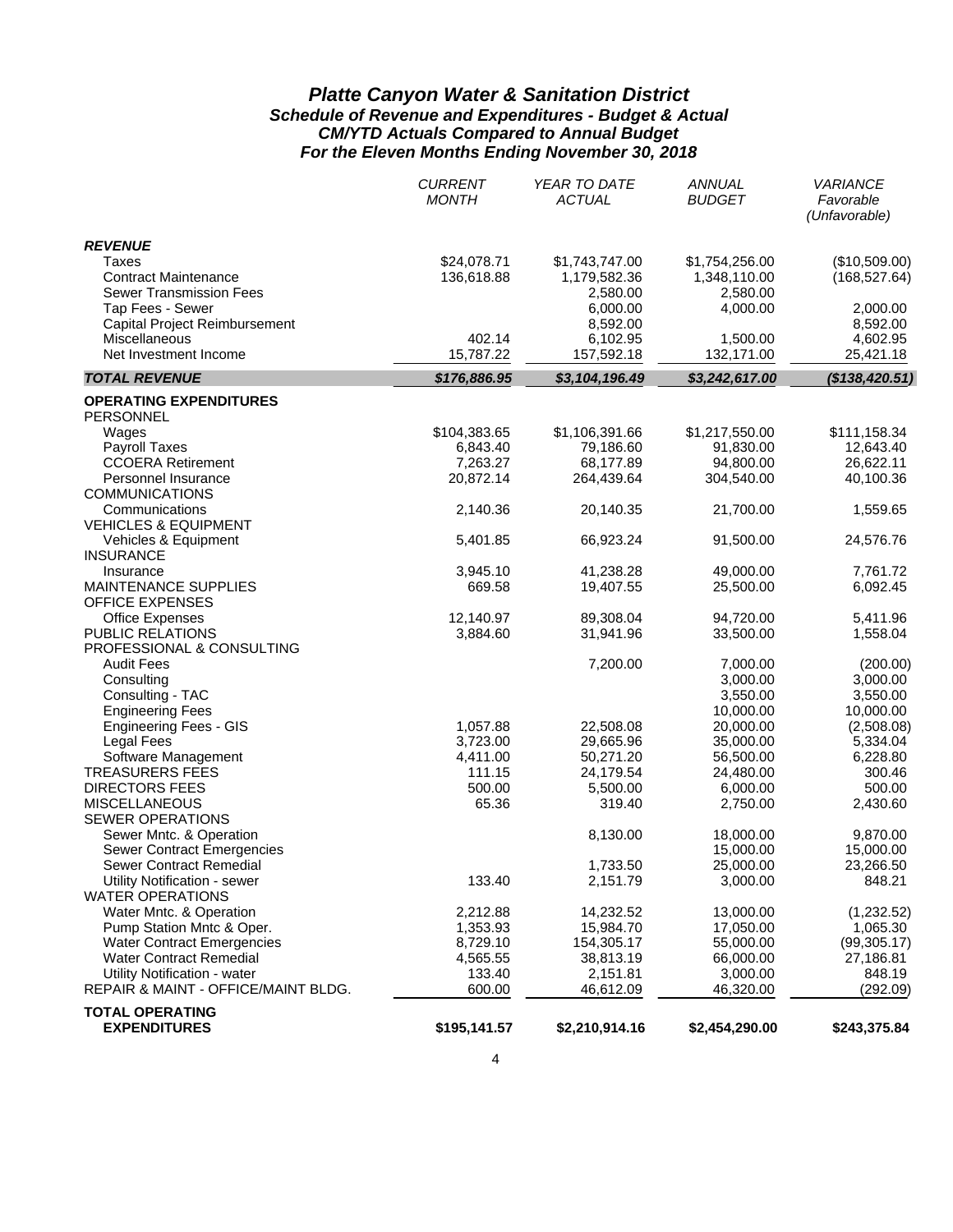### *Platte Canyon Water & Sanitation District Schedule of Revenue and Expenditures - Budget & Actual CM/YTD Actuals Compared to Annual Budget For the Eleven Months Ending November 30, 2018*

|                                                                                                                                                | YEAR TO DATE<br><b>CURRENT</b><br><b>ANNUAL</b><br><b>MONTH</b><br><b>ACTUAL</b><br><b>BUDGET</b><br>\$25,000.00<br>8,950.00<br>14,650.00<br>193,068.00<br>228,546.00<br>129,886.50<br>163,715.78<br>282,754.49<br>268,552.00 |                                      | <b>VARIANCE</b><br>Favorable<br>(Unfavorable) |                                         |
|------------------------------------------------------------------------------------------------------------------------------------------------|-------------------------------------------------------------------------------------------------------------------------------------------------------------------------------------------------------------------------------|--------------------------------------|-----------------------------------------------|-----------------------------------------|
| MAINS, PLANT EQUIP SEWER<br>Sewer Rehabilitation<br>Sheridan Blvd Rehab. (Leawood)                                                             |                                                                                                                                                                                                                               |                                      |                                               | \$25,000.00<br>5,700.00                 |
| MAINS, PLANT EQUIP WATER<br>S. Sheridan Blvd. (Leawood) * Developer<br>S. Sheridan Blvd. Replacement (Coal Mine)<br>W. Geddes Cir. Replacement |                                                                                                                                                                                                                               |                                      |                                               | 193,068.00<br>64,830.22<br>(14, 202.49) |
| <b>MAINTENANCE EQUIPMENT</b><br>Maintenance Computer Equipment<br>Sewer Television Inspection Truck<br>Other Equipment                         | 271,554.00                                                                                                                                                                                                                    | 12,031.22<br>271,554.00<br>15,548.86 | 13,990.00<br>220,000.00<br>24,000.00          | 1,958.78<br>(51, 554.00)<br>8,451.14    |
| <b>DISTRICT OFFICE EQUIPMENT</b><br><b>Office Computer Equipment</b><br>Copier<br>Other Equipment/Office Furniture                             |                                                                                                                                                                                                                               | 3,893.13<br>4,675.00                 | 4,600.00<br>5,000.00                          | 706.87<br>325.00                        |
| <b>SOFTWARE</b><br><b>GIS Software</b><br><b>Office Software</b><br>Maintenance Software                                                       |                                                                                                                                                                                                                               |                                      |                                               |                                         |
| <b>PUMP STATION</b><br>SJM Pump Station Improvements<br>Property Acquisition from DWD                                                          | 2,761.08                                                                                                                                                                                                                      | 304,478.82<br>35,200.00              | 220,000.00<br>33,000.00                       | (84, 478.82)<br>(2,200.00)              |
| CONTINGENCY/EMERGENCY RESERVE                                                                                                                  |                                                                                                                                                                                                                               |                                      | 311,723.00                                    | 311,723.00                              |
| <b>TOTAL CAPITAL OUTLAY</b>                                                                                                                    | \$404,201.58                                                                                                                                                                                                                  | \$1,102,801.30                       | \$1,562,129.00                                | \$459,327.70                            |
| <b>TOTAL EXPENDITURES</b>                                                                                                                      | \$599,343.15                                                                                                                                                                                                                  | \$3,313,715.46                       | \$4,016,419.00                                | \$702,703.54                            |
| <b>REVENUE OVER (UNDER)</b><br><b>EXPENDITURES</b>                                                                                             | (\$422,456.20)                                                                                                                                                                                                                | (\$209,518.97)                       | (\$773,802.00)                                | \$564,283.03                            |
| <b>BEGINNING FUNDS AVAILABLE</b>                                                                                                               |                                                                                                                                                                                                                               | \$9,773,843.13                       | \$9,773,843.13                                |                                         |
| <b>ENDING FUNDS AVAILABLE</b>                                                                                                                  |                                                                                                                                                                                                                               | \$9,564,324.16                       | \$9,000,041.13                                |                                         |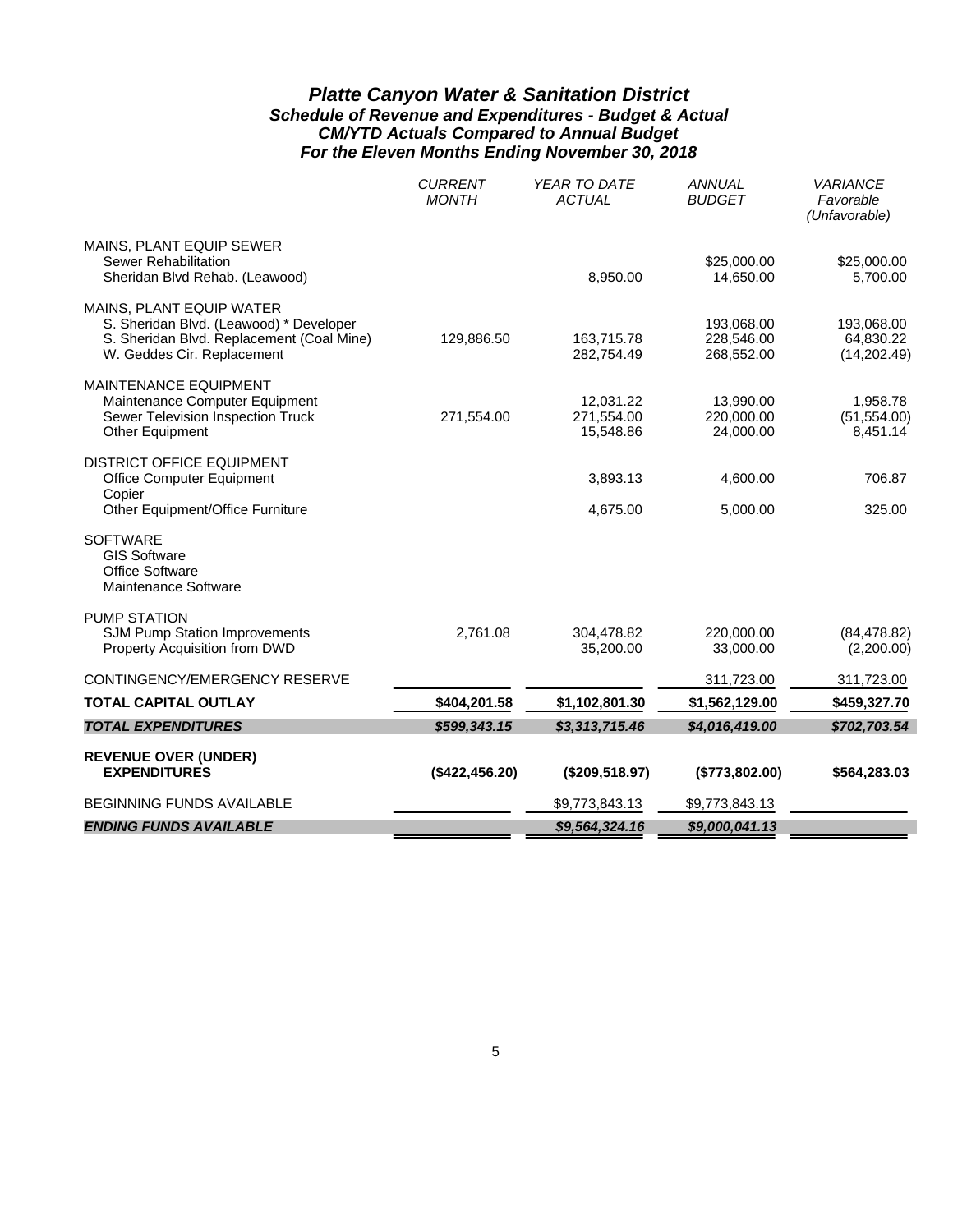#### **Platte Canyon Water & Sanitation District Schedule of Revenue and Expenditures Budget & Actual CM/YTD Actuals Compared to CM/YTD Budget For the Eleven Months Ending November 30, 2018**

|                                                    |               | ------CURRENT MONTH---------- |                 |                      | ----------YEAR TO DATE---------- |                      |
|----------------------------------------------------|---------------|-------------------------------|-----------------|----------------------|----------------------------------|----------------------|
|                                                    | <b>ACTUAL</b> | <b>BUDGET</b>                 | <b>VARIANCE</b> | <b>ACTUAL</b>        | <b>BUDGET</b>                    | <b>VARIANCE</b>      |
|                                                    |               |                               |                 |                      |                                  | Favor(Unfavor)       |
|                                                    |               |                               |                 |                      |                                  |                      |
| <b>REVENUE</b>                                     |               |                               |                 |                      |                                  |                      |
| <b>Taxes</b>                                       | \$24,078.71   | \$30,199.17                   | (\$6, 120.46)   | \$1,743,747.00       | \$1,728,056.87                   | \$15.690.13          |
| <b>Contract Maintenance</b>                        | 136,618.88    | 112,342.51                    | 24,276.37       | 1,179,582.36         | 1,147,798.44                     | 31,783.92            |
| <b>Sewer Transmission Fees</b><br>Tap Fees - Sewer |               |                               |                 | 2.580.00<br>6,000.00 | 2.580.00<br>4,000.00             | 2,000.00             |
| Capital Project Reimbursement                      |               |                               |                 | 8,592.00             |                                  | 8,592.00             |
| <b>Miscellaneous</b>                               | 402.14        | 125.00                        | 277.14          | 6,102.95             | 1,375.00                         | 4,727.95             |
| Net Investment Income                              | 15,787.22     | 11,014.25                     | 4,772.97        | 157,592.18           | 121,156.75                       | 36,435.43            |
|                                                    |               |                               |                 |                      |                                  |                      |
| <b>TOTAL REVENUE</b>                               | \$176,886.95  | \$153,680.93                  | \$23,206.02     | \$3,104,196.49       | \$3,004,967.06                   | \$99,229.43          |
| <b>OPERATING EXPENDITURES</b>                      |               |                               |                 |                      |                                  |                      |
| <b>PERSONNEL</b>                                   |               |                               |                 |                      |                                  |                      |
| Wages                                              | \$104,383.65  | \$101,462.50                  | (\$2,921.15)    | \$1,106,391.66       | \$1,116,087.50                   | \$9,695.84           |
| <b>Payroll Taxes</b>                               | 6,843.40      | 7,348.33                      | 504.93          | 79.186.60            | 83,556.63                        | 4,370.03             |
| <b>CCOERA Retirement</b>                           | 7,263.27      | 7,900.00                      | 636.73          | 68,177.89            | 86,900.00                        | 18,722.11            |
| Personnel Insurance                                | 20,872.14     | 25,378.32                     | 4,506.18        | 264,439.64           | 279,161.52                       | 14,721.88            |
| COMMUNICATIONS                                     |               |                               |                 |                      |                                  |                      |
| Communications                                     | 2,140.36      | 1,808.33                      | (332.03)        | 20,140.35            | 19,891.63                        | (248.72)             |
| <b>VEHICLES &amp; EQUIPMENT</b>                    |               |                               |                 |                      |                                  |                      |
| Vehicles & Equipment                               | 5,401.85      | 7,625.00                      | 2,223.15        | 66,923.24            | 83,875.00                        | 16,951.76            |
| <b>INSURANCE</b>                                   |               |                               |                 |                      |                                  |                      |
| Insurance                                          | 3.945.10      | 4.083.33                      | 138.23          | 41,238.28            | 44,916.63                        | 3,678.35             |
| <b>MAINTENANCE SUPPLIES</b>                        | 669.58        | 2,125.00                      | 1,455.42        | 19,407.55            | 23,375.00                        | 3,967.45             |
| <b>OFFICE EXPENSES</b>                             |               |                               |                 |                      |                                  |                      |
| <b>Office Expenses</b>                             | 12,140.97     | 7,893.34                      | (4, 247.63)     | 89,308.04            | 86,826.74                        | (2,481.30)           |
| PUBLIC RELATIONS                                   | 3,884.60      |                               | (3,884.60)      | 31,941.96            | 33,500.00                        | 1,558.04             |
| PROFESSIONAL & CONSULTING                          |               |                               |                 |                      |                                  |                      |
| <b>Audit Fees</b>                                  |               |                               |                 | 7,200.00             | 7,000.00                         | (200.00)             |
| Consulting                                         |               |                               |                 |                      | 3,000.00<br>3,550.00             | 3,000.00<br>3,550.00 |
| Consulting - TAC<br><b>Engineering Fees</b>        |               | 833.33                        | 833.33          |                      | 9,166.63                         | 9,166.63             |
| Engineering Fees - GIS                             | 1.057.88      | 1.666.67                      | 608.79          | 22.508.08            | 18,333.37                        | (4, 174.71)          |
| <b>Legal Fees</b>                                  | 3,723.00      | 2,916.67                      | (806.33)        | 29,665.96            | 32,083.37                        | 2,417.41             |
| Software Management                                | 4,411.00      | 2,500.00                      | (1,911.00)      | 50,271.20            | 54,000.00                        | 3,728.80             |
| TREASURERS FEES                                    | 111.15        | 10.25                         | (100.90)        | 24,179.54            | 24,470.00                        | 290.46               |
| <b>DIRECTORS FEES</b>                              | 500.00        | 500.00                        |                 | 5,500.00             | 5,500.00                         |                      |
| <b>MISCELLANEOUS</b>                               | 65.36         |                               | (65.36)         | 319.40               | 2,750.00                         | 2,430.60             |
| <b>SEWER OPERATIONS</b>                            |               |                               |                 |                      |                                  |                      |
| Sewer Mntc. & Operation                            |               | 1,500.00                      | 1,500.00        | 8,130.00             | 16,500.00                        | 8,370.00             |
| <b>Sewer Contract Emergencies</b>                  |               | 1,250.00                      | 1.250.00        |                      | 13.750.00                        | 13,750.00            |
| Sewer Contract Remedial                            |               | 2,083.33                      | 2,083.33        | 1,733.50             | 22,916.63                        | 21,183.13            |
| Utility Notification - sewer                       | 133.40        | 250.00                        | 116.60          | 2,151.79             | 2,750.00                         | 598.21               |
| <b>WATER OPERATIONS</b>                            |               |                               |                 |                      |                                  |                      |
| Water Mntc. & Operation                            | 2,212.88      | 1,083.33                      | (1, 129.55)     | 14,232.52            | 11,916.63                        | (2,315.89)           |
| Pump Station Mntc & Oper.                          | 1,353.93      | 1,420.83                      | 66.90           | 15,984.70            | 15,629.13                        | (355.57)             |
| <b>Water Contract Emergencies</b>                  | 8,729.10      | 4,583.33                      | (4, 145.77)     | 154,305.17           | 50,416.63                        | (103, 888.54)        |
| <b>Water Contract Remedial</b>                     | 4,565.55      | 5,500.00                      | 934.45          | 38,813.19            | 60,500.00                        | 21,686.81            |
| Utility Notification - water                       | 133.40        | 250.00                        | 116.60          | 2,151.81             | 2,750.00                         | 598.19               |
| REPAIR & MAINT - OFFICE/MAINT BLDG.                | 600.00        | 3,860.00                      | 3,260.00        | 46,612.09            | 42,460.00                        | (4, 152.09)          |
| <b>TOTAL OPERATING</b>                             |               |                               |                 |                      |                                  |                      |
| <b>EXPENDITURES</b>                                | \$195,141.57  | \$195,831.89                  | \$690.32        | \$2,210,914.16       | \$2,257,533.04                   | \$46,618.88          |
|                                                    |               |                               |                 |                      |                                  |                      |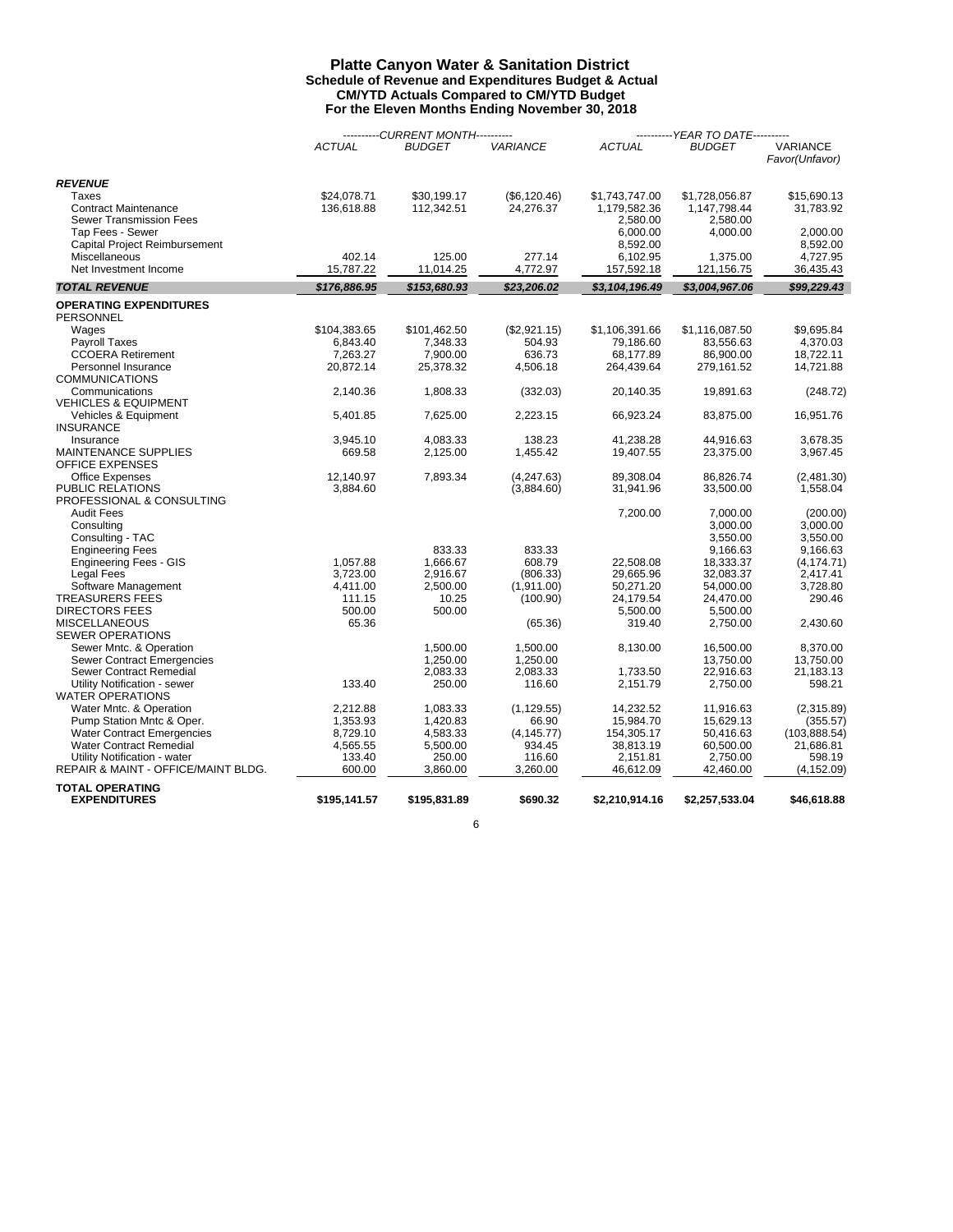#### **Platte Canyon Water & Sanitation District Schedule of Revenue and Expenditures Budget & Actual CM/YTD Actuals Compared to CM/YTD Budget For the Eleven Months Ending November 30, 2018**

|                                                                                                                                                |                | ----------CURRENT MONTH---------- |                           |                                      | ---------- YEAR TO DATE----------      |                                         |  |  |
|------------------------------------------------------------------------------------------------------------------------------------------------|----------------|-----------------------------------|---------------------------|--------------------------------------|----------------------------------------|-----------------------------------------|--|--|
|                                                                                                                                                | <b>ACTUAL</b>  | <b>BUDGET</b>                     | <b>VARIANCE</b>           | <b>ACTUAL</b>                        | <b>BUDGET</b>                          | <b>VARIANCE</b><br>Favor(Unfavor)       |  |  |
| <b>CAPITAL OUTLAY</b><br>MAINS, PLANT EQUIP SEWER<br>Sewer Rehabilitation<br>S. Sheridan Blvd. Rehab (Leawood)                                 |                |                                   |                           | 8,950.00                             | 14,650.00                              | 5,700.00                                |  |  |
| MAINS, PLANT EQUIP WATER<br>S. Sheridan Blvd. (Leawood) * Developer<br>S. Sheridan Blvd. Replacement (Coal Mine)<br>W. Geddes Cir. Replacement | 129,886.50     | 10,000.00                         | (119, 886.50)             | 163,715.78<br>282,754.49             | 193,068.00<br>228,546.00<br>268,552.00 | 193,068.00<br>64.830.22<br>(14, 202.49) |  |  |
| <b>MAINTENANCE EQUIPMENT</b><br>Maintenance Computer Equipment<br>Sewer Television Inspection Truck<br>Other Equipment                         | 271,554.00     | 8.000.00                          | (271, 554.00)<br>8.000.00 | 12.031.22<br>271,554.00<br>15,548.86 | 13,990.00<br>220,000.00<br>18,000.00   | 1,958.78<br>(51, 554.00)<br>2,451.14    |  |  |
| <b>DISTRICT OFFICE EQUIPMENT</b><br>Office Computer Equipment<br>Copier                                                                        |                |                                   |                           | 3,893.13                             | 4,600.00                               | 706.87                                  |  |  |
| Other Equipment/Office Furniture<br><b>SOFTWARE</b><br><b>GIS Software</b><br>Office Software<br>Maintenance Software                          |                |                                   |                           | 4,675.00                             | 5,000.00                               | 325.00                                  |  |  |
| <b>PUMP STATION</b><br>SJM Pump Station Improvements<br>Land Acquisition from DWD                                                              | 2.761.08       |                                   | (2,761.08)                | 304.478.82<br>35,200.00              | 220.000.00<br>33,000.00                | (84, 478.82)<br>(2,200.00)              |  |  |
| CONTINGENCY/EMERGENCY RESERVE                                                                                                                  |                | 25,976.92                         | 25,976.92                 |                                      | 285,746.12                             | 285,746.12                              |  |  |
| <b>TOTAL CAPITAL OUTLAY</b>                                                                                                                    | \$404,201.58   | \$43,976.92                       | (\$360,224.66)            | \$1,102,801.30                       | \$1,505,152.12                         | \$402,350.82                            |  |  |
| <b>TOTAL EXPENDITURES</b>                                                                                                                      | \$599,343.15   | \$239,808.81                      | $($ \$359,534.34 $)$      | \$3,313,715.46                       | \$3,762,685.16                         | \$448,969.70                            |  |  |
| <b>REVENUE OVER (UNDER)</b><br><b>EXPENDITURES</b>                                                                                             | (\$422,456.20) | (\$86,127.88)                     | (\$336,328.32)            | (\$209,518.97)                       | (\$757,718.10)                         | \$548,199.13                            |  |  |
| <b>BEGINNING FUNDS AVAILABLE</b>                                                                                                               |                |                                   |                           | \$9,773,843.13                       | \$9,773,843.13                         |                                         |  |  |
| <b>ENDING FUNDS AVAILABLE</b>                                                                                                                  |                |                                   |                           | \$9,564,324.16                       | \$9,016,125.03                         |                                         |  |  |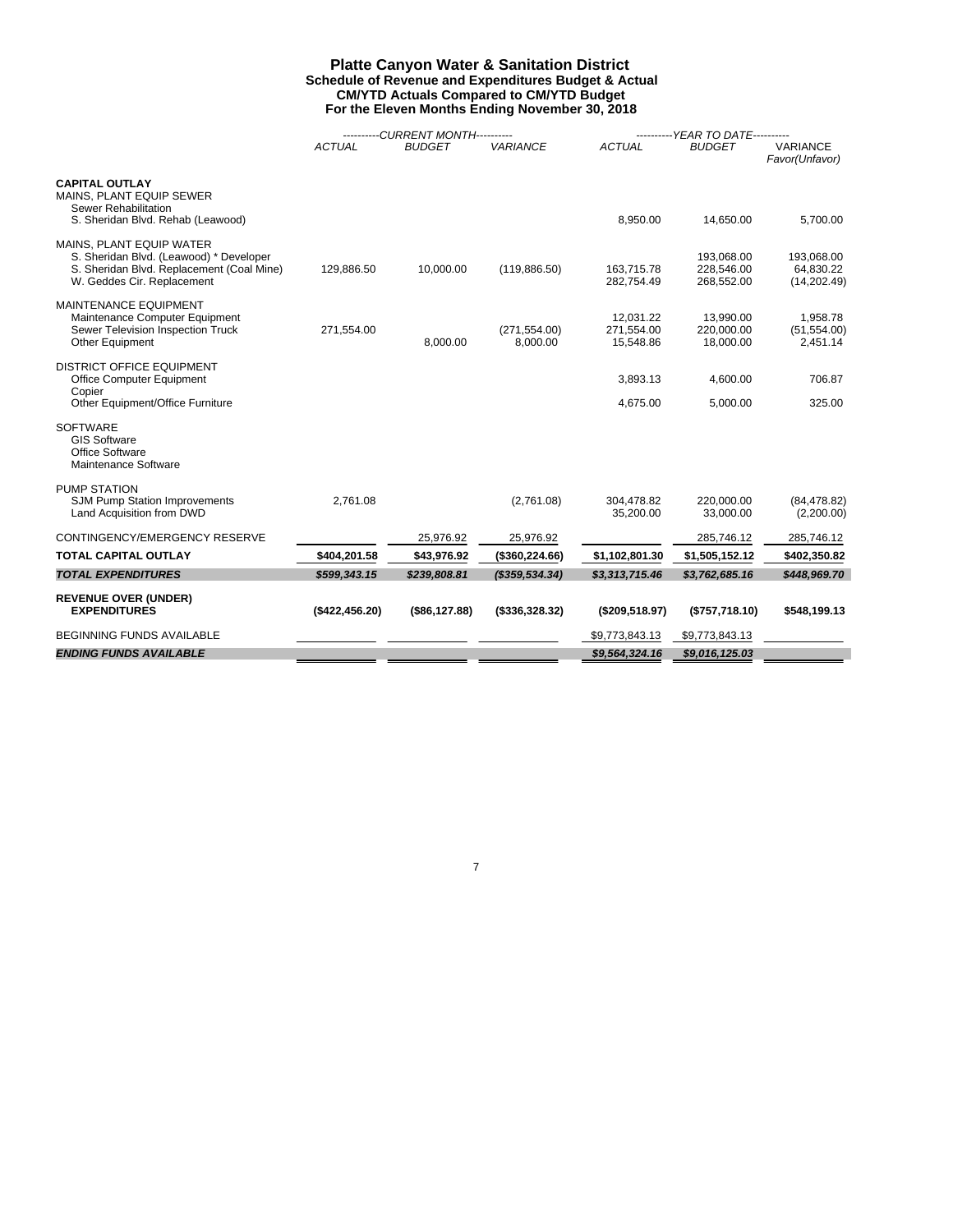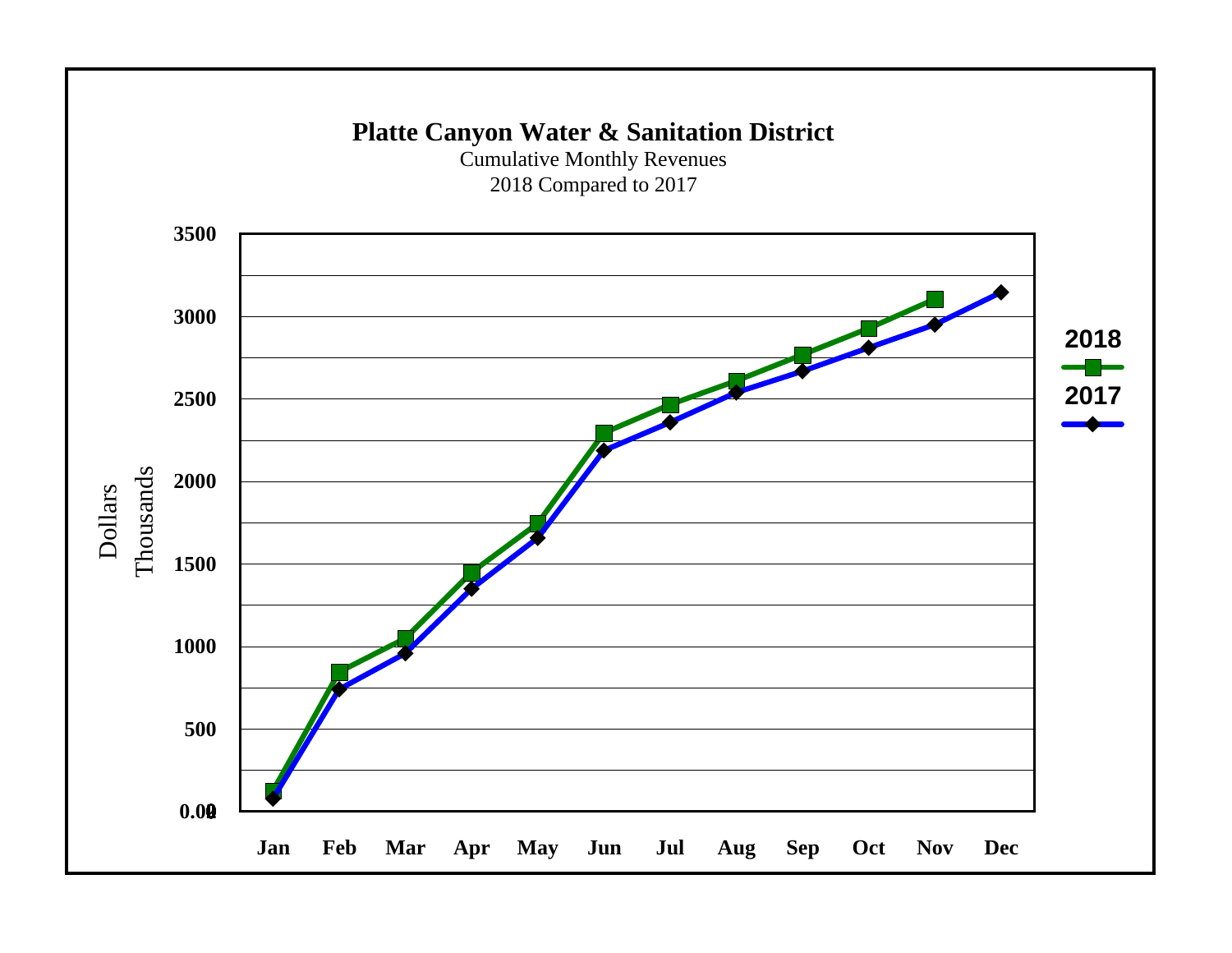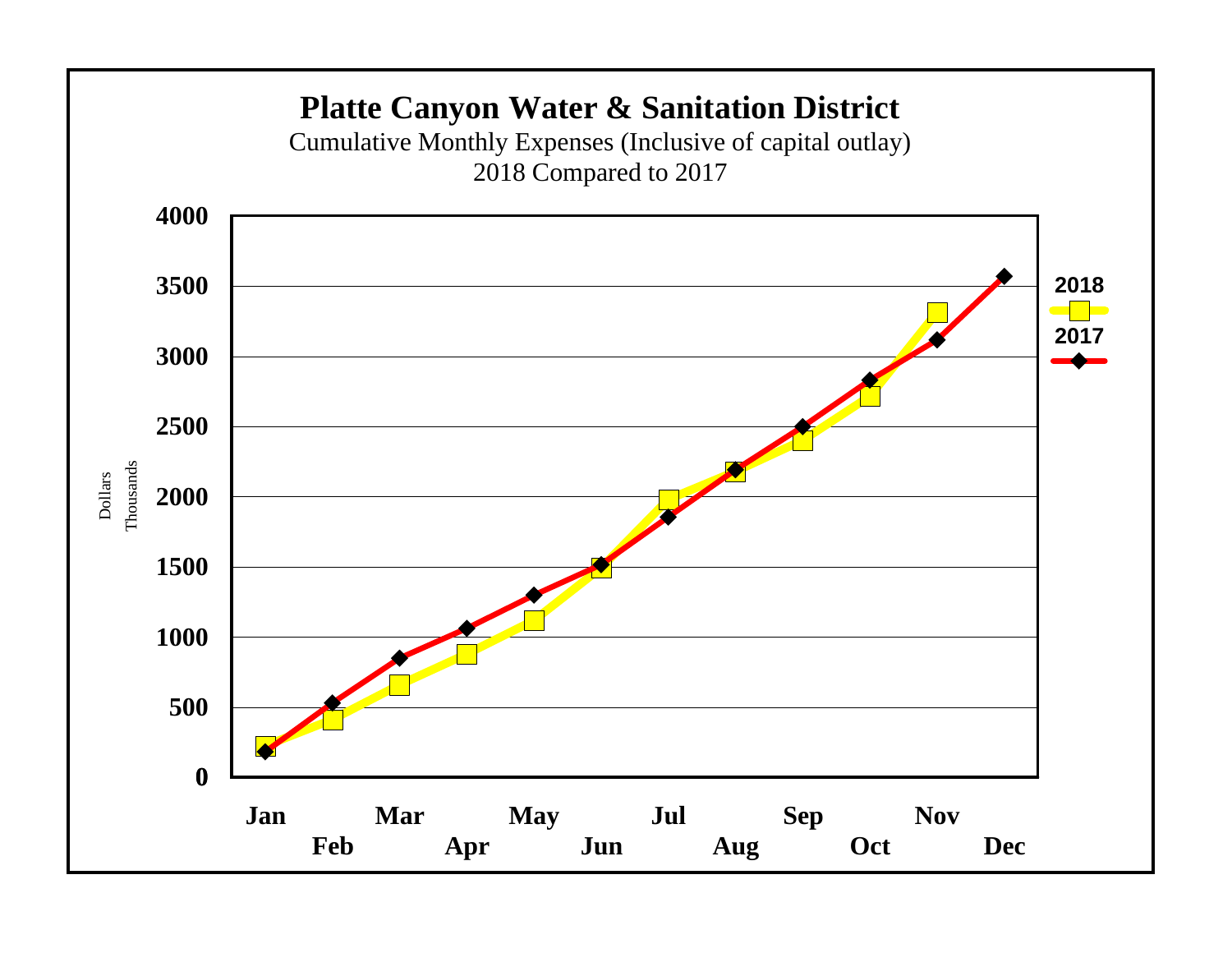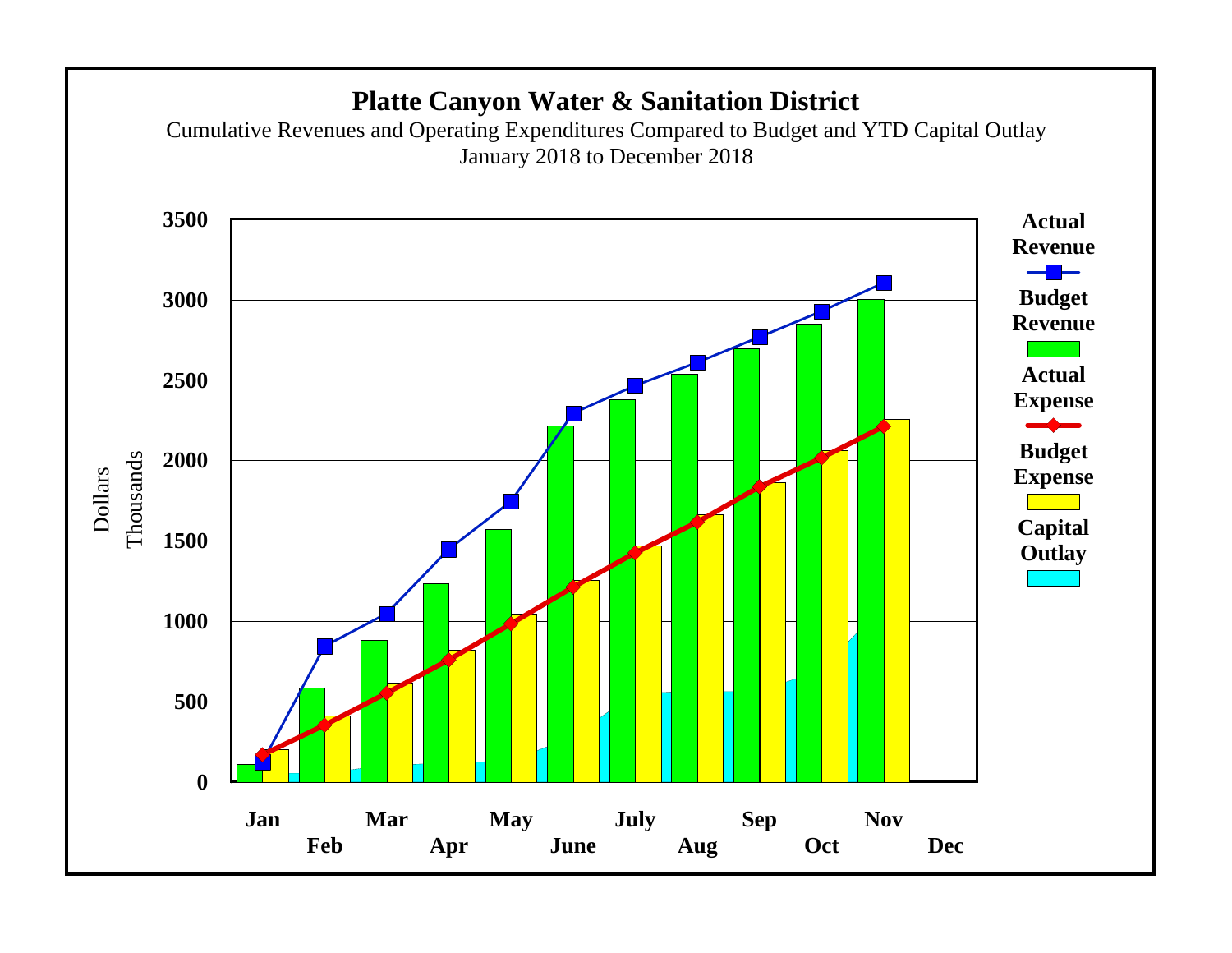### Platte Canyon Water & Sanitation District Schedule of Investment Principal Activity Month of: NOVEMBER, 2018

|                                                           | Date<br>Purchased | Date of<br>Maturity | Number<br>of Days<br>(Wt. Avg.)                                          | Face/<br>Principal | Face<br>Rate<br>(Wt. Avg.) | Purchase<br>Price<br>(Wt. Avg.) | Purchased<br>Interest | Purchased<br>Yield<br>(Wt. Avg.) | Redemption<br>Yield<br>(Wt. Avg.) | Totals                                         |
|-----------------------------------------------------------|-------------------|---------------------|--------------------------------------------------------------------------|--------------------|----------------------------|---------------------------------|-----------------------|----------------------------------|-----------------------------------|------------------------------------------------|
| <b>NEW PURCHASES</b>                                      |                   |                     |                                                                          |                    |                            |                                 |                       |                                  |                                   |                                                |
|                                                           |                   |                     | $\boldsymbol{0}$<br>$\boldsymbol{0}$<br>$\boldsymbol{0}$<br>$\mathbf{0}$ |                    |                            |                                 |                       |                                  |                                   | $0.00\,$<br>$0.00\,$<br>$0.00\,$<br>$\sim$ $-$ |
| Average days/Weighted average rate<br>Total new purchases |                   |                     | $\boldsymbol{0}$                                                         | \$0.00             | $0.0000\%$                 | 0.0000                          | $0.00\,$              | $0.00\,$                         | $0.0000\%$                        | \$0.00                                         |
| <b>REDEMPTIONS</b>                                        |                   |                     |                                                                          |                    |                            |                                 |                       |                                  |                                   |                                                |
|                                                           |                   |                     | $\boldsymbol{0}$<br>$\boldsymbol{0}$<br>$\mathbf{0}$<br>$\mathbf{0}$     |                    |                            |                                 |                       |                                  |                                   | $0.00\,$<br>$0.00\,$<br>$0.00\,$<br>$0.00\,$   |
| Average days/Weighted average rate<br>Total redemptions   |                   |                     | $\boldsymbol{0}$                                                         | $\$0.00$           | $0.0000\%$                 | 0.0000                          | $0.00\,$              |                                  | 0.0000%                           | \$0.00                                         |
| <b>RENEWALS</b>                                           |                   |                     |                                                                          |                    |                            |                                 |                       |                                  |                                   |                                                |
|                                                           |                   |                     | $\boldsymbol{0}$<br>$\mathbf{0}$<br>$\boldsymbol{0}$<br>$\mathbf{0}$     |                    |                            |                                 |                       |                                  |                                   |                                                |
| Total renewals                                            |                   |                     |                                                                          | \$0.00             |                            |                                 |                       |                                  |                                   |                                                |

\$0.00

NOTE: All redemptions are wired to checking account at Wells Fargo Bank West of Littleton or to the UMB Trust account.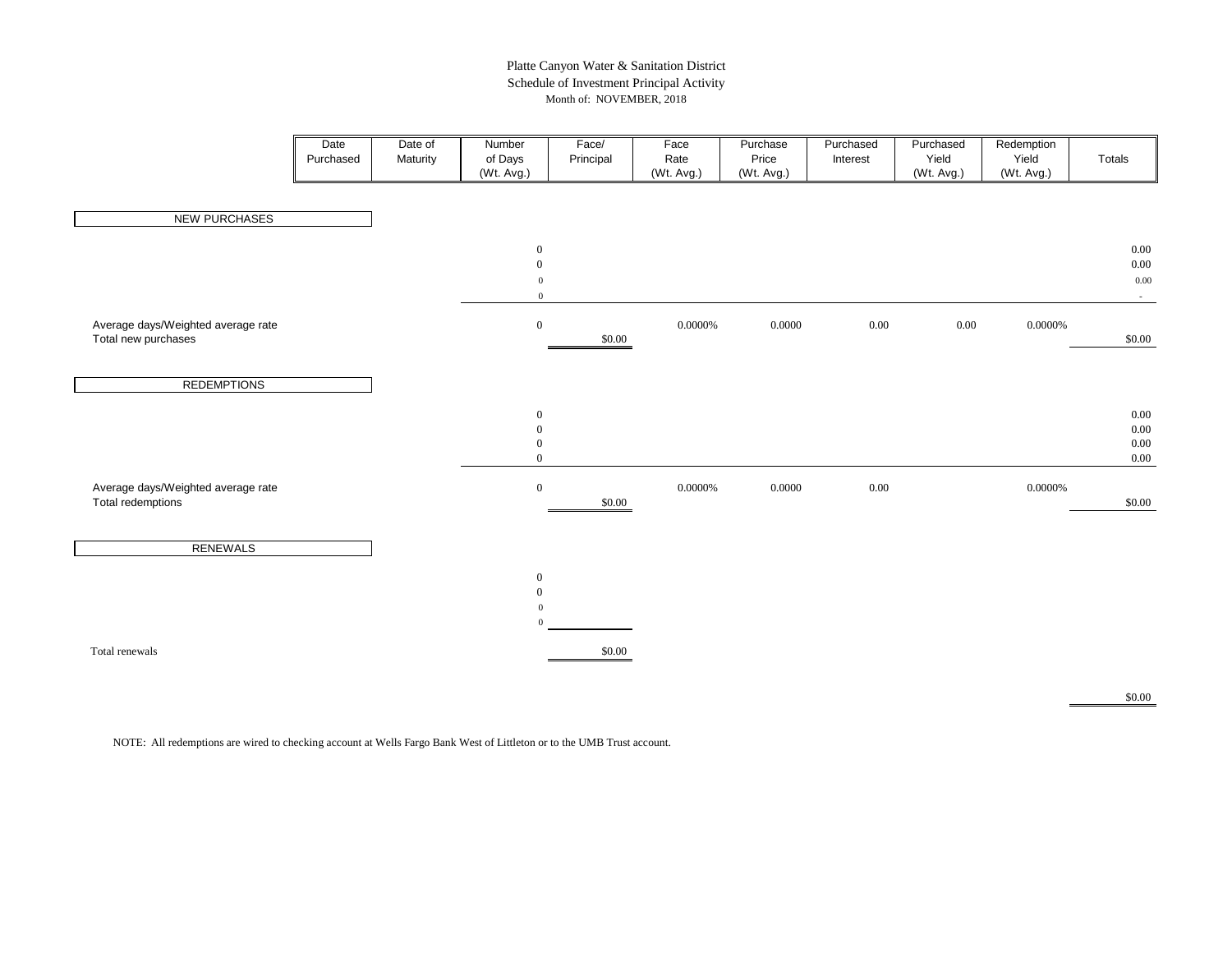## **Platte Canyon Water & Sanitation District Schedule of Investment Balances November 30, 2018**

**\*\*T-Bills Activity\*\***

| DATE OF  <br>DATE OF<br><b>PURCHASE MATURITY</b> | <b>YIELD</b> | <b>FACE</b><br><b>AMOUNT</b> |                | <b>BALANCE AT</b><br>10/31/18 | <b>ADDITIONS</b><br><b>PURCHASES</b> | <b>MATURITIES</b> | <b>BALANCE AT</b><br>11/30/18 |
|--------------------------------------------------|--------------|------------------------------|----------------|-------------------------------|--------------------------------------|-------------------|-------------------------------|
|                                                  |              |                              |                |                               |                                      |                   |                               |
|                                                  |              |                              | - ა            | - \$                          | – ა                                  |                   |                               |
|                                                  |              |                              | $\blacksquare$ | $\sim$                        | $\sim$                               |                   | $\sim$                        |

# **\*\*Treasury Note Activity\*\***

| DATE OF<br>DATE OF<br><b>PURCHASE MATURITY</b> | YIELD | <b>FACE</b><br><b>AMOUNT</b> |                          | <b>BALANCE AT</b><br>10/31/18 | <b>ADDITIONS</b><br><b>PURCHASES</b> | <b>MATURITIES</b> | <b>BALANCE AT</b><br>11/30/18 |
|------------------------------------------------|-------|------------------------------|--------------------------|-------------------------------|--------------------------------------|-------------------|-------------------------------|
|                                                |       |                              |                          |                               | $\overline{\phantom{0}}$             |                   |                               |
|                                                |       |                              | $\overline{\phantom{0}}$ |                               | $\sim$                               |                   |                               |

## **\*\*Agency Activity\*\***

| DATE OF                  | DATE OF  |              | <b>FACE</b>        |                           | <b>BALANCE AT</b> | <b>ADDITIONS</b>    |                          | <b>BALANCE AT</b>  |  |
|--------------------------|----------|--------------|--------------------|---------------------------|-------------------|---------------------|--------------------------|--------------------|--|
| <b>PURCHASE MATURITY</b> |          | <b>YIELD</b> | <b>AMOUNT</b>      |                           | 10/31/18          | <b>PURCHASES</b>    | <b>MATURITIES</b>        | 11/30/18           |  |
|                          |          |              |                    |                           |                   |                     |                          |                    |  |
| <b>FHLB</b>              |          |              |                    |                           |                   |                     |                          |                    |  |
| 07/01/16                 | 12/28/18 | $1.083\%$ \$ | 1,000,000.00       | \$                        | 1,000,256.81      | \$<br>$(135.16)$ \$ | $\overline{\phantom{0}}$ | \$<br>1,000,121.65 |  |
| <b>FHLMC</b>             |          |              |                    |                           |                   |                     |                          |                    |  |
| 07/02/13                 | 06/11/19 | 1.928%       | 500,000.00         | \$                        | 498,349.32        | 223.06              | 0.00                     | 498,572.38         |  |
| <b>FHLMC</b>             |          |              |                    |                           |                   |                     |                          |                    |  |
| 11/27/13                 | 06/11/19 | 1.800%       | 1,000,000.00       | \$                        | 997,419.88        | 348.66              | 0.00                     | 997,768.55         |  |
| <b>FNMA</b>              |          |              |                    |                           |                   |                     |                          |                    |  |
| 08/25/16                 | 08/25/21 | 1.450%       | 1,500,000.00       | $\boldsymbol{\mathsf{S}}$ | 1,500,000.00      | 0.00                | 0.00                     | 1,500,000.00       |  |
| <b>FFCB</b>              |          |              |                    |                           |                   |                     |                          |                    |  |
| 07/19/16                 | 01/19/23 | 1.875%       | 1,000,000.00       | $\mathfrak{S}$            | 1,000,000.00      | 0.00                | 0.00                     | 1,000,000.00       |  |
|                          |          |              |                    |                           |                   |                     |                          |                    |  |
|                          |          |              | \$<br>5,000,000.00 | \$                        | 4,996,026.02      | \$<br>436.56        | \$                       | \$<br>4,996,462.58 |  |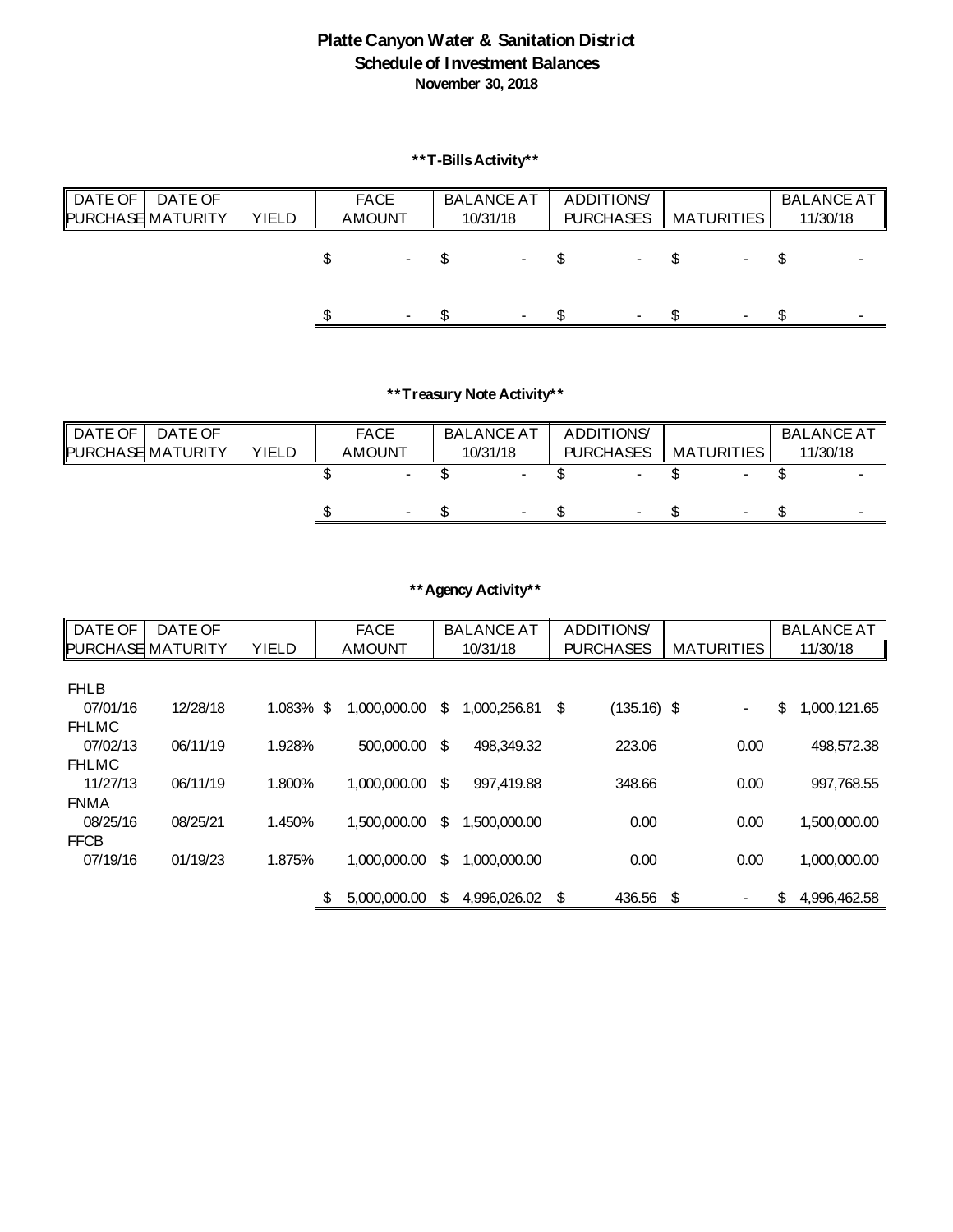## **Platte Canyon Water & Sanitation District Schedule of Investment Balances November 30, 2018**

**\*\*Certificate of Deposit Activity\*\***

| DATE OF                  | DATE OF  |              |                  | <b>BALANCE AT</b> | <b>ADDITIONS</b> |                   | <b>BALANCE AT</b> |
|--------------------------|----------|--------------|------------------|-------------------|------------------|-------------------|-------------------|
| <b>PURCHASE MATURITY</b> |          | <b>YIELD</b> | <b>PRINCIPAL</b> | 10/31/18          | <b>PURCHASES</b> | <b>MATURITIES</b> | 11/30/18          |
|                          |          |              |                  |                   |                  |                   |                   |
| CO State Bank & Trust    |          |              |                  |                   |                  |                   |                   |
| 06/20/17                 | 12/20/18 | 1.1500%      | 250,000.00       | 250,000.00        | 0.00             | 0.00              | 250,000.00        |
| <b>Fowler State Bank</b> |          |              |                  |                   |                  |                   |                   |
| 04/03/18                 | 04/03/19 | 1.7500%      | 100,000.00       | 100,000.00        | 0.00             | 0.00              | 100,000.00        |
| Solera National Bank     |          |              |                  |                   |                  |                   |                   |
| 04/19/18                 | 04/19/19 | 2.0000%      | 249,000.00       | 249,000.00        | 0.00             | 0.00              | 249,000.00        |
| <b>Fowler State Bank</b> |          |              |                  |                   |                  |                   |                   |
| 06/11/18                 | 06/11/19 | 2.1000%      | 150,000.00       | 150,000.00        | 0.00             | 0.00              | 150,000.00        |
| <b>Bank of Denver</b>    |          |              |                  |                   |                  |                   |                   |
| 10/04/18                 | 10/04/19 | 2.2000%      | 100,000.00       | 100,000.00        | 0.00             | 0.00              | 100,000.00        |
| <b>Flatirons Bank</b>    |          |              |                  |                   |                  |                   |                   |
| 10/06/18                 | 09/22/20 | 2.5000%      | 145,000.00       | 145,000.00        | 0.00             | 0.00              | 145,000.00        |
|                          |          |              |                  |                   |                  |                   |                   |
|                          |          |              |                  |                   |                  |                   |                   |
|                          |          |              | \$<br>994,000.00 | 994,000.00<br>\$  | \$               | \$                | \$<br>994,000.00  |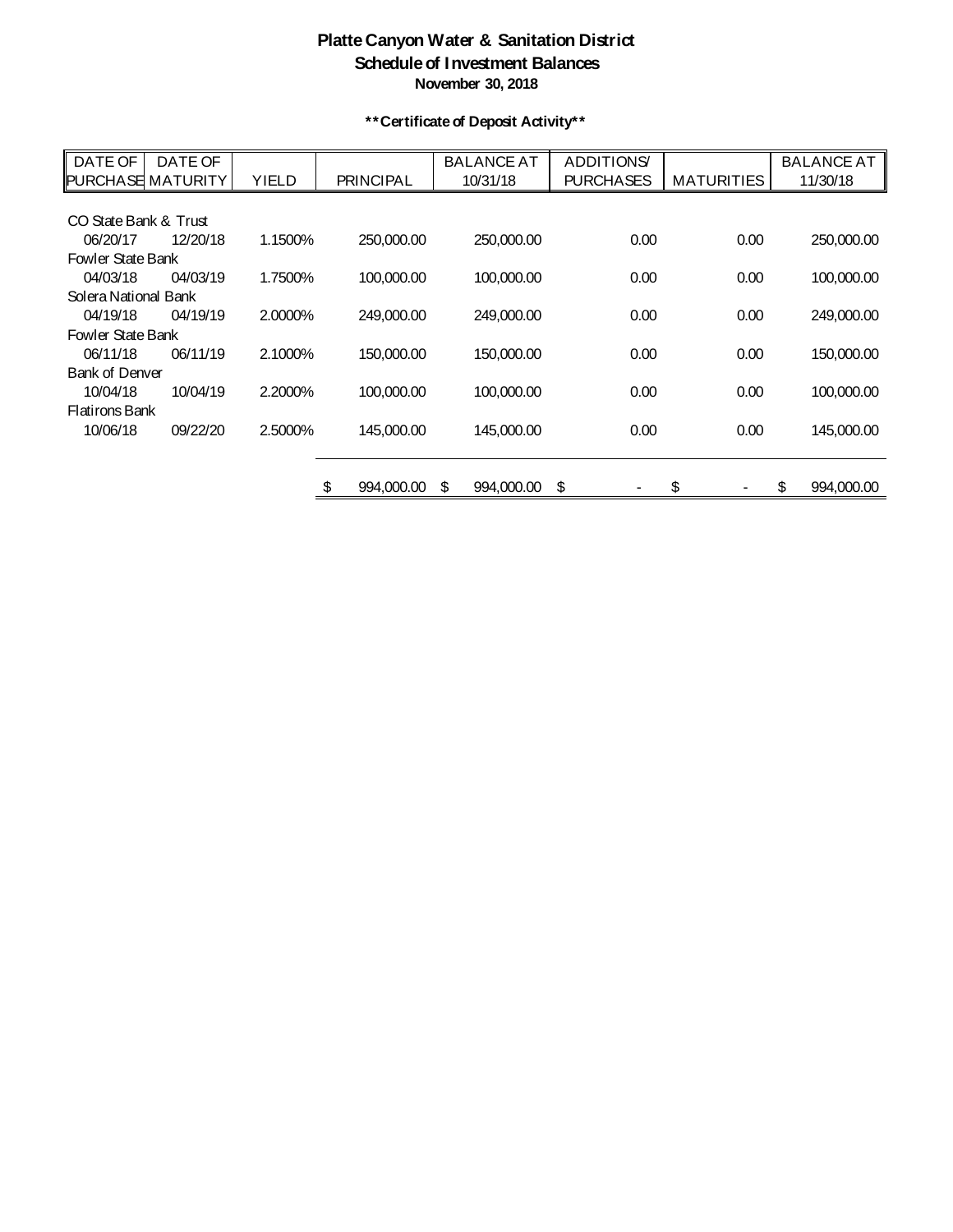## **Platte Canyon Water & Sanitation District Schedule of Investment Balances November 30, 2018**

## **\*\*ColoTrust PRIME\*\***

| DATE OF !<br><b>PURCHASE MATURITY</b> | DATE OF  | <b>YIELD</b> | <b>BALANCE AT</b><br>10/31/18 |        | <b>ADDITIONS</b>         | PURCHASES REDEMPTIONS | <b>BALANCE AT</b><br>11/30/18 |
|---------------------------------------|----------|--------------|-------------------------------|--------|--------------------------|-----------------------|-------------------------------|
| ColoTrust Prime<br>10/31/18           | 11/30/18 | 1.8400%      |                               | $\sim$ |                          |                       |                               |
|                                       |          |              |                               |        | $\overline{\phantom{0}}$ |                       | $\overline{\phantom{a}}$      |

**\*\*ColoTrust PLUS\*\***

| DATE OF<br><b>PURCHASE MATURITY</b> | DATE OF  | YIELD   |              | <b>BALANCE AT</b><br>10/31/18 | <b>ADDITIONS</b><br><b>PURCHASES</b> | <b>REDEMPTIONS</b> |  | <b>BALANCE AT   </b><br>11/30/18 |
|-------------------------------------|----------|---------|--------------|-------------------------------|--------------------------------------|--------------------|--|----------------------------------|
| ColoTrust Plus<br>10/31/18          | 11/30/18 | 2.3900% |              | \$3,180,583.21                | 356,160.03                           | - S                |  | 890,000.00 \$ 2,646,743.24       |
|                                     |          |         | $\mathbb{S}$ | 3,180,583.21                  | 356,160.03                           | \$                 |  | 890,000.00 \$ 2,646,743.24       |

**\*\*ColoTrust - Trust Account\*\***

| ∥ DATE OF<br>DATE OF<br><b>PURCHASE MATURITY</b> | YIELD   | <b>BALANCE AT</b><br>10/31/18 | <b>ADDITIONS</b> | PURCHASES REDEMPTIONS |    | <b>BALANCE AT  </b><br>11/30/18 |
|--------------------------------------------------|---------|-------------------------------|------------------|-----------------------|----|---------------------------------|
| ColoTrust Plus - UMB<br>10/31/18<br>11/30/18     | 2.3900% | 1,051,096.30                  | 2,065.01         |                       | S. | 1,053,161.31                    |
|                                                  |         | 1,051,096.30                  | 2,065.01         |                       |    | 1,053,161.31                    |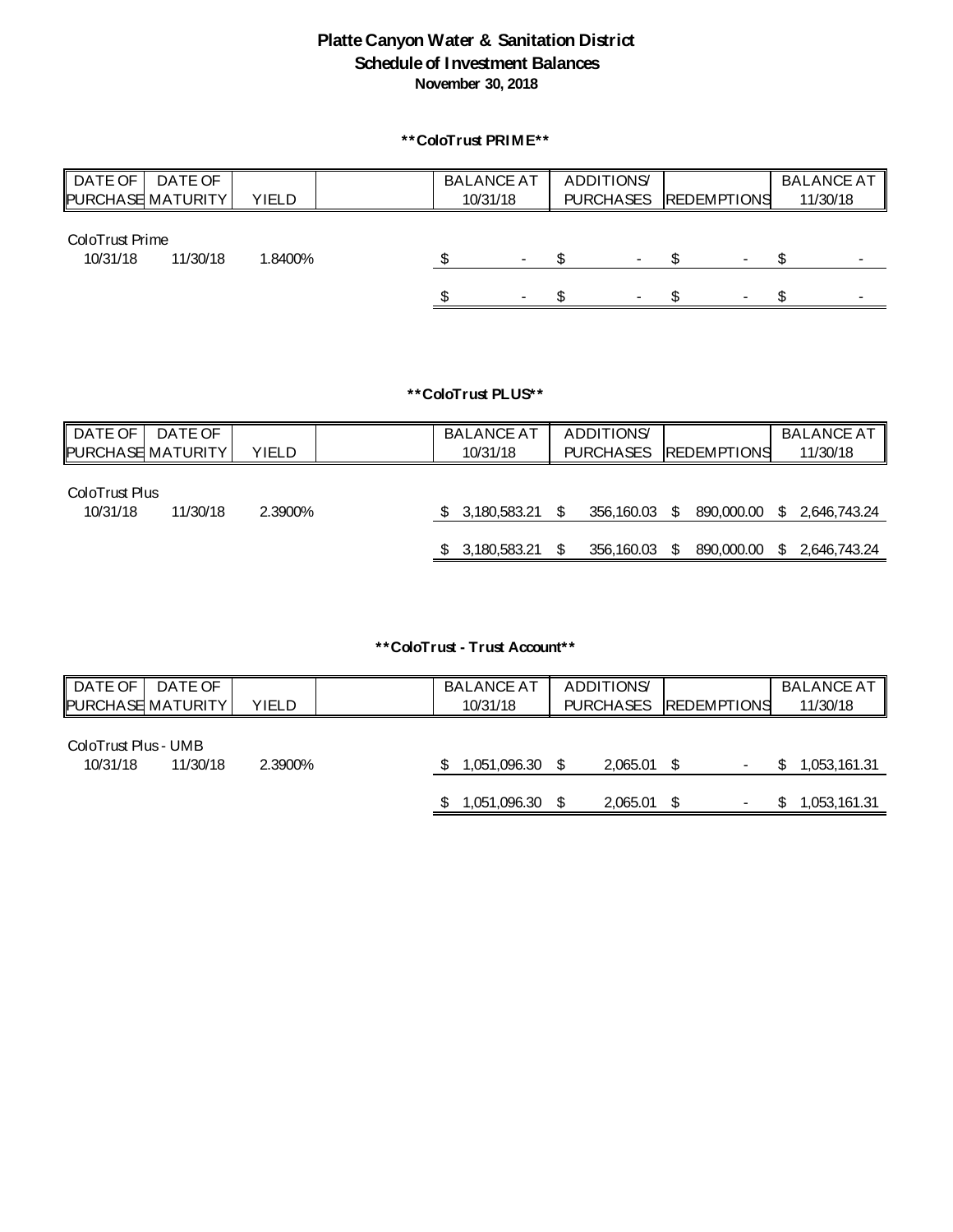# **Platte Canyon Water & Sanitation District Schedule of Investment Balances Summary by Month of Maturity at Par Value 11/30/18**

| Dec-18                 | \$4,949,904.55 |
|------------------------|----------------|
| <b>Jan-19</b>          | 0.00           |
| Feb-19                 | 0.00           |
| Mar-19                 | 0.00           |
| Apr-19                 | 349,000.00     |
| May-19                 | 0.00           |
| <b>Jun-19</b>          | 1,650,000.00   |
| <b>Jul-19</b>          | 0.00           |
| Aug-19                 | 0.00           |
| Sep-19                 | 0.00           |
| Oct-19                 | 100,000.00     |
| <b>Nov-19</b>          | 0.00           |
| Dec-19                 | 0.00           |
| $Jan-20$               | 0.00           |
| Feb-20                 | 0.00           |
| Mar-20                 | 0.00           |
| Apr-20                 | 0.00           |
| $May-20$               | 0.00           |
| <b>Jun-20</b>          | 0.00           |
| $Jul-20$               | 0.00           |
| Aug-20                 | 0.00           |
| Sep-20                 | 145,000.00     |
| Oct-20                 | 0.00           |
| <b>Nov-20</b>          | 0.00           |
| $Dec-20$               | 0.00           |
| $Jan-21$               | 0.00           |
| Feb-21                 | 0.00           |
| Mar-21                 | 0.00           |
| Apr-21                 | 0.00           |
| May-21                 | 0.00           |
| <b>Jun-21</b>          | 0.00           |
| $Jul-21$               | 0.00           |
| Aug-21                 | 1,500,000.00   |
| Sep-21                 | 0.00           |
| Oct-21                 | 0.00           |
| <b>Nov-21</b>          | 0.00           |
| $Dec-21$               | 0.00           |
| <b>Jan-22</b>          | 0.00           |
| Feb-22                 | 0.00           |
| Mar-22                 | 0.00           |
|                        | 0.00           |
| Apr-22                 |                |
| <b>Beyond</b>          | 1,000,000.00   |
| Total                  | \$9,693,904.55 |
|                        |                |
| Average Yield          | 1.9178%        |
| Estimated Income/Month | \$15,493       |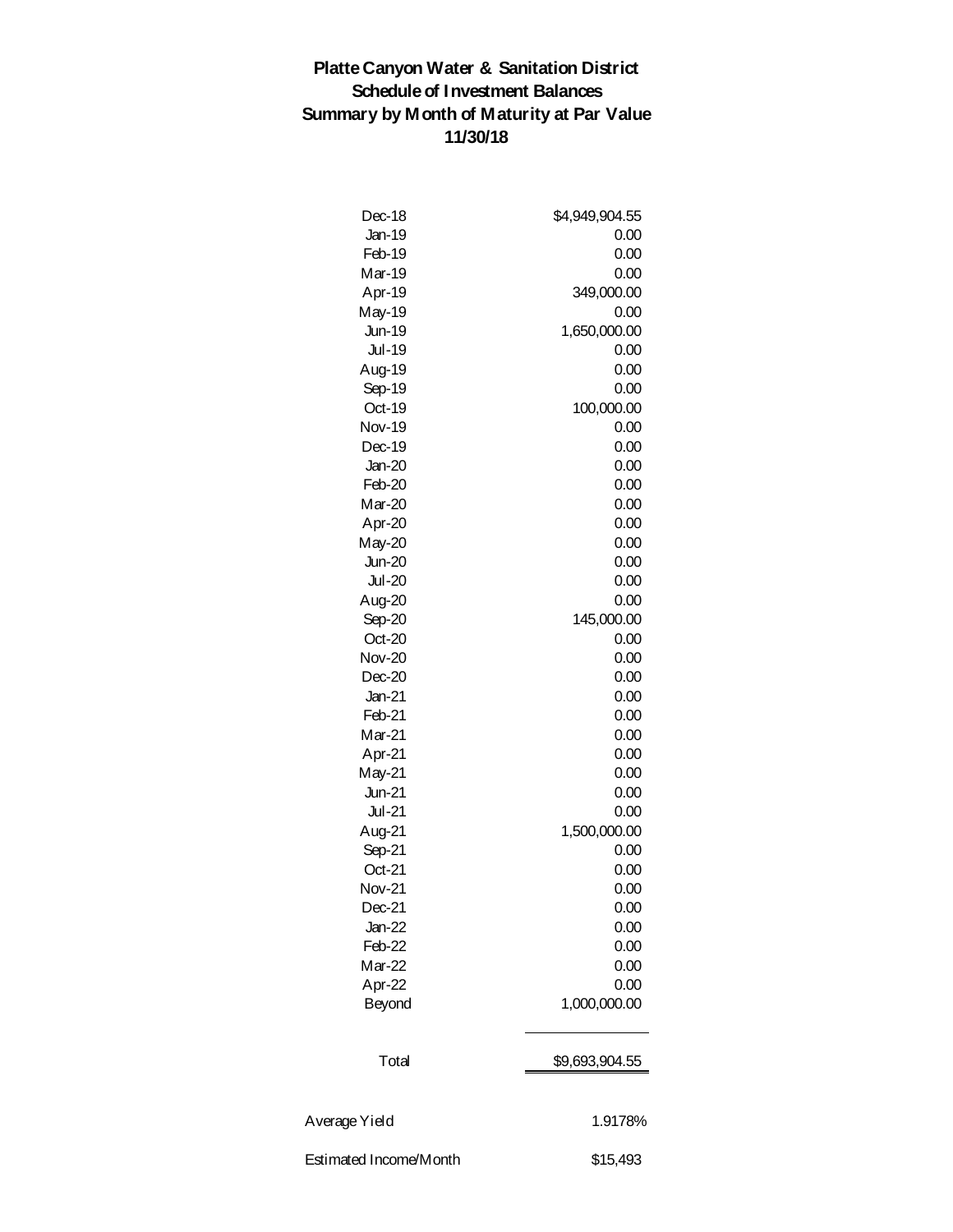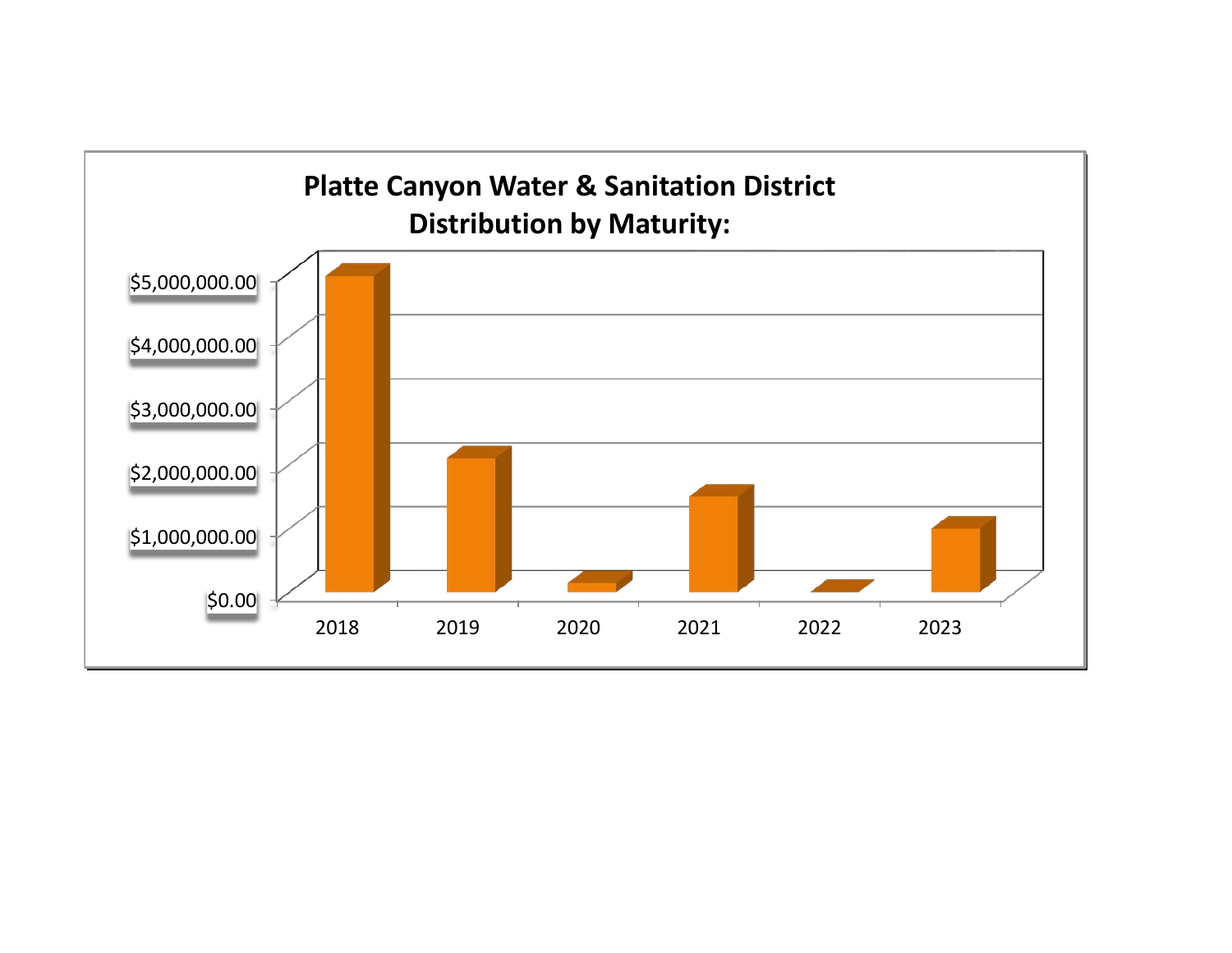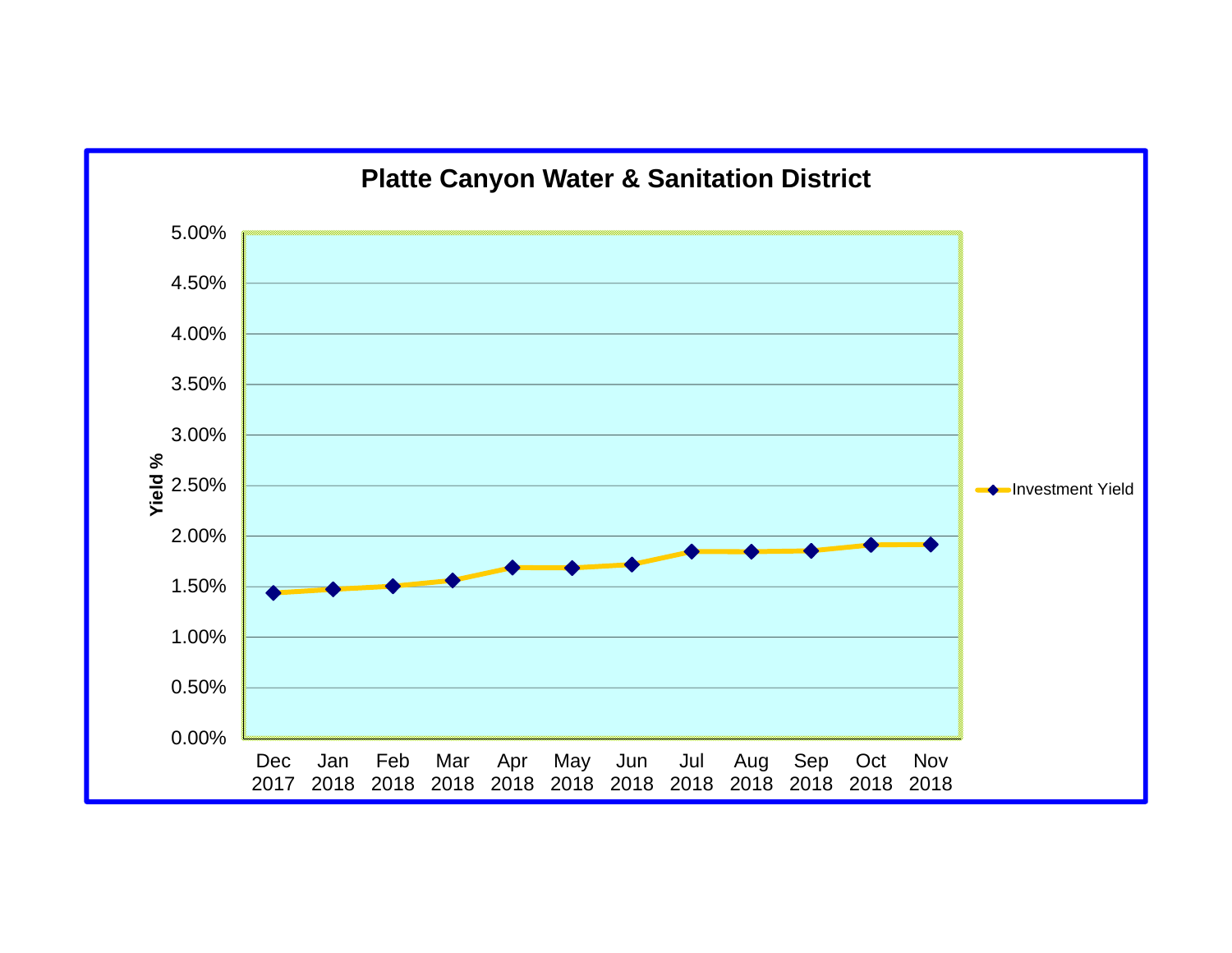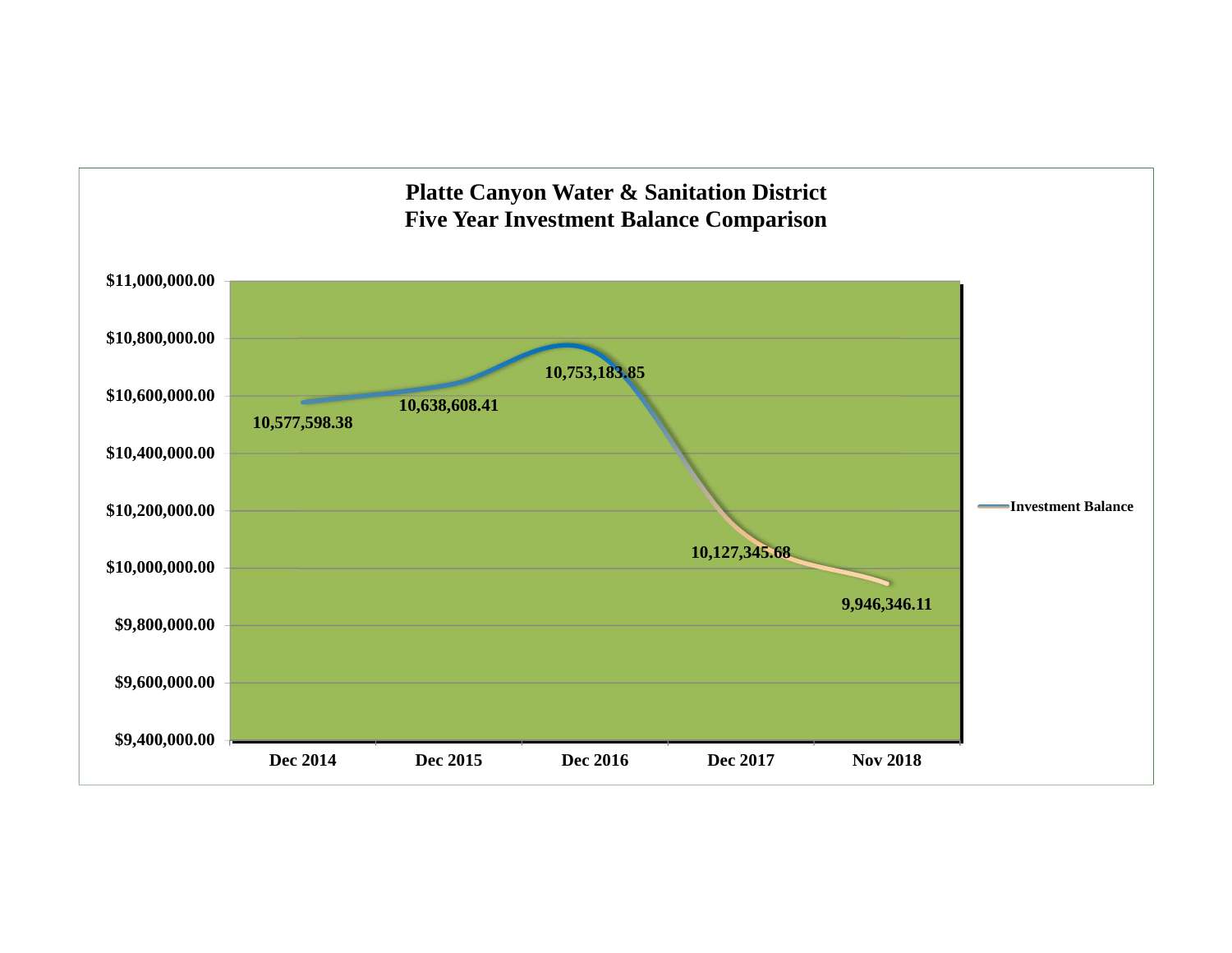# Platte Canyon Water & Sanitation District Schedule of Investment Balances Investments Held by Type As of November 30, 2018

| <b>Investment Type</b>            | Amount         | <b>Percentage</b> |
|-----------------------------------|----------------|-------------------|
| Cash - Checking                   | \$255,978.98   | 2.57%             |
| Certificates of Deposit           | \$994,000.00   | 9.99%             |
| Colotrust - Prime                 | 0.00           | 0.00%             |
| Colotrust - Plus                  | 2,646,743.24   | 26.61%            |
| ColoTrust - Trust Account         | 1,053,161.31   | 10.59%            |
| <b>Treasury Bills</b>             | 0.00           | $0.00\%$          |
| <b>Treasury Notes</b>             | 0.00           | 0.00%             |
| U.S. Government Instrumentalities | 4,996,462.58   | 50.23%            |
| <b>Totals</b>                     | \$9,946,346.11 | 100.00%           |

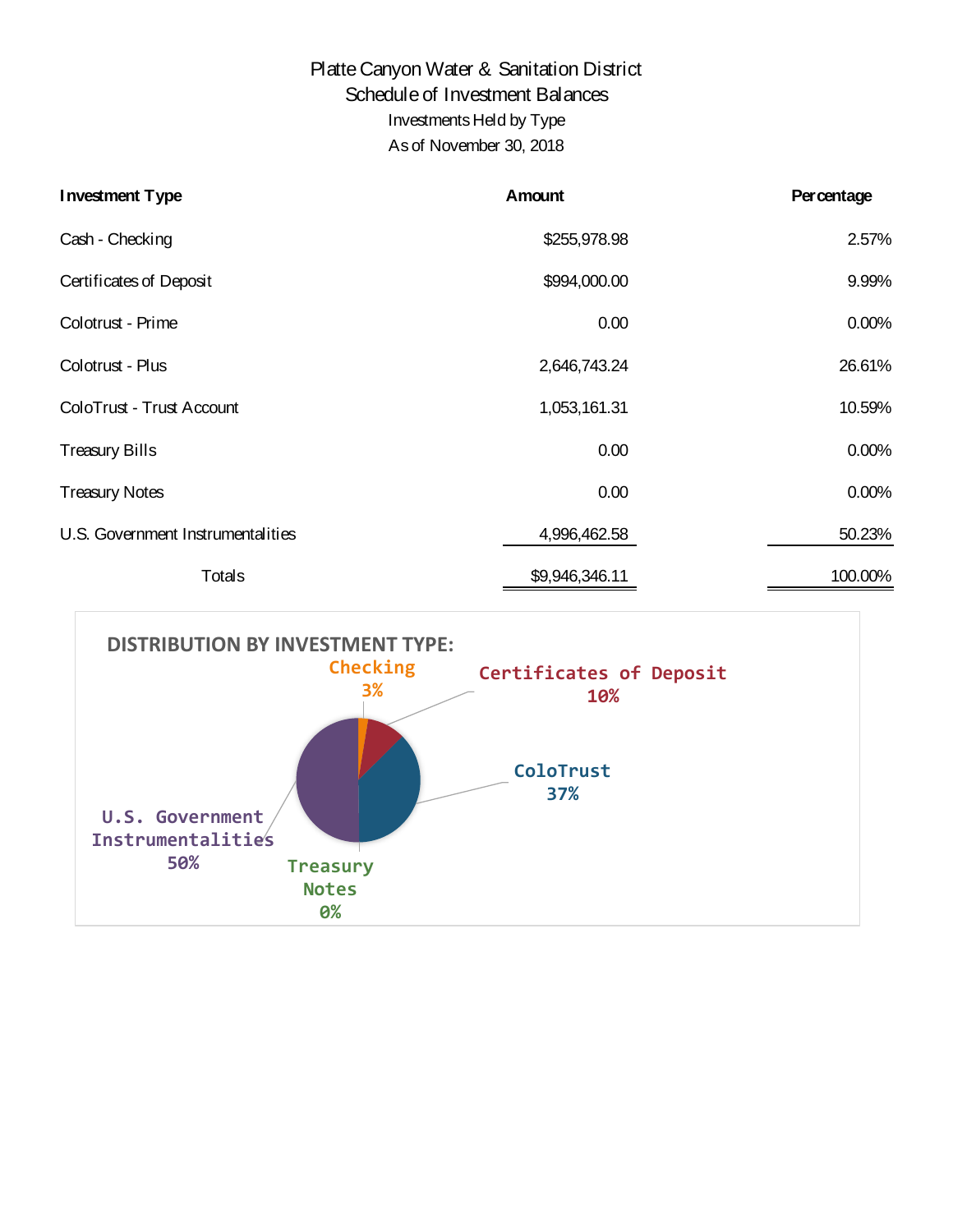#### Southwest Metropolitan Water & Sanitation District Schedule of Investment Principal Activity Month of: NOVEMBER, 2018

|                                                           | Date<br>Purchased | Date of<br>Maturity | Number<br>of Days<br>(Wt. Avg.)                                                  | Face/<br>Principal | Face<br>Rate<br>(Wt. Avg.) | Purchase<br>Price<br>(Wt. Avg.) | Purchased<br>Interest | Purchased<br>Yield<br>(Wt. Avg.) | Redemption<br>Yield<br>(Wt. Avg.) | Totals                                       |
|-----------------------------------------------------------|-------------------|---------------------|----------------------------------------------------------------------------------|--------------------|----------------------------|---------------------------------|-----------------------|----------------------------------|-----------------------------------|----------------------------------------------|
| <b>NEW PURCHASES</b>                                      |                   |                     |                                                                                  |                    |                            |                                 |                       |                                  |                                   |                                              |
|                                                           |                   |                     | $\mathbf 0$<br>$\mathsf 0$<br>$\pmb{0}$<br>$\pmb{0}$<br>$\pmb{0}$<br>$\mathsf 0$ |                    |                            |                                 |                       |                                  |                                   | 0.00<br>0.00<br>0.00<br>0.00<br>0.00<br>0.00 |
| Average days/Weighted average rate<br>Total new purchases |                   |                     | $\mathbf 0$                                                                      | \$0.00             | 0.0000%                    | $0.00\,$                        | $0.00\,$              | 0.0000%                          |                                   | \$0.00                                       |
| <b>REDEMPTIONS</b>                                        |                   |                     |                                                                                  |                    |                            |                                 |                       |                                  |                                   |                                              |
|                                                           |                   |                     | $\mathbf 0$<br>$\mathsf 0$<br>$\mathbf 0$                                        |                    |                            |                                 |                       |                                  |                                   | 0.00<br>0.00<br>0.00<br>0.00                 |
| Average days/Weighted average rate<br>Total redemptions   |                   |                     | $\mathbf 0$                                                                      | \$0.00             | 0.0000%                    | 0.0000                          | 0.00                  |                                  | 0.0000%                           | \$0.00                                       |
| <b>RENEWALS</b>                                           |                   |                     | $\mathbf 0$<br>$\mathsf 0$<br>$\mathbf 0$<br>$\Omega$                            |                    |                            |                                 |                       |                                  |                                   | 0.00<br>0.00<br>0.00<br>0.00                 |
| Total renewals                                            |                   |                     |                                                                                  | \$0.00             |                            |                                 |                       |                                  |                                   |                                              |

Net decrease in investments in November

r 1986 - 1986 - 1987 - 1988 - 1989 - 1989 - 1989 - 1989 - 1989 - 1989 - 1989 - 1989 - 1989 - 1989 - 1980 - 19

NOTE: All redemptions are wired to checking account at Wells Fargo Bank West of Littleton or to the UMB Trust account.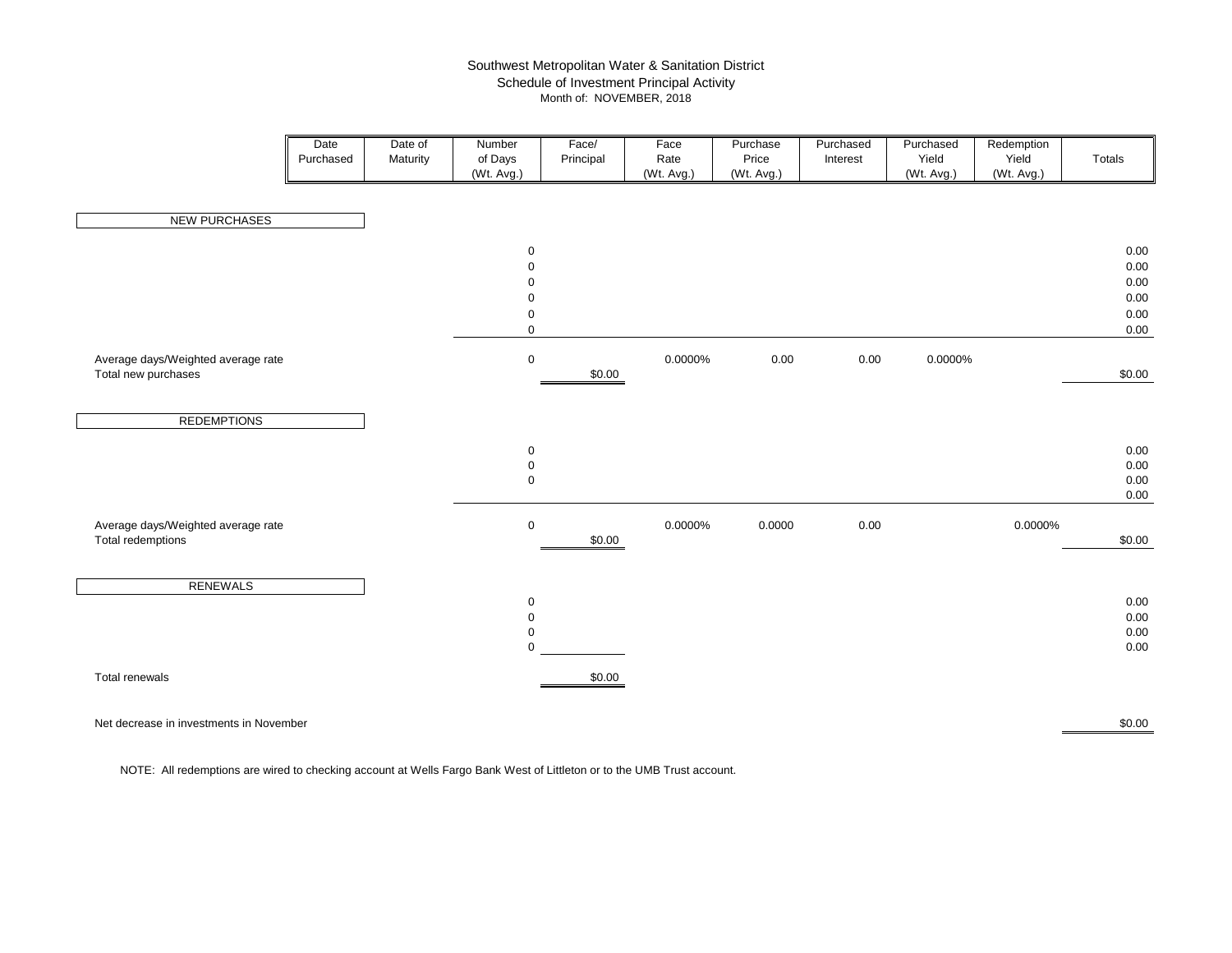### *Southwest Metropolitan Water & Sanitation District Statement of Net Assets November 30, 2018*

| <b>CURRENT ASSETS</b>                   |                 |                 |
|-----------------------------------------|-----------------|-----------------|
| Cash - Checking                         | \$13,205.54     |                 |
| Cash - ColoTrust PLUS                   | 5,117,617.14    |                 |
| Cash - Trust Account                    | 109,738.49      |                 |
| CD's Non Restricted                     | 2,370,790.89    |                 |
| U.S. Treasuries                         | 16,000,000.00   |                 |
| Fair Market Value Adjustment            | 33,960.54       |                 |
| Deferred Interest                       | 31,264.79       |                 |
| Accrued Interest Receivable             | 107,991.36      |                 |
| Accounts Receivable                     | 30,033.75       |                 |
| <b>Prepaid Expenses</b>                 | 2,551.32        |                 |
| <b>Total current assets</b>             |                 | 23,817,153.82   |
| <b>CAPITAL ASSETS</b>                   |                 |                 |
| Land and easements                      | 64,818.77       |                 |
| <b>Water System</b>                     | 31,173,676.60   |                 |
| Line Capacity - DWB Contract            | 4,256,525.04    |                 |
| Const. in Process (W) System            | 424,341.02      |                 |
| Sewer System                            | 33,701,521.38   |                 |
| Const. in Process (S) System            | 390,006.90      |                 |
| <b>Equipment &amp; Tools</b>            | 34.346.96       |                 |
| Office/Maint Building                   | 2,539,584.91    |                 |
| <b>Office Equipment &amp; Furniture</b> | 37,954.79       |                 |
|                                         | 72,622,776.37   |                 |
| <b>Accumulated Depreciation</b>         | (34,432,998.14) |                 |
| <b>Total capital assets</b>             |                 | 38, 189, 778.23 |
| <b>TOTAL ASSETS</b>                     |                 | \$62,006,932.05 |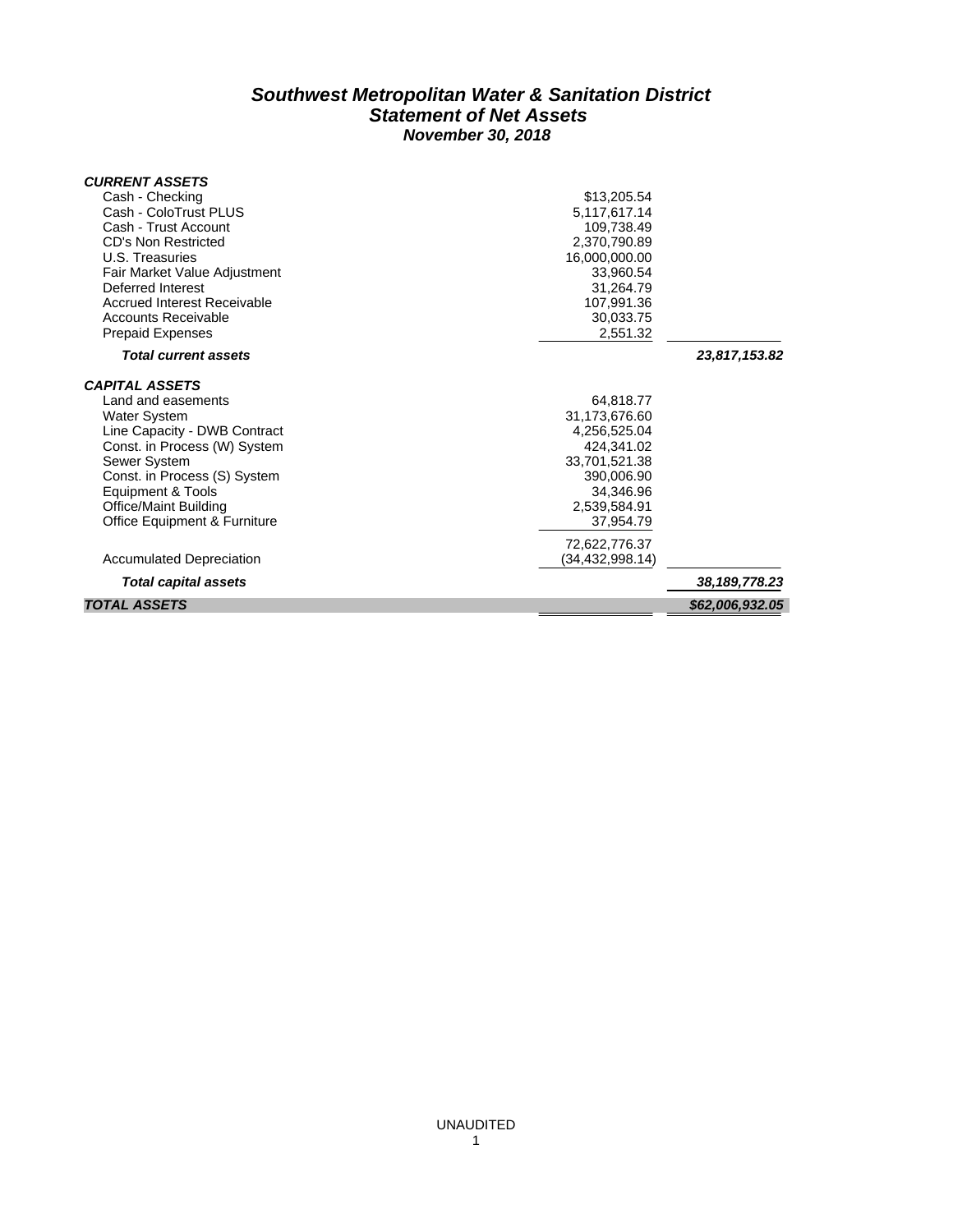### *Southwest Metropolitan Water & Sanitation District Statement of Net Assets November 30, 2018*

| <b>CURRENT LIABILITIES</b>          |                |                 |
|-------------------------------------|----------------|-----------------|
| <b>Accounts Payable</b>             | \$9,418.92     |                 |
| <b>Hydrant Deposits</b>             | 2.150.00       |                 |
| Unearned Backcharges                | 11,616.93      |                 |
| <b>Warranty Escrow</b>              | 70.677.50      |                 |
| <b>Total current liabilities</b>    |                | 93,863.35       |
| <b>NET ASSETS</b>                   |                |                 |
| Net Assets - Beginning of year      |                |                 |
| Invested in capital assets          | 38,899,369.81  |                 |
| Restricted                          | 50.800.00      |                 |
| Unrestricted                        | 24,563,292.59  |                 |
| Change in net assets - current year | (1,600,393.70) |                 |
| <b>TOTAL NET ASSETS</b>             |                | \$61,913,068.70 |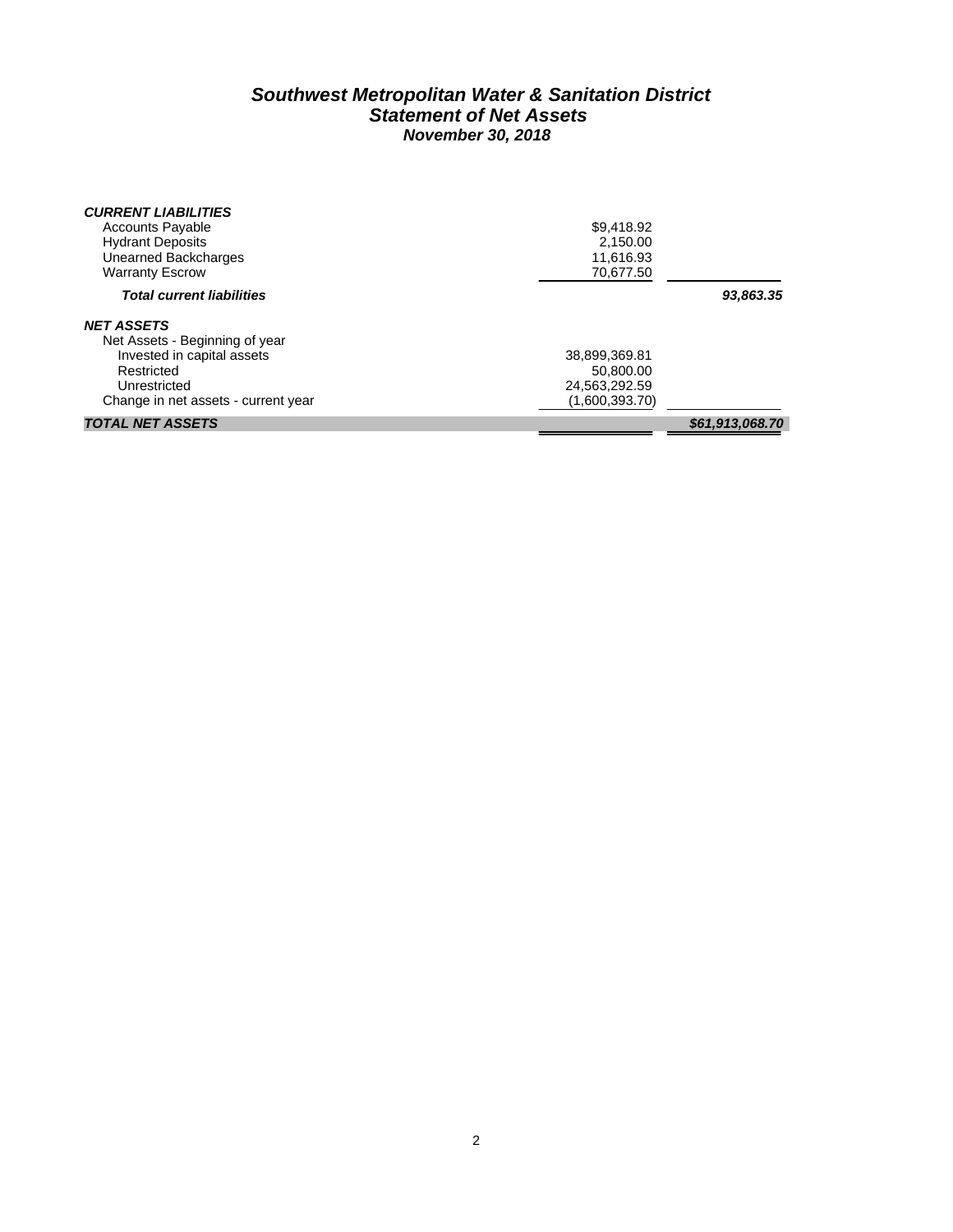### *Southwest Metropolitan Water & Sanitation District Statement of Revenue, Expenses and Changes in Net Assets For the Eleven Months Ending November 30, 2018*

| <i><b>OPERATING REVENUE</b></i><br>Service fee                            | \$674,052.25            |                                 |
|---------------------------------------------------------------------------|-------------------------|---------------------------------|
|                                                                           |                         |                                 |
| <b>Total operating revenue</b><br><b>OPERATING EXPENSES</b>               |                         | \$674,052.25                    |
| <b>Office Administration</b>                                              | \$405,308.61            |                                 |
| Social Security                                                           | 405.45                  |                                 |
| Dues & Seminars                                                           | 1,977.29                |                                 |
| <b>Office Supplies</b>                                                    | 1,334.24                |                                 |
| Election                                                                  | 103.32                  |                                 |
| <b>Public Relations</b>                                                   | 42,489.44               |                                 |
| Legal Notices - Ads                                                       | 81.56                   |                                 |
| <b>Bank Charges</b><br>Audit                                              | 522.59<br>5,550.00      |                                 |
| <b>Legal Services</b>                                                     | 29,846.00               |                                 |
| Legal Fees - Backcharges                                                  | 2,263.00                |                                 |
| Engineering - Backcharges                                                 | 2,967.92                |                                 |
| <b>Engineering Water</b>                                                  | 719.39                  |                                 |
| <b>Engineering Sewer</b>                                                  | 254.93                  |                                 |
| Engineering - GIS                                                         | 26,106.02               |                                 |
| DWD collection fees                                                       | 10,239.75               |                                 |
| Insurance & Bonds                                                         | 13,461.73               |                                 |
| Directors Fees                                                            | 5,300.00                |                                 |
| Repairs & Maint - Office/Maint Bldg.<br>Utilities & Telephone             | 118,940.74<br>27,864.54 |                                 |
| Amortization - W&S Systems                                                | 268,363.26              |                                 |
| Depreciation                                                              | 1,477,940.13            |                                 |
| Repairs & Maintenance - Water                                             | 295,070.52              |                                 |
| R&M (W) - Hogback Pump Station                                            | 7,802.23                |                                 |
| Utilities - Hogback Pump Station                                          | 18,691.40               |                                 |
| Telemetry - Hogback Pump Station                                          | 1,942.53                |                                 |
| R&M (W) Contract - Emergencies                                            | 59,925.07               |                                 |
| R&M (W) Contract - Remedial                                               | 257,617.48              |                                 |
| Repairs & Maintenance - Sewer                                             | 185,903.98              |                                 |
| Utilities - Flow Meters                                                   | 1,493.50                |                                 |
| <b>Telemetry - Flow Meters</b>                                            | 4,929.31                |                                 |
| <b>Utility Notification</b>                                               | 10,148.33               |                                 |
| <b>Total operating expenses</b>                                           |                         | 3,285,564.26                    |
| (LOSS) FROM OPERATIONS<br><b>NONOPERATING REVENUE</b>                     |                         | (2,611,512.01)                  |
| Net Investment Income                                                     | 477,255.61              |                                 |
| Sewer Lease/City of Littleton                                             | 15,000.00               |                                 |
| Office Rent Income                                                        | 46,612.09               |                                 |
| Plan review and inspections                                               | 46,049.14               |                                 |
| <b>W&amp;S Tap Administration Fees</b>                                    | 2,375.00                |                                 |
| Other Income                                                              | 24,846.40               |                                 |
| <b>Total nonoperating revenue</b>                                         |                         | 612,138.24                      |
| Loss on disposal of capital assets                                        | 24,891.15               |                                 |
| <b>Total nonoperating expenses</b>                                        |                         | (24, 891.15)                    |
| <b>INCOME (LOSS) BEFORE CONTRIBUTIONS</b><br><b>CAPITAL CONTRIBUTIONS</b> |                         | (2,024,264.92)                  |
| <b>Tap Fees</b>                                                           | 8.908.00                |                                 |
| <b>Contributed Capital</b>                                                | 414,963.22              |                                 |
| <b>Total capital contributions</b>                                        |                         | 423,871.22                      |
| <b>CHANGE IN NET ASSETS</b><br><b>NET ASSETS - BEGINNING</b>              |                         | (1,600,393.70)<br>63,513,462.40 |
| <b>NET ASSETS - ENDING</b>                                                |                         | 61,913,068.70                   |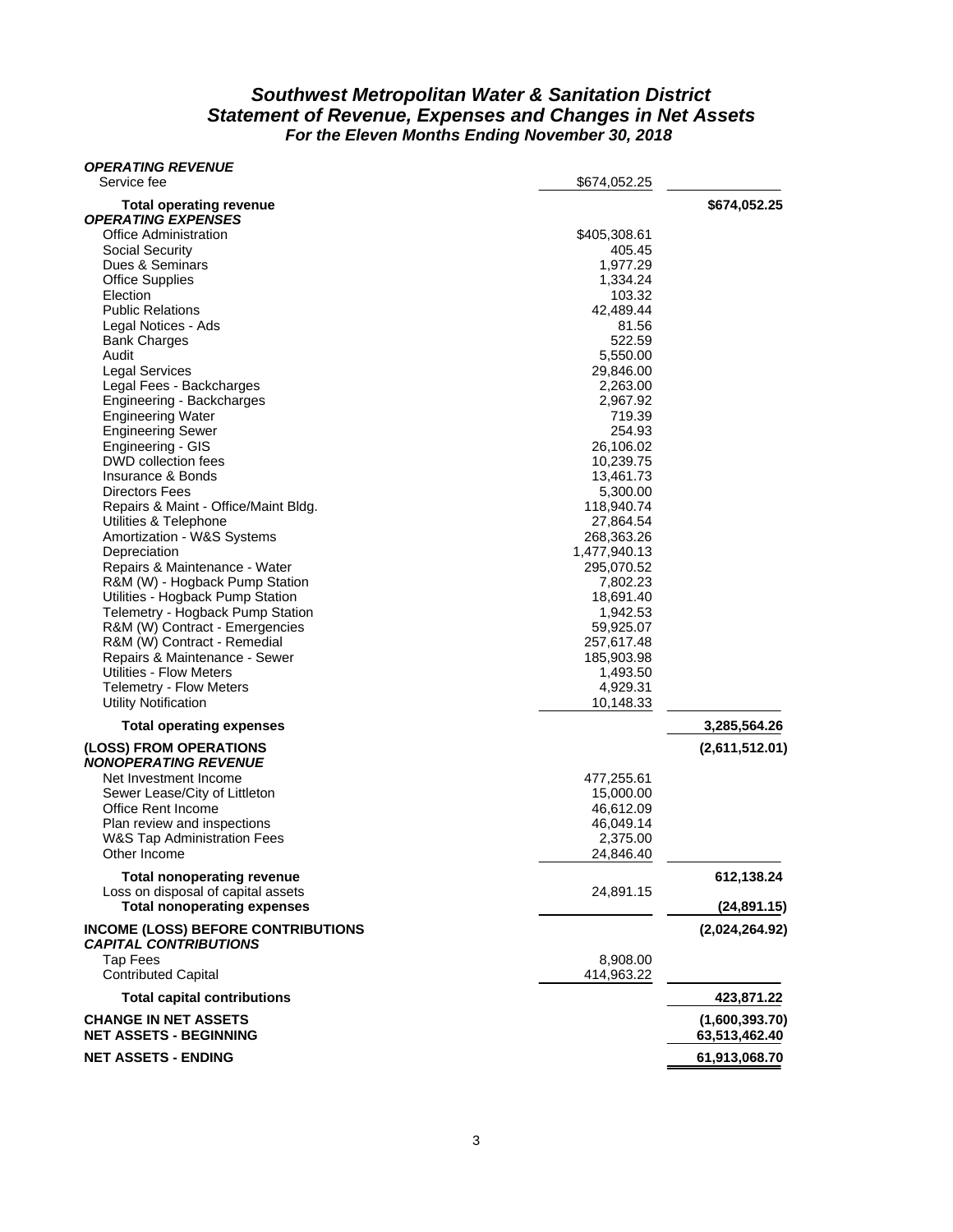### *Southwest Metropolitan Water & Sanitation District Schedule of Revenue and Expenditures - Budget & Actual CM/YTD Actual Compared to Annual Budget For the Eleven Months Ending November 30, 2018*

|                                                                       | <b>CURRENT</b><br><b>MONTH</b> | YEAR TO DATE<br><b>ACTUAL</b> | <b>ANNUAL</b><br><b>BUDGET</b> | <b>VARIANCE</b><br>Favorable<br>(Unfavorable) |
|-----------------------------------------------------------------------|--------------------------------|-------------------------------|--------------------------------|-----------------------------------------------|
| <b>REVENUE</b>                                                        |                                |                               |                                |                                               |
| Investment Income                                                     | \$45,272.20                    | \$477,255.61                  | \$367,350.00                   | \$109,905.61                                  |
| Service fee                                                           |                                | \$674,052.25                  | \$894,360.00                   | (\$220,307.75)                                |
| Sewer Lease/City of Littleton                                         |                                | 15,000.00                     | 15,000.00                      |                                               |
| Office Rent Income                                                    | 600.00                         | 46,612.09                     | 43,920.00                      | 2,692.09                                      |
| Plan Review and Inspections<br><b>W&amp;S Tap Administration Fees</b> | 3,904.04                       | 46,049.14<br>2,375.00         | 45,000.00                      | 1,049.14<br>2,375.00                          |
| Tap Fees - Sewer                                                      | 1,327.00                       | 8,908.00                      |                                | 8,908.00                                      |
| Other Income                                                          | 150.00                         | 24,846.40                     | 10,000.00                      | 14,846.40                                     |
| <b>TOTAL REVENUE</b>                                                  | \$51,253.24                    | \$1,295,098.49                | \$1,375,630.00                 | (\$80,531.51)                                 |
| <b>OPERATING EXPENDITURES</b>                                         |                                |                               |                                |                                               |
| <b>GENERAL OFFICE</b>                                                 |                                |                               |                                |                                               |
| <b>Office Administration</b>                                          | \$43,168.08                    | \$405,308.61                  | \$493,500.00                   | \$88,191.39                                   |
| Dues & Seminars<br><b>Office Supplies</b>                             | 118.80                         | 1,977.29<br>1,334.24          | 2,000.00<br>2,000.00           | 22.71<br>665.76                               |
| Election                                                              |                                | 103.32                        | 2,500.00                       | 2,396.68                                      |
| <b>Public Relations</b>                                               | 9,937.00                       | 42,489.44                     | 55,145.00                      | 12,655.56                                     |
| Legal Notices - Ads                                                   | 16.08                          | 81.56                         | 200.00                         | 118.44                                        |
| <b>Bank Charges</b>                                                   |                                | 522.59                        |                                | (522.59)                                      |
| Miscellaneous                                                         |                                |                               | 1,550.00                       | 1,550.00                                      |
| PROFESSIONAL & CONSULTING                                             |                                |                               |                                |                                               |
| Audit                                                                 |                                | 5,550.00                      | 6,000.00                       | 450.00                                        |
| <b>Legal Services</b>                                                 | 4.708.50                       | 29,846.00                     | 35,000.00                      | 5.154.00                                      |
| Legal Fees - Backcharges<br><b>Other Consulting</b>                   |                                | 2,263.00                      | 5,000.00<br>1,000.00           | 2,737.00<br>1,000.00                          |
| <b>Technical Advisory Committee</b>                                   |                                |                               | 7,500.00                       | 7,500.00                                      |
| Engineering - Backcharges                                             | 1,007.18                       | 2,967.92                      | 6,000.00                       | 3,032.08                                      |
| <b>Engineering Water</b>                                              |                                | 719.39                        | 5,000.00                       | 4,280.61                                      |
| <b>Engineering Sewer</b>                                              |                                | 254.93                        | 5,000.00                       | 4,745.07                                      |
| Engineering - GIS                                                     | 4,009.52                       | 26,106.02                     | 15,000.00                      | (11, 106.02)                                  |
| DWD COLLECTION FEE                                                    |                                | 10,239.75                     | 13,653.00                      | 3,413.25                                      |
| <b>INSURANCE</b>                                                      | 1,201.71                       | 13,461.73                     | 14,750.00                      | 1,288.27                                      |
| <b>DIRECTORS FEES</b><br>SOCIAL SECURITY/MEDICARE                     | 500.00<br>38.25                | 5,300.00<br>405.45            | 6,000.00<br>480.00             | 700.00<br>74.55                               |
| <b>REPAIR &amp; MAINT - OFFICE BLDG</b>                               | 4,373.83                       | 118,940.74                    | 78,900.00                      | (40,040.74)                                   |
| UTILITIES & TELEPHONE                                                 | 3,408.70                       | 27,864.54                     | 32,250.00                      | 4,385.46                                      |
| WATER OPERATING EXPENDITURES                                          |                                |                               |                                |                                               |
| Repairs & Maintenance                                                 | 29,494.76                      | 295,070.52                    | 329,600.00                     | 34,529.48                                     |
| R&M - Hogback Pump Station                                            | 920.23                         | 7,802.23                      | 11,500.00                      | 3,697.77                                      |
| Utilities - Hogback Pump Station                                      | 1,777.02                       | 18,691.40                     | 27,500.00                      | 8,808.60                                      |
| Telemetry - Hogback Pump Station                                      | 178.40                         | 1,942.53                      | 1,950.00                       | 7.47                                          |
| R&M Contract - Emergencies                                            | 16,438.68                      | 59,925.07                     | 100,000.00                     | 40,074.93                                     |
| R&M Contract - Remedial<br>SEWER OPERATING EXPENDITURES               | 104,787.70                     | 257,617.48                    | 105,000.00                     | (152, 617.48)                                 |
| Repairs & Maintenance                                                 | 26,259.52                      | 185,903.98                    | 273,000.00                     | 87,096.02                                     |
| <b>R&amp;M Flow Meters</b>                                            |                                |                               | 5,000.00                       | 5,000.00                                      |
| <b>Utilities - Flow Meters</b>                                        | 120.77                         | 1,493.50                      | 1,750.00                       | 256.50                                        |
| <b>Telemetry - Flow Meters</b>                                        | 483.30                         | 4,929.31                      | 6,000.00                       | 1,070.69                                      |
| R&M Contract - Emergencies<br>R&M Contract - Remedial                 |                                |                               | 20,000.00<br>50,000.00         | 20,000.00<br>50,000.00                        |
| UTILITY NOTIFICATION                                                  | 510.40                         | 10,148.33                     | 9,300.00                       | (848.33)                                      |
|                                                                       |                                |                               |                                |                                               |
| <b>TOTAL OPERATING</b><br><b>EXPENDITURES</b>                         | \$253,458.43                   | \$1,539,260.87                | \$1,729,028.00                 | \$189,767.13                                  |
|                                                                       |                                |                               |                                |                                               |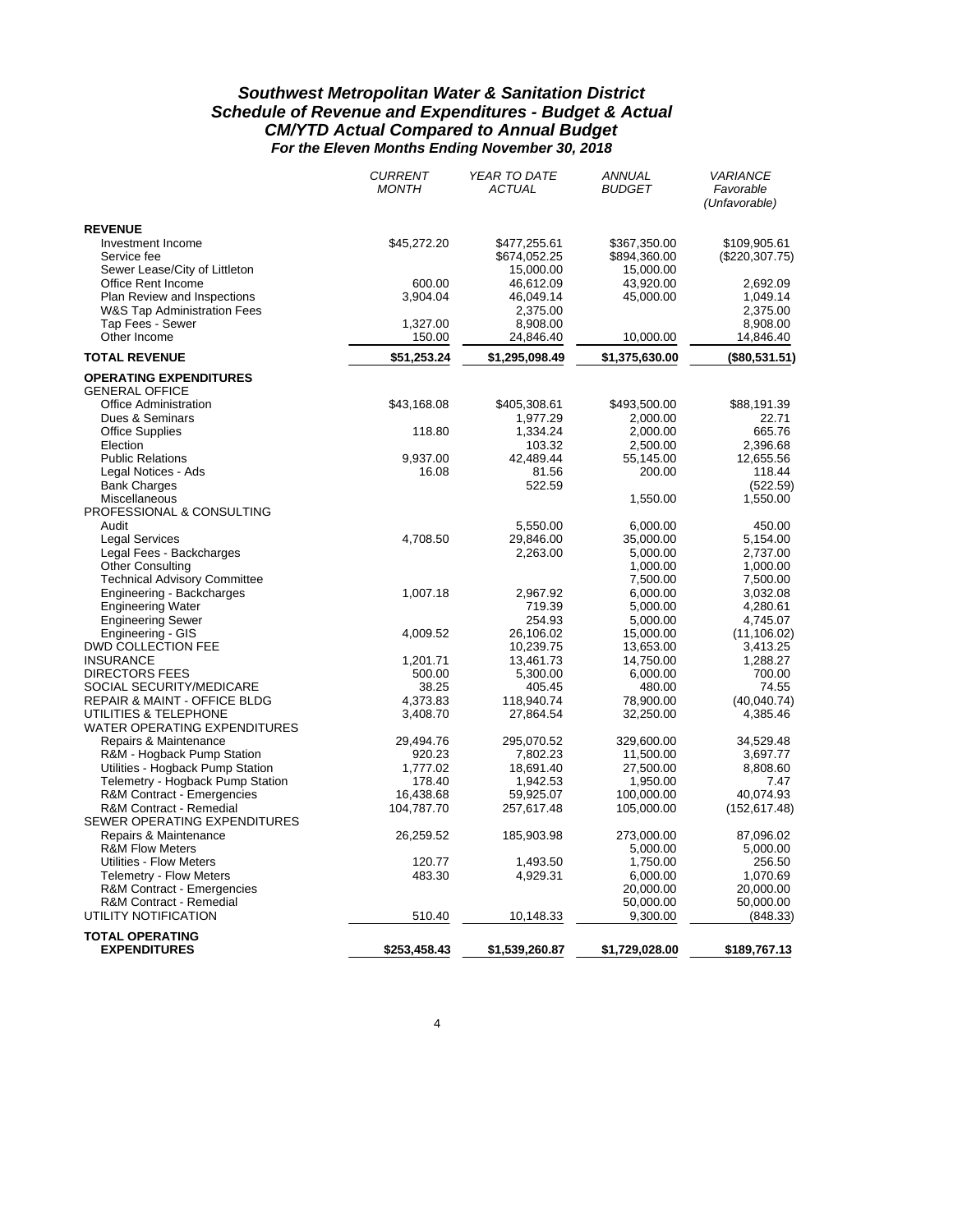### *Southwest Metropolitan Water & Sanitation District Schedule of Revenue and Expenditures - Budget & Actual CM/YTD Actual Compared to Annual Budget For the Eleven Months Ending November 30, 2018*

|                                                                                                                                                                                                                                                                                                                      | <b>CURRENT</b><br><b>MONTH</b> | YEAR TO DATE<br><b>ACTUAL</b>                                               | ANNUAL<br><b>BUDGET</b>                                                       | VARIANCE<br>Favorable<br>(Unfavorable)                                                                   |
|----------------------------------------------------------------------------------------------------------------------------------------------------------------------------------------------------------------------------------------------------------------------------------------------------------------------|--------------------------------|-----------------------------------------------------------------------------|-------------------------------------------------------------------------------|----------------------------------------------------------------------------------------------------------|
| <b>CAPITAL OUTLAY</b><br><b>WATER PROJECTS:</b><br>S. Pierson St. Replacement<br>S. Wadsworth Blvd. Abandonment<br>W. Chatfield Ave. (2017 Carryover Project)                                                                                                                                                        |                                | \$219,337.78<br>4,953.00<br>24,903.30                                       | \$206,483.00<br>143,750.00                                                    | (\$12,854.78)<br>138,797.00<br>(24,903.30)                                                               |
| <b>SEWER PROJECTS:</b><br>Sewer Rehabilitation<br>W. Parkhill Ave. & S. Garland St.<br>W. Chatfield Ave. (2017 Carryover Project)<br>S.C.A.D.A. Comm. & Hardware Upgrade<br><b>Flow Meters and Transducers</b><br><b>OFFICE EQUIPMENT &amp; FURNITURE</b><br>OFFICE BUILDING IMPROVEMENTS<br>CONTINGENCY/EMERGENCIES | 35,931.00                      | 123,419.17<br>93,831.00<br>116,032.49<br>35,931.00<br>4,255.50<br>23,976.50 | 25,000.00<br>187,997.00<br>129,260.00<br>40,000.00<br>27.500.00<br>249.016.00 | 25,000.00<br>64,577.83<br>(93,831.00)<br>13,227.51<br>(35,931.00)<br>35,744.50<br>3,523.50<br>249,016.00 |
| <b>TOTAL CAPITAL OUTLAY</b>                                                                                                                                                                                                                                                                                          | \$35,931.00                    | \$646,639.74                                                                | \$1,009,006.00                                                                | \$362,366.26                                                                                             |
| <b>TOTAL EXPENDITURES</b>                                                                                                                                                                                                                                                                                            | \$289,389.43                   | \$2,185,900.61                                                              | \$2,738,034.00                                                                | \$552,133.39                                                                                             |
| <b>REVENUE OVER (UNDER)</b><br><b>EXPENDITURES</b><br><b>BEGINNING FUNDS AVAILABLE</b>                                                                                                                                                                                                                               | (S238, 136.19)                 | $($ \$890,802.12)<br>\$24,614,092.59                                        | (\$1,362,404.00)<br>\$24,614,092.59                                           | \$471,601.88                                                                                             |
| <b>ENDING FUNDS AVAILABLE</b>                                                                                                                                                                                                                                                                                        |                                | \$23,723,290.47                                                             | \$23,251,688.59                                                               |                                                                                                          |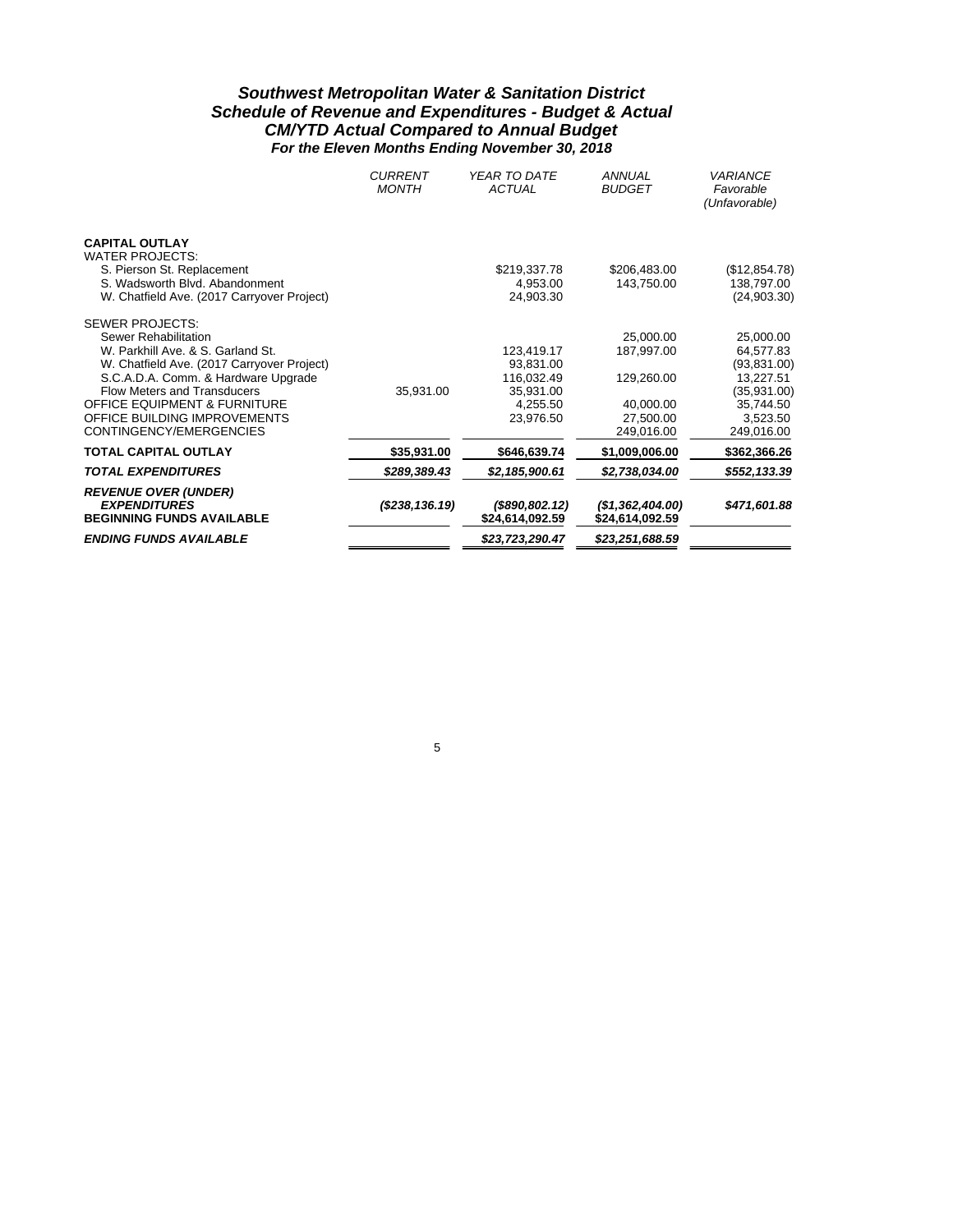#### *Southwest Metropolitan Water & Sanitation District Schedule of Revenue and Expenditures Budget & Actual CM/YTD Actual Compared to CM/YTD Budget For the Eleven Months Ending November 30, 2018*

|                                     |               | ----------CURRENT MONTH---------- |                 | ----------YEAR TO DATE---------- |                |                 |  |
|-------------------------------------|---------------|-----------------------------------|-----------------|----------------------------------|----------------|-----------------|--|
|                                     | <b>ACTUAL</b> | <b>BUDGET</b>                     | <b>VARIANCE</b> | <b>ACTUAL</b>                    | <b>BUDGET</b>  | <b>VARIANCE</b> |  |
|                                     |               |                                   |                 |                                  |                | Favor(Unfavor)  |  |
| <b>REVENUE</b>                      |               |                                   |                 |                                  |                |                 |  |
| Investment Income                   | \$45,272.20   | \$30,612.50                       | \$14,659.70     | \$477,255.61                     | \$336,737.50   | \$140,518.11    |  |
| Service fee                         |               |                                   |                 | \$674,052.25                     | \$670,770.00   | \$3,282.25      |  |
| Sewer Lease/City of Littleton       |               |                                   |                 | 15,000.00                        | 15,000.00      |                 |  |
| Office Rent Income                  | 600.00        | 600.00                            |                 | 46,612.09                        | 33,700.00      | 12,912.09       |  |
| Plan Review and Inspections         | 3,904.04      | 3,750.00                          | 154.04          | 46,049.14                        | 41,250.00      | 4,799.14        |  |
| W&S Tap Administration Fees         |               |                                   |                 | 2,375.00                         |                | 2,375.00        |  |
| Tap Fees - Sewer                    | 1,327.00      |                                   | 1,327.00        | 8,908.00                         |                | 8,908.00        |  |
| Other Income                        | 150.00        | 833.33                            | (683.33)        | 24,846.40                        | 9,166.63       | 15,679.77       |  |
| <b>TOTAL REVENUE</b>                | \$51,253.24   | \$35,795.83                       | \$15,457.41     | \$1,295,098.49                   | \$1,106,624.13 | \$188,474.36    |  |
| <b>OPERATING EXPENDITURES</b>       |               |                                   |                 |                                  |                |                 |  |
| <b>GENERAL OFFICE</b>               |               |                                   |                 |                                  |                |                 |  |
| <b>Office Administration</b>        | \$43,168.08   | \$38,750.00                       | (\$4,418.08)    | \$405,308.61                     | \$414,750.00   | \$9,441.39      |  |
| Dues & Seminars                     |               | 166.67                            | 166.67          | 1,977.29                         | 1,833.37       | (143.92)        |  |
| <b>Office Supplies</b>              | 118.80        | 166.67                            | 47.87           | 1,334.24                         | 1,833.37       | 499.13          |  |
| Election                            |               |                                   |                 | 103.32                           | 2,500.00       | 2,396.68        |  |
| <b>Public Relations</b>             | 9,937.00      | 4,595.42                          | (5,341.58)      | 42,489.44                        | 50,549.62      | 8,060.18        |  |
| Legal Notices - Ads                 | 16.08         | 16.67                             | 0.59            | 81.56                            | 183.37         | 101.81          |  |
| <b>Bank Charges</b>                 |               |                                   |                 | 522.59                           |                | (522.59)        |  |
| Miscellaneous                       |               | 129.17                            | 129.17          |                                  | 1,420.87       | 1,420.87        |  |
| PROFESSIONAL & CONSULTING           |               |                                   |                 |                                  |                |                 |  |
| Audit                               |               |                                   |                 | 5,550.00                         | 6,000.00       | 450.00          |  |
| <b>Legal Services</b>               | 4,708.50      | 2,916.67                          | (1,791.83)      | 29,846.00                        | 32,083.37      | 2,237.37        |  |
| Legal Fees - Backcharges            |               | 416.67                            | 416.67          | 2,263.00                         | 4,583.37       | 2,320.37        |  |
| <b>Other Consulting</b>             |               |                                   |                 |                                  | 1,000.00       | 1,000.00        |  |
| <b>Technical Advisory Committee</b> |               |                                   |                 |                                  | 7,500.00       | 7,500.00        |  |
| Engineering - Backcharges           | 1,007.18      | 500.00                            | (507.18)        | 2,967.92                         | 5,500.00       | 2,532.08        |  |
| <b>Engineering Water</b>            |               | 416.67                            | 416.67          | 719.39                           | 4,583.37       | 3,863.98        |  |
| <b>Engineering Sewer</b>            |               | 416.67                            | 416.67          | 254.93                           | 4,583.37       | 4,328.44        |  |
| Engineering - GIS                   | 4,009.52      |                                   | (4,009.52)      | 26,106.02                        | 15,000.00      | (11, 106.02)    |  |
| DWD COLLECTION FEE                  |               |                                   |                 | 10,239.75                        | 10,239.75      |                 |  |
| <b>INSURANCE</b>                    | 1,201.71      | 1,229.17                          | 27.46           | 13,461.73                        | 13,520.87      | 59.14           |  |
| <b>DIRECTORS FEES</b>               | 500.00        | 500.00                            |                 | 5,300.00                         | 5,500.00       | 200.00          |  |
| SOCIAL SECURITY/MEDICARE            | 38.25         | 40.00                             | 1.75            | 405.45                           | 440.00         | 34.55           |  |
| REPAIR & MAINT - OFFICE BLDG        | 4,373.83      | 6,575.00                          | 2,201.17        | 118,940.74                       | 72,325.00      | (46, 615.74)    |  |
| UTILITIES & TELEPHONE               | 3,408.70      | 2,687.50                          | (721.20)        | 27,864.54                        | 29,562.50      | 1,697.96        |  |
| WATER OPERATING EXPENDITURES        |               |                                   |                 |                                  |                |                 |  |
| Repairs & Maintenance               | 29,494.76     | 24,500.00                         | (4,994.76)      | 295,070.52                       | 276,600.00     | (18, 470.52)    |  |
| R&M - Hogback Pump Station          | 920.23        | 958.33                            | 38.10           | 7,802.23                         | 10,541.63      | 2,739.40        |  |
| Utilities - Hogback Pump Station    | 1,777.02      | 2,291.67                          | 514.65          | 18,691.40                        | 25,208.37      | 6,516.97        |  |
| Telemetry - Hogback Pump Station    | 178.40        | 162.50                            | (15.90)         | 1,942.53                         | 1,787.50       | (155.03)        |  |
| R&M Contract - Emergencies          | 16,438.68     | 8,333.33                          | (8, 105.35)     | 59,925.07                        | 91,666.63      | 31,741.56       |  |
| R&M Contract - Remedial             | 104,787.70    | 8,750.00                          | (96,037.70)     | 257,617.48                       | 96,250.00      | (161, 367.48)   |  |
| SEWER OPERATING EXPENDITURES        |               |                                   |                 |                                  |                |                 |  |
| Repairs & Maintenance               | 26,259.52     | 24,750.00                         | (1,509.52)      | 185,903.98                       | 221,250.00     | 35,346.02       |  |
| <b>R&amp;M Flow Meters</b>          |               | 416.67                            | 416.67          |                                  | 4,583.37       | 4,583.37        |  |
| Utilities - Flow Meters             | 120.77        | 145.83                            | 25.06           | 1,493.50                         | 1,604.13       | 110.63          |  |
| Telemetry - Flow Meters             | 483.30        | 500.00                            | 16.70           | 4,929.31                         | 5,500.00       | 570.69          |  |
| R&M Contract - Emergencies          |               | 1,666.67                          | 1,666.67        |                                  | 18,333.37      | 18,333.37       |  |
| R&M Contract - Remedial             |               | 4,166.67                          | 4,166.67        |                                  | 45,833.37      | 45,833.37       |  |
| UTILITY NOTIFICATION                | 510.40        | 775.00                            | 264.60          | 10,148.33                        | 8,525.00       | (1,623.33)      |  |
| <b>TOTAL OPERATING</b>              |               |                                   |                 |                                  |                |                 |  |
| <b>EXPENDITURES</b>                 | \$253,458.43  | \$136,939.62                      | (\$116,518.81)  | \$1,539,260.87                   | \$1,493,175.57 | ( \$46,085.30]  |  |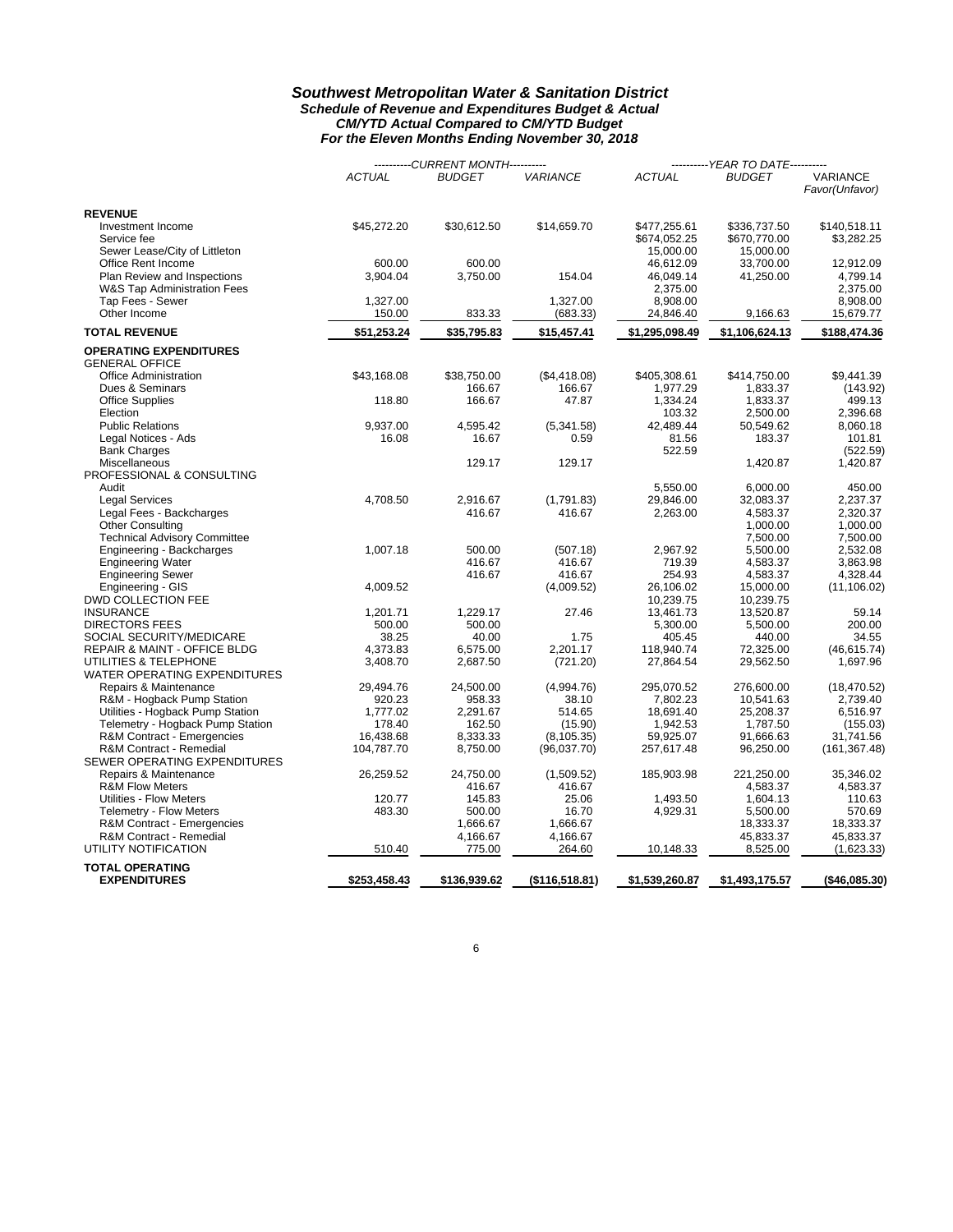#### *Southwest Metropolitan Water & Sanitation District Schedule of Revenue and Expenditures Budget & Actual CM/YTD Actual Compared to CM/YTD Budget For the Eleven Months Ending November 30, 2018*

|                                                                                                                                                     |                  | <b>CURRENT MONTH----------</b> |                  | <b>YEAR TO DATE----------</b>         |                                     |                                             |  |  |
|-----------------------------------------------------------------------------------------------------------------------------------------------------|------------------|--------------------------------|------------------|---------------------------------------|-------------------------------------|---------------------------------------------|--|--|
|                                                                                                                                                     | <b>ACTUAL</b>    | <b>BUDGET</b>                  | <b>VARIANCE</b>  | <b>ACTUAL</b>                         | <b>BUDGET</b>                       | <b>VARIANCE</b><br>Favor(Unfavor)           |  |  |
| <b>CAPITAL OUTLAY</b><br><b>WATER PROJECTS:</b><br>S. Pierson St. Replacement<br>S. Wadsworth Blvd. Abandonment<br>W. Chatfield Ave. (2017 Project) |                  |                                |                  | \$219,337.78<br>4,953.00<br>24,903.30 | \$206,483.00<br>143,750.00          | (\$12,854.78)<br>138,797.00<br>(24, 903.30) |  |  |
| <b>SEWER PROJECTS:</b>                                                                                                                              |                  |                                |                  |                                       |                                     |                                             |  |  |
| W. Parkhill Ave. & S. Garland St.<br>W. Chatfield Ave. (2017 Project)                                                                               |                  |                                |                  | 123,419.17<br>93,831.00               | 187,997.00                          | 64,577.83<br>(93, 831.00)                   |  |  |
| S.C.A.D.A. Comm. & Hardware Upgrade<br><b>Flow Meters and Transducers</b>                                                                           | 35,931.00        |                                | (35,931.00)      | 116,032.49<br>35,931.00               | 129,260.00                          | 13,227.51<br>(35, 931.00)                   |  |  |
| <b>OFFICE EQUIPMENT &amp; FURNITURE</b>                                                                                                             |                  |                                |                  | 4,255.50                              | 40,000.00                           | 35,744.50                                   |  |  |
| OFFICE BUILDING IMPROVEMENTS<br><b>EQUIPMENT</b>                                                                                                    |                  |                                |                  | 23,976.50                             | 27,500.00                           | 3,523.50                                    |  |  |
| CONTINGENCY/EMERGENCIES                                                                                                                             |                  | 20,751.33                      | 20,751.33        |                                       | 228,264.63                          | 228,264.63                                  |  |  |
| <b>TOTAL CAPITAL OUTLAY</b>                                                                                                                         | \$35,931.00      | \$20,751.33                    | (\$15, 179.67)   | \$646,639.74                          | \$963,254.63                        | \$316,614.89                                |  |  |
| <b>TOTAL EXPENDITURES</b>                                                                                                                           | \$289,389.43     | \$157,690.95                   | ( \$131, 698.48) | \$2,185,900.61                        | \$2,456,430.20                      | \$270,529.59                                |  |  |
| <b>REVENUE OVER (UNDER)</b><br><b>EXPENDITURES</b><br><b>BEGINNING FUNDS AVAILABLE</b>                                                              | ( \$238, 136.19) | (\$121,895.12)                 | (\$116, 241.07)  | $($ \$890,802.12)<br>\$24,614,092.59  | (\$1,349,806.07)<br>\$24,614,092.59 | \$459,003.95                                |  |  |
| <b>ENDING FUNDS AVAILABLE</b>                                                                                                                       |                  |                                |                  | \$23,723,290.47                       | \$23,264,286.52                     |                                             |  |  |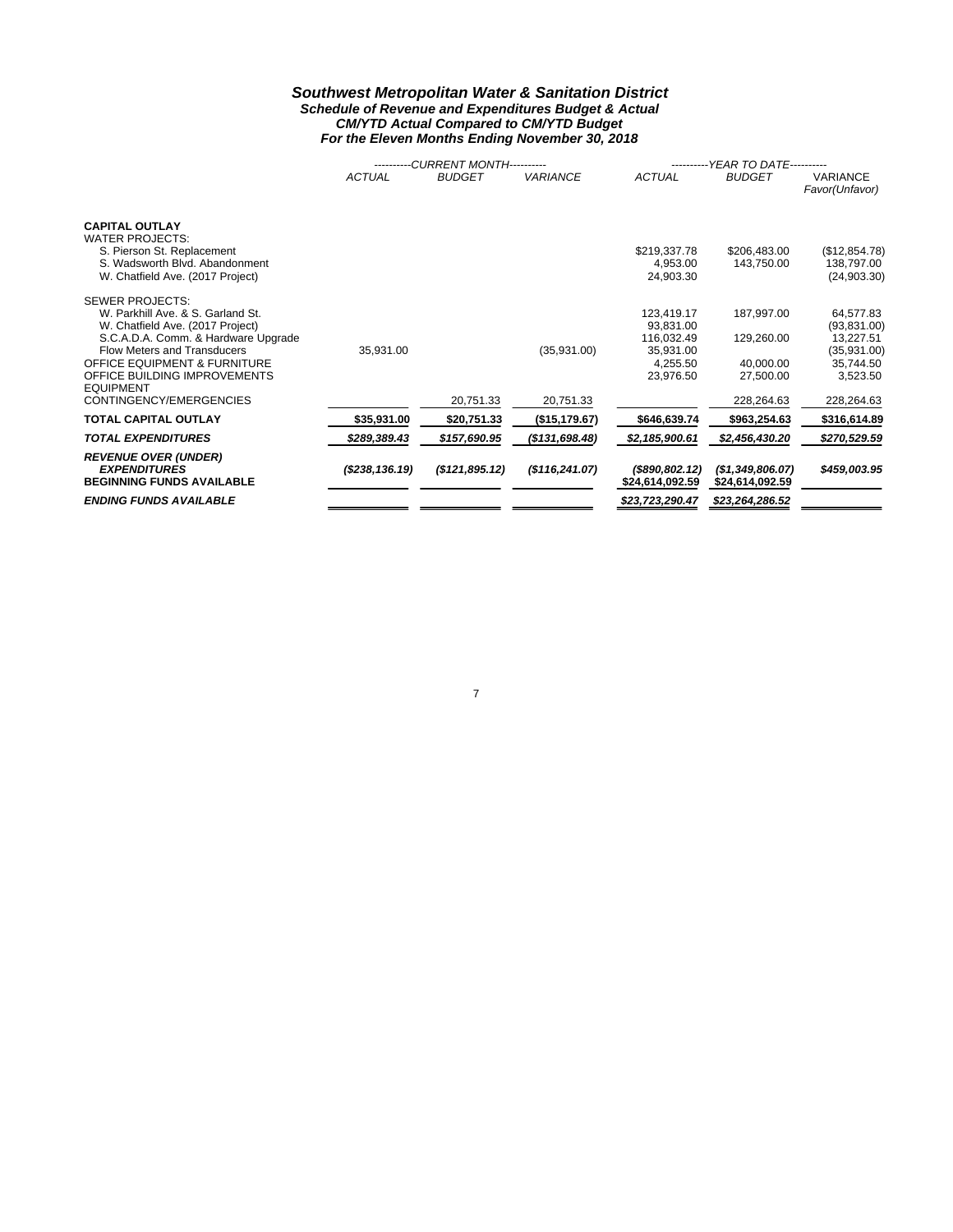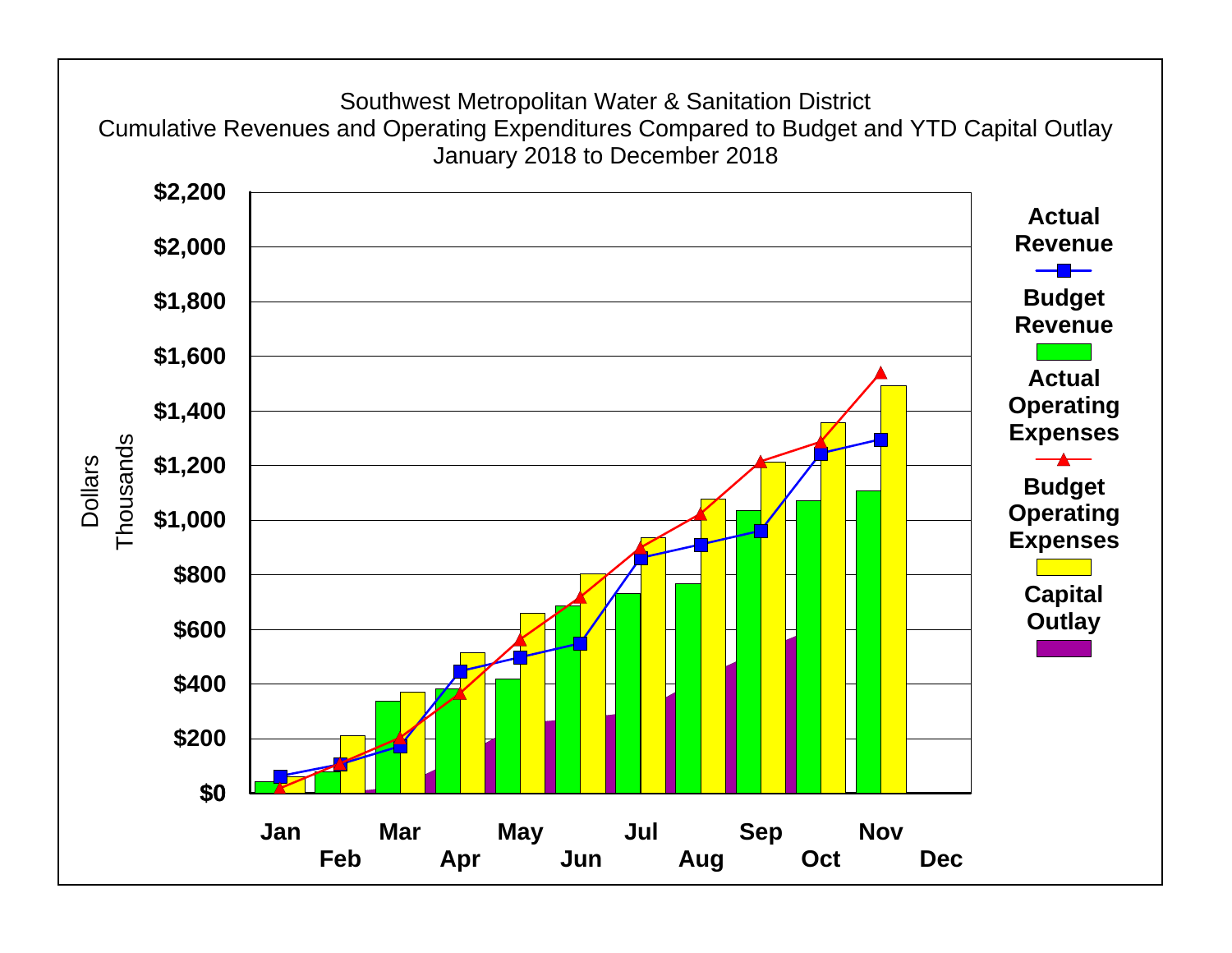## Southwest Metropolitan Water & Sanitation District Schedule of Investment Balances Investments Held by Type As of November 30, 2018

| <b>Investment Type</b>            | Amount          | <b>Percentage</b> |
|-----------------------------------|-----------------|-------------------|
| Cash - Checking                   | \$13,205.54     | 0.06%             |
| <b>Certificates of Deposit</b>    | \$2,360,692.27  | 9.99%             |
| Colotrust - Prime                 | 0.00            | 0.00%             |
| Colotrust - Plus                  | 5,117,617.14    | 21.65%            |
| ColoTrust - Trust Account         | 109,738.49      | 0.46%             |
| <b>Treasury Bills</b>             | 0.00            | 0.00%             |
| <b>Treasury Notes</b>             | 6,013,852.68    | 25.45%            |
| U.S. Government Instrumentalities | 10,017,412.09   | 42.39%            |
| Totals                            | \$23,632,518.21 | 100.00%           |

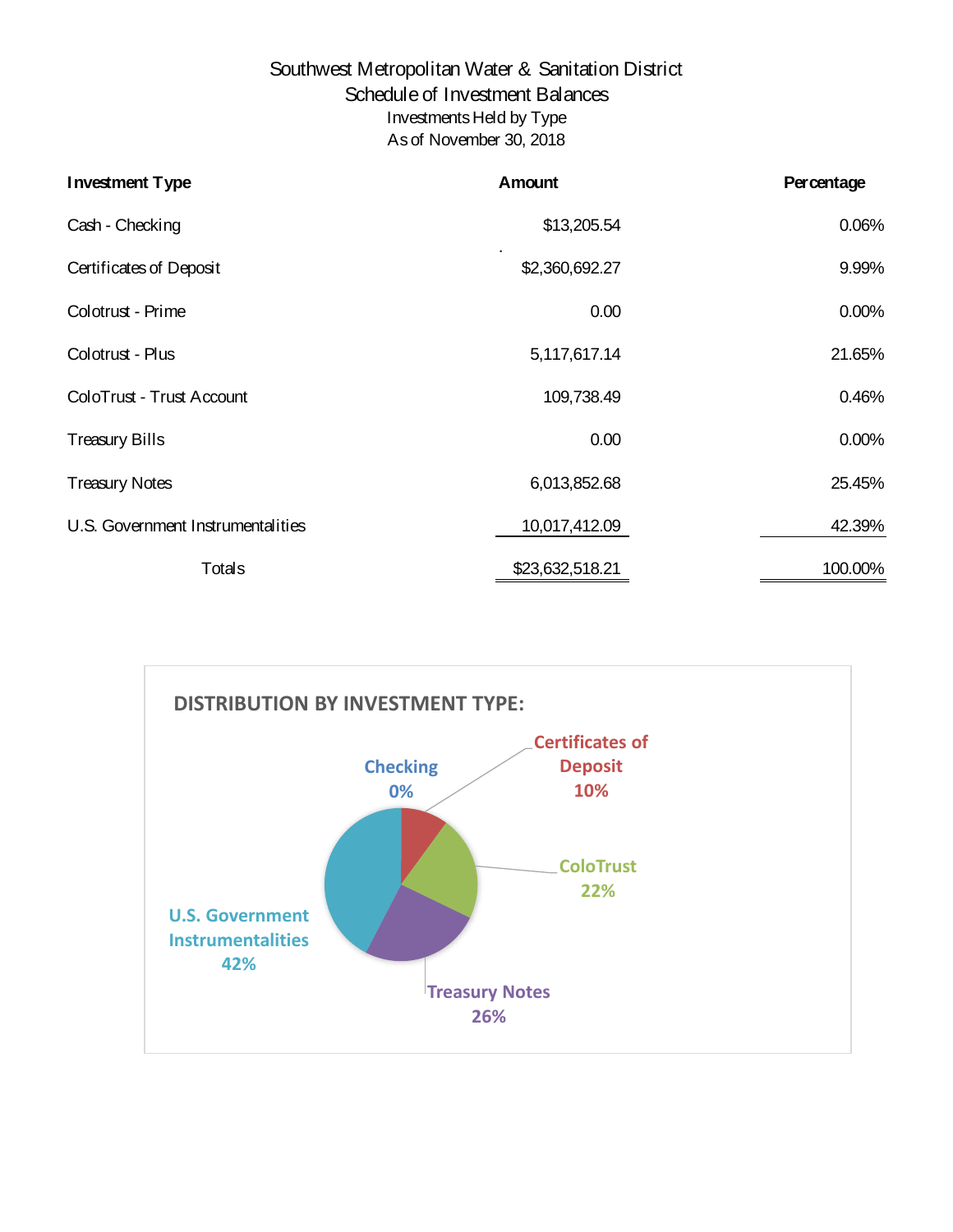# Southwest Metropolitan Water & Sanitation District Schedule of Investment Balances

\*\*T-Bills Activity for Month\*\* November 30, 2018

| ∥ DATE OF | DATE OF<br><b>PURCHASE MATURITY</b> | <b>YIELD</b> | <b>FACE</b><br><b>AMOUNT</b> | <b>BALANCE AT</b><br>10/31/18 |     | <b>ADDITIONS</b><br><b>PURCHASES</b> | <b>MATURITIES</b> | <b>BALANCE AT</b><br>11/30/18 |
|-----------|-------------------------------------|--------------|------------------------------|-------------------------------|-----|--------------------------------------|-------------------|-------------------------------|
| 01/01/02  | 01/02/02                            | $0.000\%$ \$ | $\sim$ $-$                   |                               | -\$ |                                      | $\blacksquare$    |                               |
|           |                                     |              | $\sim$                       | $\overline{\phantom{a}}$      |     | $\blacksquare$                       | $\sim$            | $\overline{\phantom{0}}$      |

\*\*Treasury Note Activity\*\* November 30, 2018

| DATE OF<br>DATE OF<br><b>FACE</b>                         | <b>BALANCE AT</b> | <b>ADDITIONS</b> |                   | <b>BALANCE AT</b> |
|-----------------------------------------------------------|-------------------|------------------|-------------------|-------------------|
| <b>PURCHASE MATURITY</b><br><b>YIELD</b><br><b>AMOUNT</b> | 10/31/18          | <b>PURCHASES</b> | <b>MATURITIES</b> | 11/30/18          |
| 11/10/17<br>10/31/19<br>.633%<br>1,000,000.00             | 998,696.62        | 107.42           | 0.00              | 998,804.04        |
| 04/06/11<br>02/15/21<br>3.463%<br>5,000,000.00            | 5,015,608.07      | (559.43)         | 0.00              | 5,015,048.64      |
|                                                           |                   |                  |                   |                   |
|                                                           |                   |                  |                   |                   |
| 6,000,000.00<br>\$                                        | 6,014,304.69      | \$<br>(452.01)   | - \$              | 6,013,852.68<br>D |

## \*\*Agency Activity\*\* November 30, 2018

| DATE OF  | DATE OF                               |              | <b>FACE</b>         |     | <b>BALANCE AT</b> |    | <b>ADDITIONS</b> |                   | <b>BALANCE AT</b> |                 |
|----------|---------------------------------------|--------------|---------------------|-----|-------------------|----|------------------|-------------------|-------------------|-----------------|
|          | PURCHASE MATURITY                     | <b>YIELD</b> | <b>AMOUNT</b>       |     | 10/31/18          |    | <b>PURCHASES</b> | <b>MATURITIES</b> |                   | 11/30/18        |
|          |                                       |              |                     |     |                   |    |                  |                   |                   |                 |
|          | Federal Farm Credit Bank              |              |                     |     |                   |    |                  |                   |                   |                 |
| 05/02/11 | 04/06/20                              | 3.530%       | \$<br>1,000,000.00  | -\$ | 1,021,520.09      | \$ | $(1,236.79)$ \$  | $\blacksquare$    | \$                | 1,020,283.31    |
|          | Federal Home Loan Bank                |              |                     |     |                   |    |                  |                   |                   |                 |
| 07/19/16 | 01/19/21                              | 1.429%       | 3,000,000.00        | \$  | 2,998,153.50      |    | 68.39            | 0.00              |                   | 2,998,221.88    |
|          | Federal National Mortgage Association |              |                     |     |                   |    |                  |                   |                   |                 |
| 08/25/16 | 08/25/21                              | 1.450%       | 2,000,000.00        | \$  | 2,000,000.00      |    | 0.00             | 0.00              |                   | 2,000,000.00    |
|          | Federal Home Loan Mortgage Corp       |              |                     |     |                   |    |                  |                   |                   |                 |
| 08/25/16 | 08/25/21                              | 1.621%       | 2,000,000.00        | \$  | 1,998,874.04      |    | 32.86            | 0.00              |                   | 1,998,906.90    |
|          | <b>Federal Farm Credit Bank</b>       |              |                     |     |                   |    |                  |                   |                   |                 |
| 07/19/16 | 01/19/23                              | 1.875%       | 2,000,000.00        | \$  | 2,000,000.00      |    | 0.00             | 0.00              |                   | 2,000,000.00    |
|          |                                       |              |                     |     |                   |    |                  |                   |                   |                 |
|          |                                       |              |                     |     |                   |    |                  |                   |                   |                 |
|          |                                       |              | 10,000,000.00<br>\$ | \$  | 10,018,547.63     |    | (\$1,135.54)     | \$0.00            |                   | \$10,017,412.09 |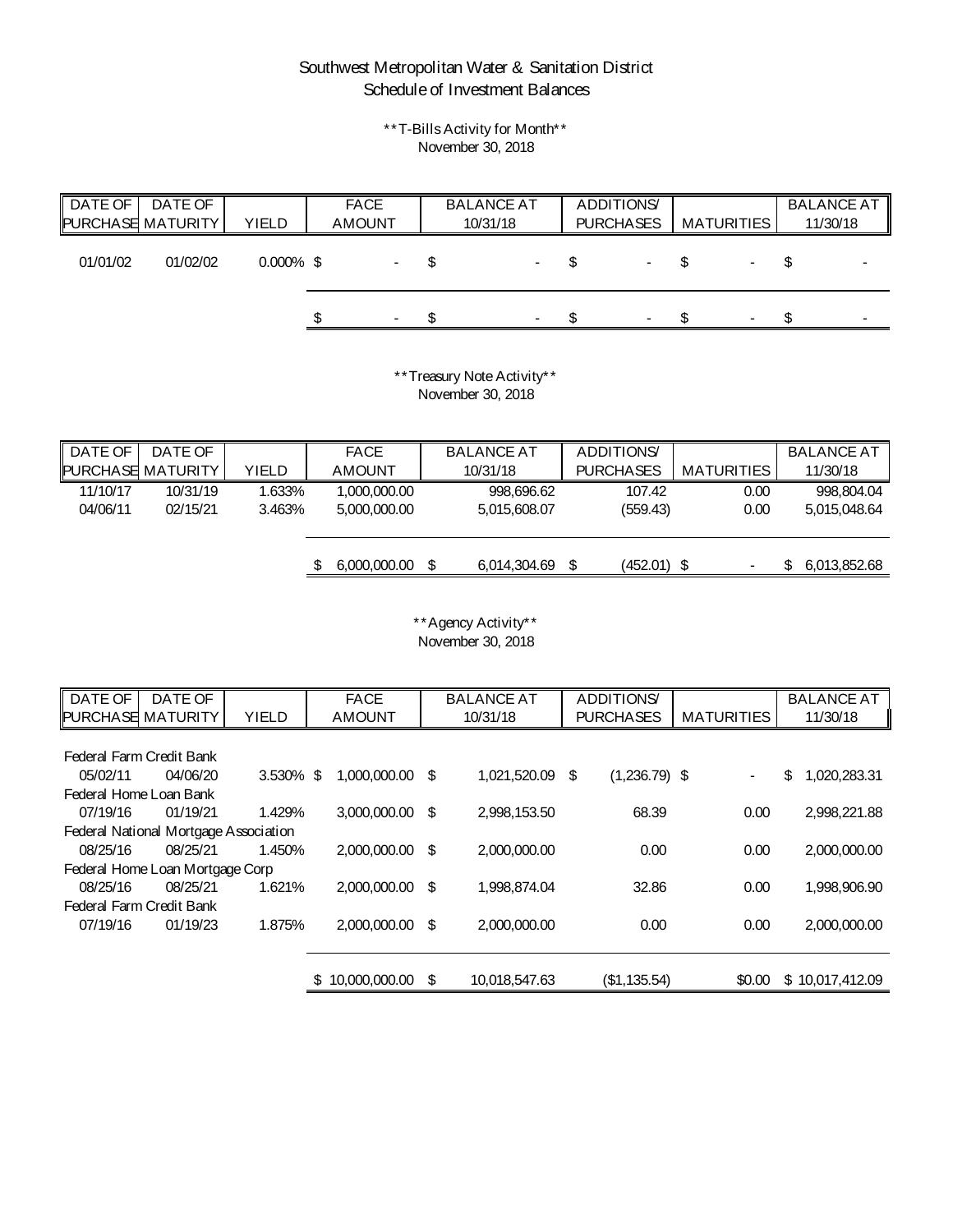# Southwest Metropolitan Water & Sanitation District Schedule of Investment Balances

\*\*Certificate of Deposit Activity\*\* November 30, 2018

| DATE OF                     | DATE OF                                 |              |                                | <b>BALANCE AT</b>     | <b>ADDITIONS</b> |                   | <b>BALANCE AT</b> |
|-----------------------------|-----------------------------------------|--------------|--------------------------------|-----------------------|------------------|-------------------|-------------------|
|                             | <b>PURCHASE MATURITY</b>                | <b>YIELD</b> | <b>PRINCIPAL</b>               | 10/31/18              | <b>PURCHASES</b> | <b>MATURITIES</b> | 11/30/18          |
|                             |                                         |              |                                |                       |                  |                   |                   |
| CO State Bank & Trust       |                                         |              |                                |                       |                  |                   |                   |
| 06/20/17                    | 12/20/18                                | 1.1500%      | 250,000.00                     | 250,000.00            | 0.00             | 0.00              | 250,000.00        |
|                             | <b>CDARS: Amarillo National Bank</b>    |              |                                |                       |                  |                   |                   |
| 01/18/18                    | 01/17/19                                | 1.5500%      | 243,500.00                     | 243,500.00            | 0.00             | 0.00              | 243,500.00        |
|                             | <b>CDARS: Centennial Bank</b>           |              |                                |                       |                  |                   |                   |
| 01/18/18                    | 01/17/19                                | 1.5500%      | 5,500.00                       | 5,500.00              | 0.00             | 0.00              | 5,500.00          |
| Solera Bank                 |                                         |              |                                |                       |                  |                   |                   |
| 02/24/16                    | 02/24/19                                | 1.2400%      | 249,000.00                     | 249,000.00            | 0.00             | 0.00              | 249,000.00        |
| Fowler State Bank           |                                         |              |                                |                       |                  |                   |                   |
| 06/11/18                    | 06/11/19                                | 2.2200%      | 150,000.00                     | 150,000.00            | 0.00             | 0.00              | 150,000.00        |
|                             | <b>CDARS: BCB Community Bank</b>        |              |                                |                       |                  |                   |                   |
| 08/23/18                    | 08/22/19                                | 2.2200%      | 241,000.00                     | 241,000.00            | 0.00             | 0.00              | 241,000.00        |
|                             | CDARS: BOKF, National Association       |              |                                |                       |                  |                   |                   |
| 08/23/18                    | 08/22/19                                | 2.2200%      | 241,000.00                     | 241,000.00            | 0.00             | 0.00              | 241,000.00        |
|                             | <b>CDARS: Central Bank of St. Louis</b> |              |                                |                       |                  |                   |                   |
| 08/23/18                    | 08/22/19                                | 2.2200%      | 154,692.27                     | 154,692.27            | 0.00             | 0.00              | 154,692.27        |
| <b>CDARS: Landmark Bank</b> |                                         |              |                                |                       |                  |                   |                   |
| 08/23/18                    | 08/22/19                                | 2.2200%      | 241,000.00                     | 241,000.00            | 0.00             | 0.00              | 241,000.00        |
|                             | <b>CDARS: Western Alliance Bank</b>     |              |                                |                       |                  |                   |                   |
| 08/23/18                    | 08/22/19                                | 2.2200%      | 241,000.00                     | 241,000.00            | 0.00             | 0.00              | 241,000.00        |
| <b>Bank of Denver</b>       |                                         |              |                                |                       |                  |                   |                   |
| 10/01/18                    | 10/01/19                                | 2.2000%      | 100,000.00                     | 100,000.00            | 0.00             | 0.00              | 100,000.00        |
| <b>FlatIrons Bank</b>       |                                         |              |                                |                       |                  |                   |                   |
| 10/06/18                    | 09/22/20                                | 2.5000%      | 145,000.00                     | 145,000.00            | 0.00             | 0.00              | 145,000.00        |
| Fowler State Bank           |                                         |              |                                |                       |                  |                   |                   |
| 07/17/18                    | 01/17/21                                | 2.2500%      | 99,000.00                      | 99,000.00             | 0.00             | 0.00              | 99,000.00         |
|                             |                                         |              |                                |                       |                  |                   |                   |
|                             |                                         |              |                                |                       |                  |                   |                   |
|                             |                                         |              | $\mathfrak{S}$<br>2,360,692.27 | \$<br>2,360,692.27 \$ |                  | \$                | \$2,360,692.27    |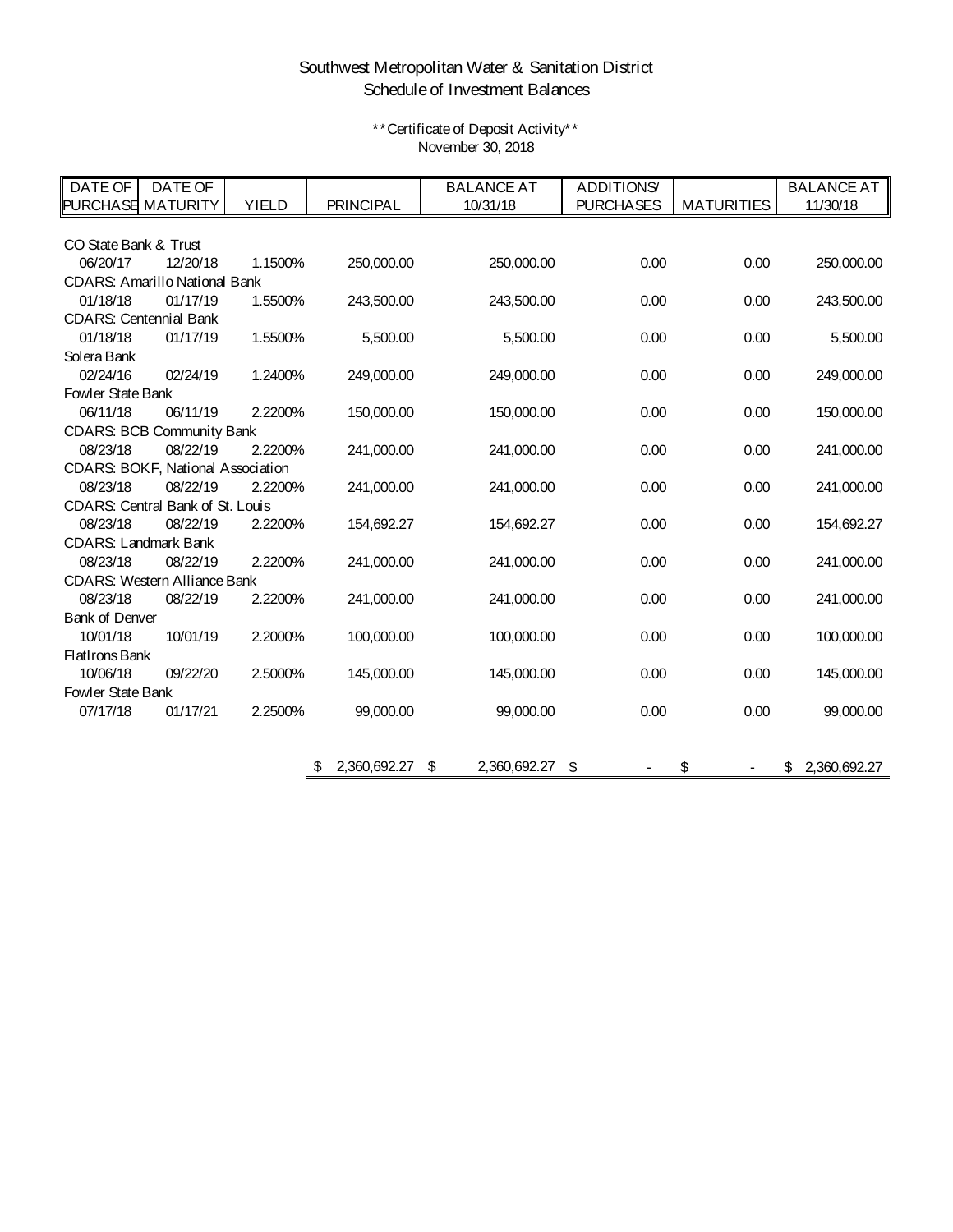# Southwest Metropolitan Water & Sanitation District Schedule of Investment Balances

## \*\*ColoTrust PRIME\*\* November 30, 2018

| DATE OF<br><b>PURCHASE MATURITY</b> | DATE OF        | <b>YIELD</b> |    | <b>BALANCE AT</b><br>10/31/18           |                           | <b>ADDITIONS</b><br><b>PURCHASES</b> | <b>REDEMPTIONS</b> |                | <b>BALANCE AT</b><br>11/30/18 |
|-------------------------------------|----------------|--------------|----|-----------------------------------------|---------------------------|--------------------------------------|--------------------|----------------|-------------------------------|
|                                     |                |              |    |                                         |                           |                                      |                    |                |                               |
| ColoTrust Prime                     |                |              |    |                                         |                           |                                      |                    |                |                               |
| 10/31/18                            | 11/30/18       | 1.8400%      | \$ |                                         | \$                        |                                      | \$                 | \$             |                               |
|                                     |                |              |    |                                         | \$                        |                                      | \$                 | \$             |                               |
|                                     |                |              |    | **ColoTrust PLUS**<br>November 30, 2018 |                           |                                      |                    |                |                               |
| <b>DATE OF</b>                      | <b>DATE OF</b> |              |    | <b>BALANCE AT</b>                       |                           | <b>ADDITIONS</b>                     |                    |                | <b>BALANCE AT</b>             |
| PURCHASE MATURITY                   |                | <b>YIELD</b> |    | 10/31/18                                |                           | <b>PURCHASES</b>                     | <b>REDEMPTIONS</b> |                | 11/30/18                      |
| <b>ColoTrust Plus</b>               |                |              |    |                                         |                           |                                      |                    |                |                               |
| 10/31/18                            | 11/30/18       | 2.3900%      | \$ | 5,291,899.61                            | \$                        | 215,717.53                           | \$<br>390,000.00   | $\mathfrak{S}$ | 5,117,617.14                  |
|                                     |                |              |    | 5,291,899.61                            | $\boldsymbol{\mathsf{S}}$ | 215,717.53                           | \$                 |                | 390,000.00 \$ 5,117,617.14    |
|                                     |                |              |    |                                         |                           |                                      |                    |                |                               |

\*\*ColoTrust - Trust Account\*\* November 30, 2018

| DATE OF                        | DATE OF<br><b>PURCHASE MATURITY</b> | <b>YIELD</b> |  | <b>BALANCE AT</b><br>10/31/18 | <b>ADDITIONS</b><br><b>PURCHASES</b> | <b>REDEMPTIONS</b> | <b>BALANCE AT</b><br>11/30/18 |
|--------------------------------|-------------------------------------|--------------|--|-------------------------------|--------------------------------------|--------------------|-------------------------------|
| ColoTrust Plus UMB<br>10/31/18 | 11/30/18                            | 2.3900%      |  | 109,523.30                    | 215.19                               | $\blacksquare$     | 109,738.49                    |
|                                |                                     |              |  | 109,523.30                    | 215.19                               | $\blacksquare$     | 109,738.49                    |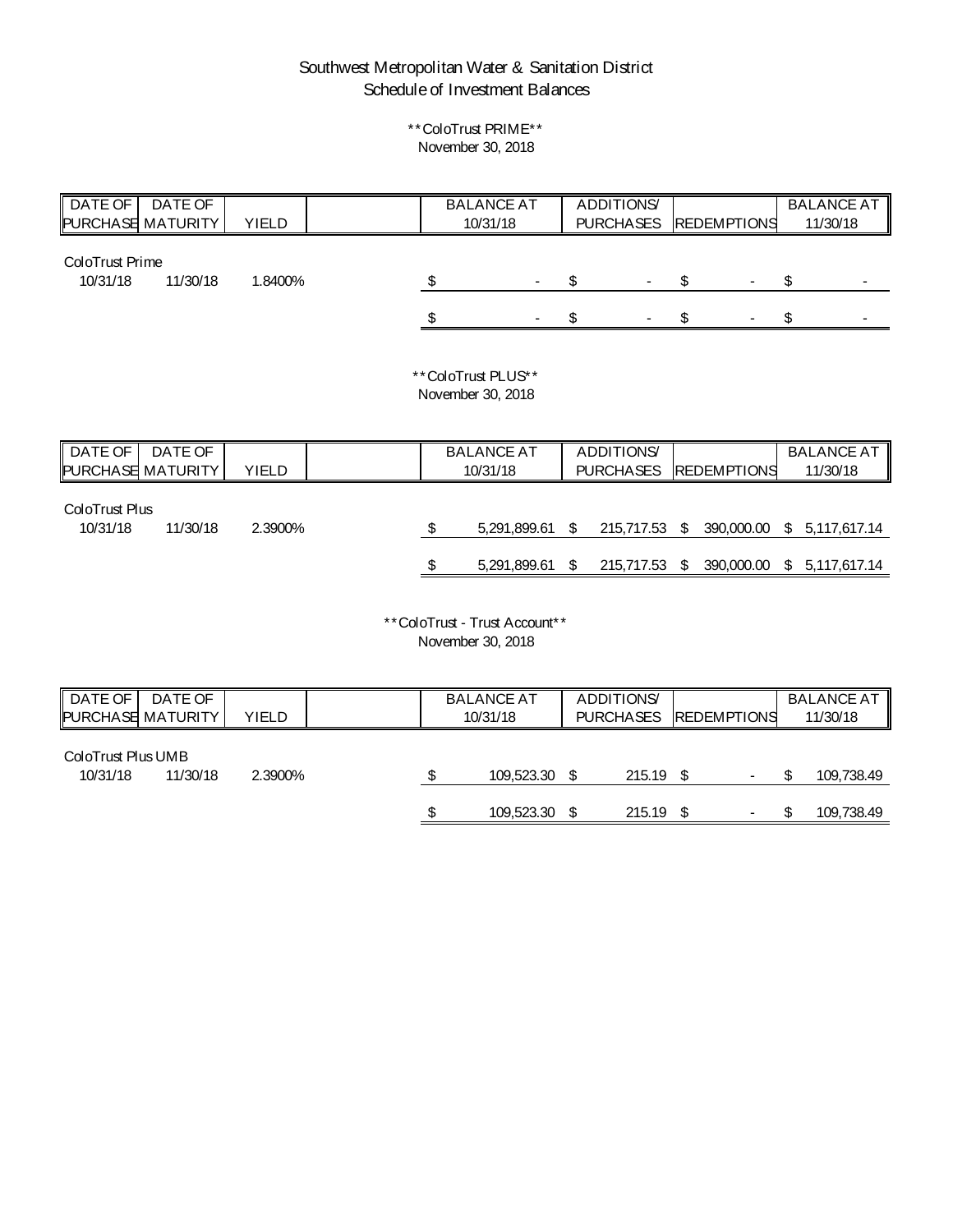# **Southwest Metropolitan Water & Sanitation District Schedule of Investment Balances Summary by Month of Maturity at Par Value 11/30/2018**

| Dec-18                 | \$5,477,355.63  |
|------------------------|-----------------|
| <b>Jan-19</b>          | 249,000.00      |
| Feb-19                 | 249,000.00      |
| Mar-19                 | 0.00            |
| Apr-19                 | 0.00            |
| May-19                 | 0.00            |
| <b>Jun-19</b>          | 150,000.00      |
| <b>Jul-19</b>          | 0.00            |
| Aug-19                 | 1,118,692.27    |
| Sep-19                 | 0.00            |
| Oct-19                 | 1,100,000.00    |
| <b>Nov-19</b>          | 0.00            |
| Dec-19                 | 0.00            |
| $Jan-20$               | 0.00            |
| Feb-20                 | 0.00            |
| Mar-20                 | 0.00            |
|                        | 1,000,000.00    |
| Apr-20<br>$May-20$     | 0.00            |
| <b>Jun-20</b>          | 0.00            |
| <b>Jul-20</b>          | 0.00            |
|                        |                 |
| Aug-20                 | 0.00            |
| Sep-20                 | 145,000.00      |
| $Oct-20$               | 0.00            |
| <b>Nov-20</b>          | 0.00            |
| $Dec-20$               | 0.00            |
| $Jan-21$               | 3,099,000.00    |
| Feb-21                 | 5,000,000.00    |
| Mar-21                 | 0.00            |
| Apr-21                 | 0.00            |
| $May-21$               | 0.00            |
| <b>Jun-21</b>          | 0.00            |
| <b>Jul-21</b>          | 0.00            |
| Aug-21                 | 4,000,000.00    |
| Sep-21                 | 0.00            |
| Oct-21                 | 0.00            |
| <b>Nov-21</b>          | 0.00            |
| $Dec-21$               | 0.00            |
| $Jan-22$               | 0.00            |
| Feb-22                 | 0.00            |
| Mar-22                 | 0.00            |
| Apr-22                 | 0.00            |
| <b>Beyond</b>          | 2,000,000.00    |
| Total                  | \$23,588,047.90 |
|                        |                 |
| Average Yield          | 2.2839%         |
| Estimated Income/Month | \$44,893        |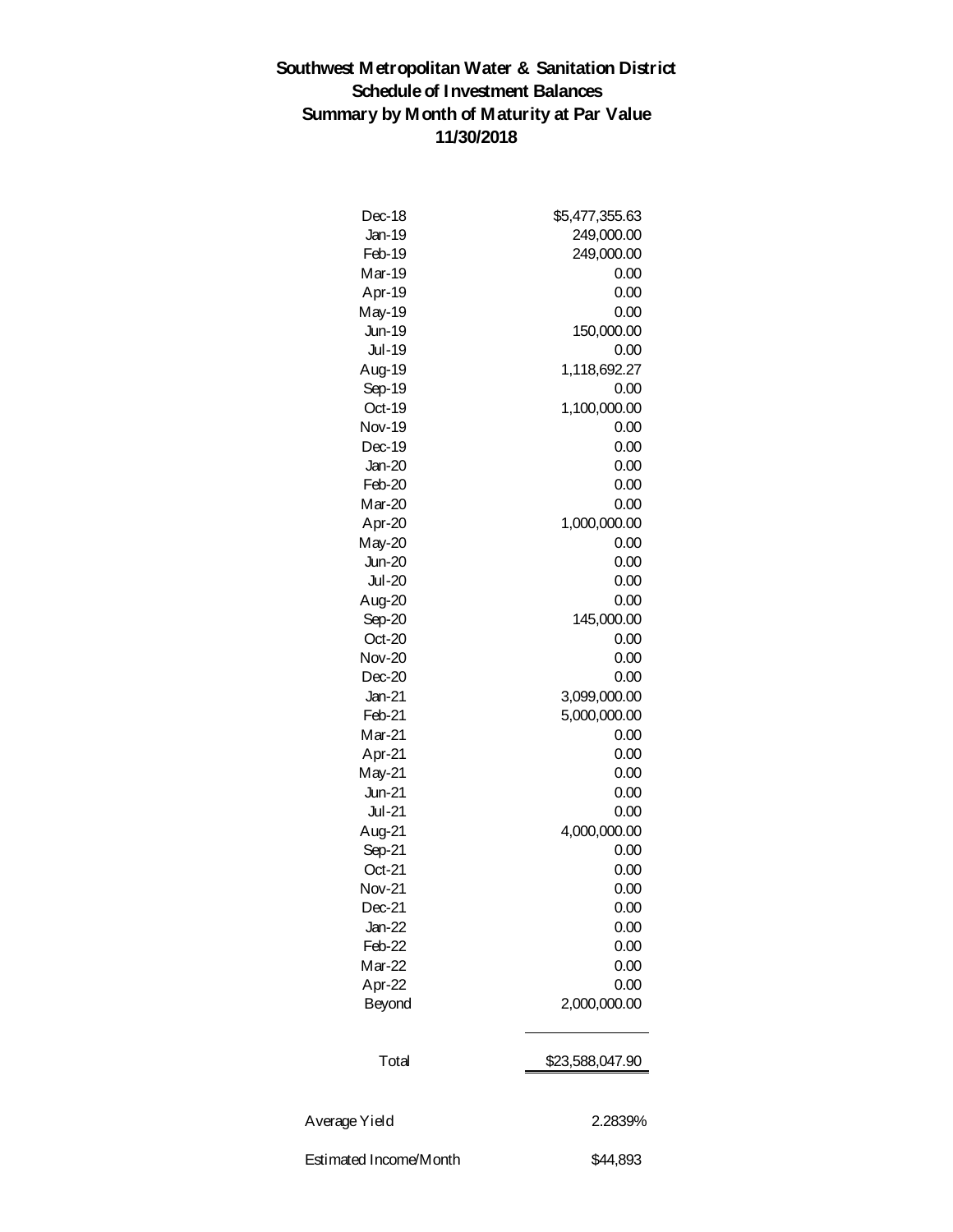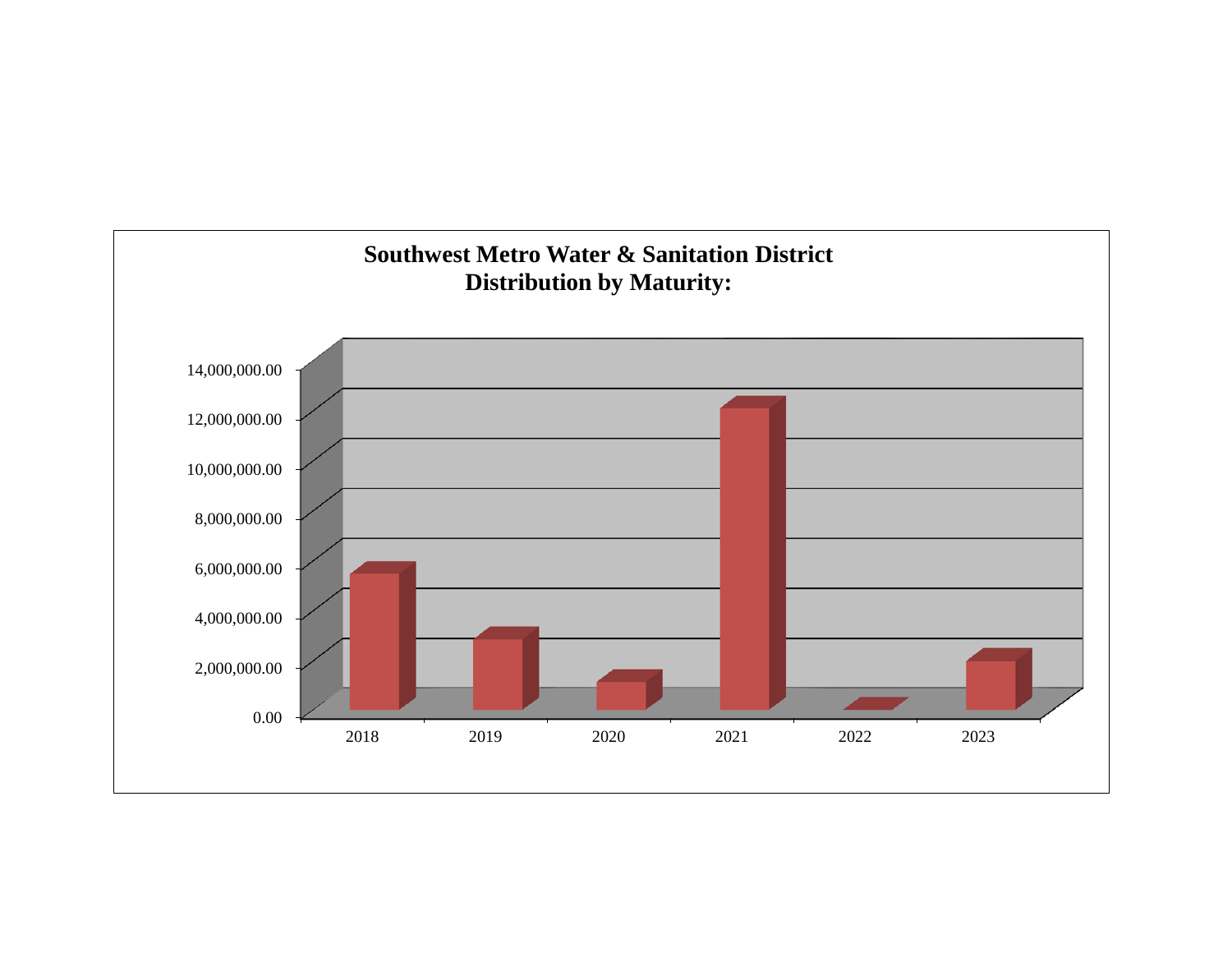